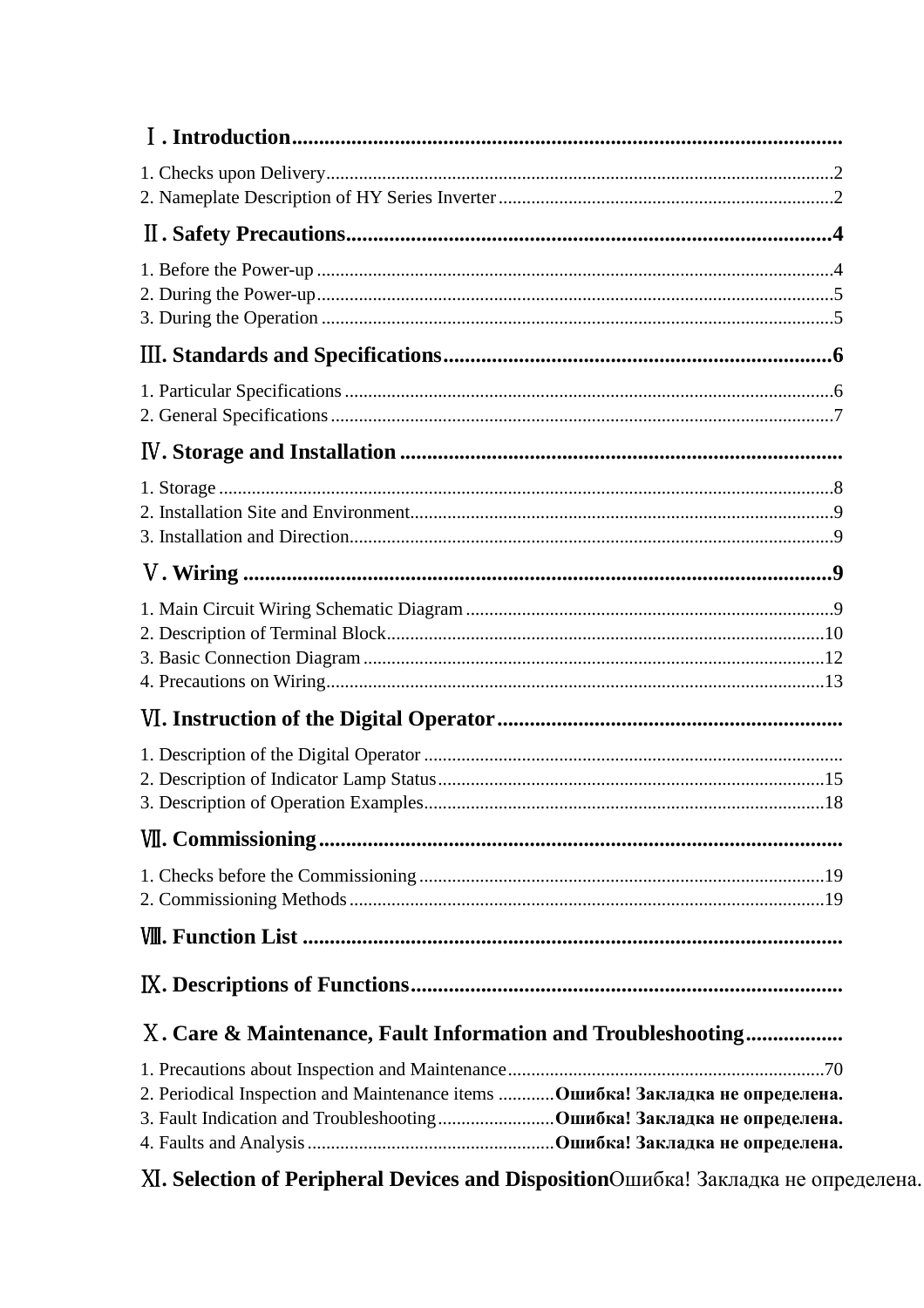| $- - -$ |  |
|---------|--|

# Ⅻ**. User Preferences Table ................................................................................78**

**Note: Due to product uPdates, the manual is subject to change without notice.** 

# Ⅰ**. Introduction**

Thank you for purchasing and using the general-purpose inverter of HY series of multi-functions and high performance.

Please read carefully the operation manual before putting the inverter to use so as to correctly install and operate the inverter, give full play to its functions and ensure the safety. Please keep the operation manual handy for future reference, maintenance, inspection and repair.

Due to the inverter of a kind of electrical and electronic product it must be installed, tested and adjusted with parameters by specialized engineering persons of motors.

The marks of  $\mathcal{D}$ **Danger**  $\mathcal{D}$  **Caution** and other symbols in the manual remind you of the safety and prevention cautions during the handling, installation, running and inspection. Please follow these instructions to make sure the safe use of the inverter. In case of any doubt please contact our local agent for consultation. Our professional persons are willing and ready to serve you.

The manual is subject to change without notice.

#### **Danger** indicates **w**rong use may kill or injure people.

indicates wrong use may damage the inverter or mechanical system. **A** Caution

#### **Danger**

- Be sure to turn off the input power supply before wiring.
- Do not touch any internal electrical circuit or component when the charging lamp is still on after the AC power supply is disconnected, which means the inverter still has high voltage inside and it is very dangerous.
- Do not check components and signals on the circuit boards during the operation.
- Do not dissemble or modify any internal connecting cord, wiring or component of the inverter by yourself.
- Be sure to make correct ground connection of the earth terminal of the inverter.
- Never remodel it or exchange control boards and components by yourself. It may expose you to an electrical shock or explosion, etc.

# **A** Caution

- Do not make any voltage-withstanding test with any component inside the inverter. These semi-conductor parts are subject to the damage of high voltage.
- Never connect the AC main circuit power supply to the output terminals U.V W of the inverter.
- The main electric circuit boards of CMOS and IC of the inverter are subject to the effect and damage of static electricity. Don't touch the main circuit boards.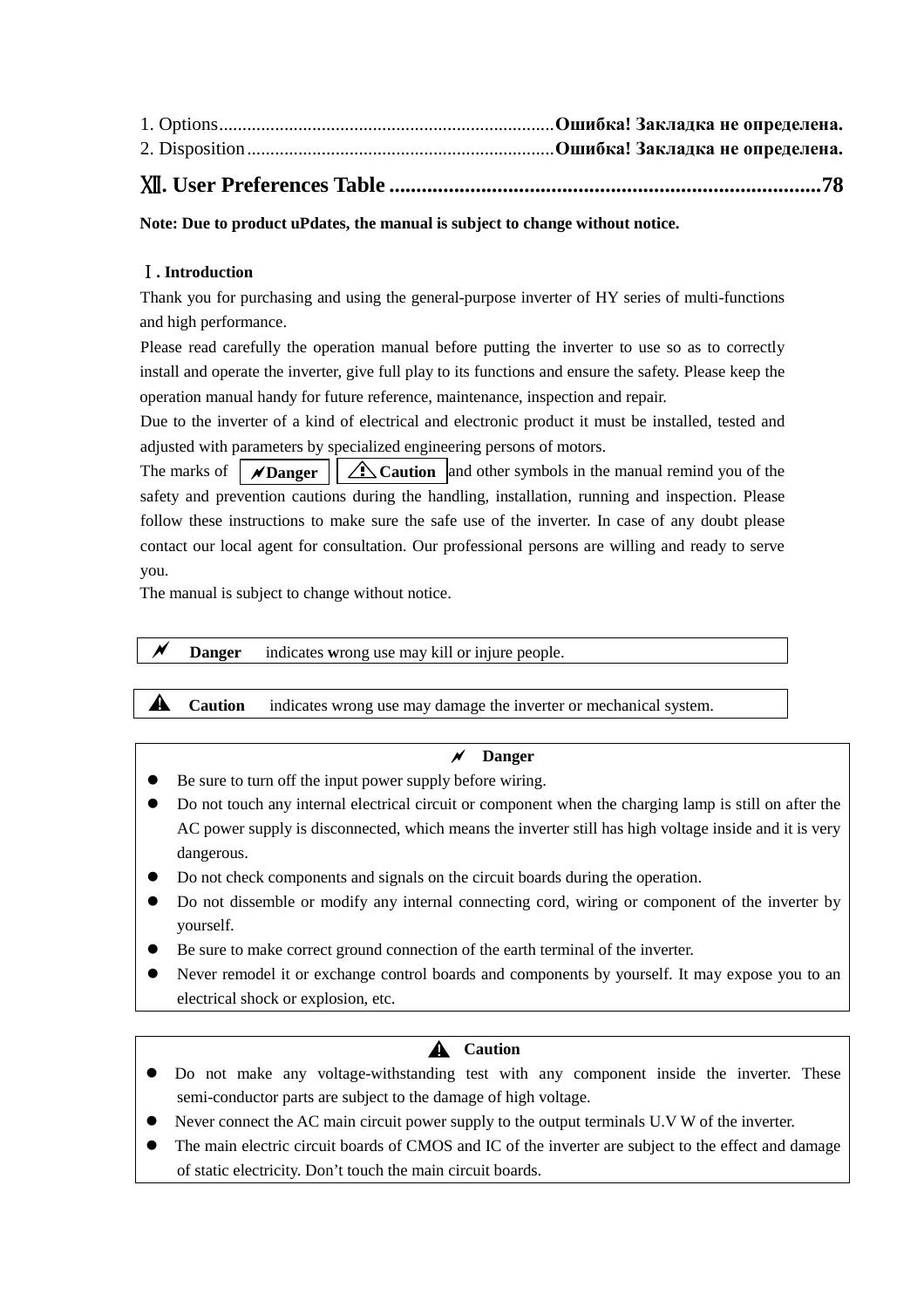Installation, testing and maintenance must be performed by qualified professional personnel. The inverter should be discarded as industrial waste. It is forbidden to burn it.

#### **1. Checks upon Delivery**

The inverter has been strictly and well packed before ex-work. In consideration of various factors during the transportation special attention should be paid to the following points before the assembly and installation. If there is anything abnormal please notify the dealer or the relevant people of our company.

- Check if the inverter has got any damage or deformation during the transportation and handling.
- Check if there is one piece of HY series inverter and one copy of the instruction manual available when unpacking it.
- Check the information on the nameplate to see if the specifications meet your order (Operating voltage and KVA value).
- Check if there is something wrong with the inner parts, wiring and circuit board.
- Check if each terminal is tightly locked and if there is any foreign article inside the inverter.
- Check if the operator buttons are all right.
- Check if the optional components you ordered are contained.

#### **2. Nameplate Description of HY Series Inverter**

| <b>MODEL:</b>      | <b>HY07D543B</b>                      |
|--------------------|---------------------------------------|
| <b>INPUT:</b>      | 3PH380V50Hz                           |
| <b>OUTPUT:</b>     | 3PH380V17.5A7.5KW                     |
| <b>Freq-Range:</b> | $-0.1\sim400$ Hz                      |
|                    | <b>HUANYANG ELECTRONICS CO., LTD.</b> |
|                    |                                       |

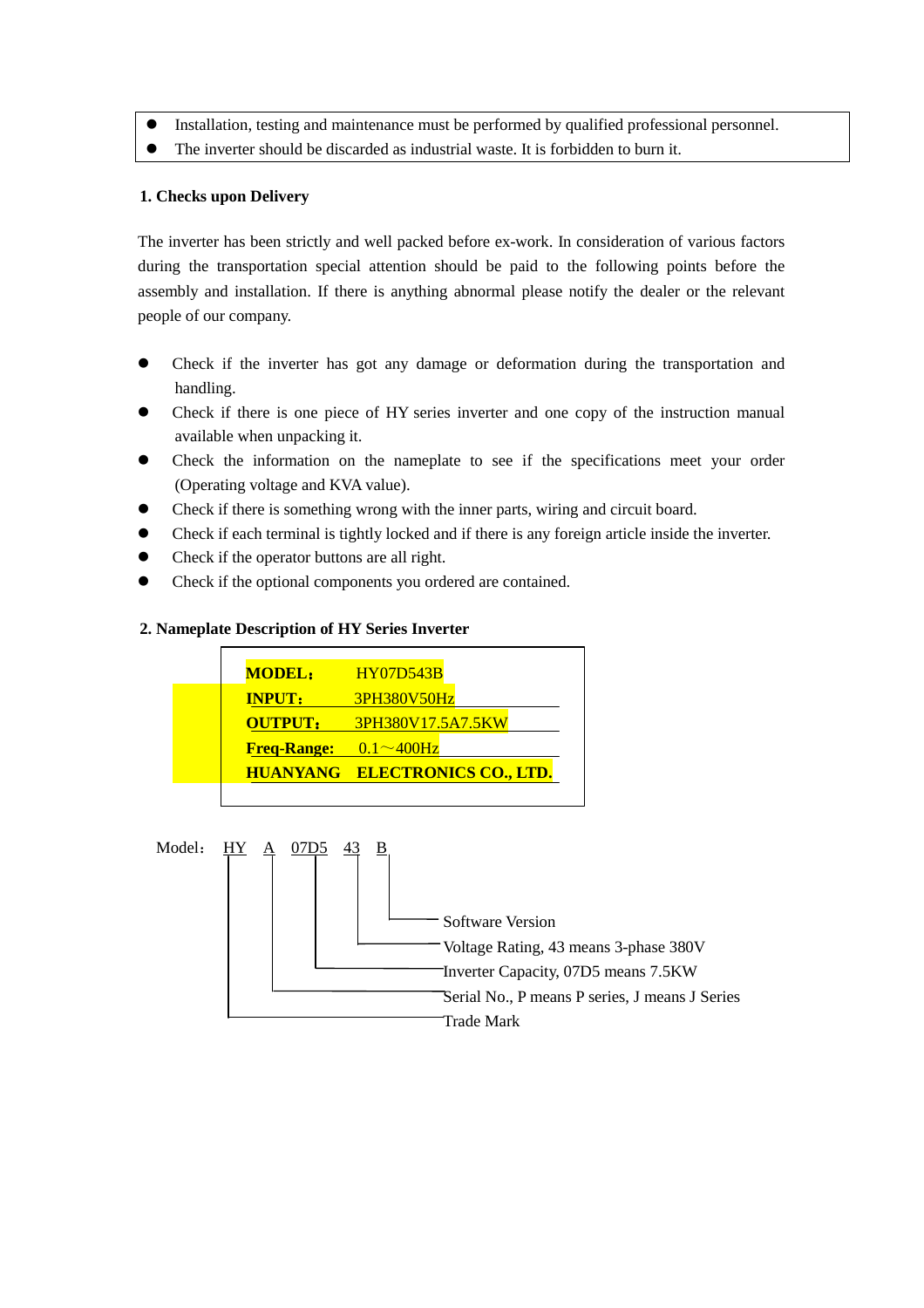# Ⅱ**. Safety Precautions**

### **1. Before the Power-up**

# **A** Caution

- Check to be sure that the voltage of the main circuit AC power supply matches the input voltage of the inverter.
- The symbol,  $\begin{bmatrix} E \end{bmatrix}$ , represents ground terminals. Be sure to make correct ground connection of the earth terminals of the motor and the inverter for safety.
- No contactor should be installed between the power supply and the inverter to be used for starting or stopping of the inverter. Otherwise it will affect the service life of the inverter.

# **N** Danger

 R.S.T terminals are power input terminals, never mixed with U.V.W terminals. Be sure that the wiring of the main circuit is correct. Otherwise it will cause damages of the inverter when the power is applied to it.

#### **Caution**   $\blacktriangle$

- Do not carry the front cover of the inverter directly when handling. It should be handled with the base to prevent the fall-off of the front cover and avoid the dropping of the inverter, which may possibly cause the injuries to people and the damages to the inverter.
- Mount the inverter on a metal or other noncombustible material to avoid the risk of fire.
- Install the inverter in a safe location, avoiding high temperature, direct sunlight, humid air or water.
- Keep the inverter from the reach of children or persons not concerned.
- The inverter can only be used at the places accredited by our company. Any unauthorized working environment may have the risks of fire, gas explosion, electric shock and other incidents.
- Install a heat sink or other cooling device when installing more than one inverter in the same enclosure so that the temperature inside the enclosure be kept below 40℃ to avoid overheat or the risk of fire.
- Be sure to turn off the power supply before dissembling or assembling the operation keypanel and fixing the front cover to avoid bad contact causing faults or non-display of the operator.
- Do not install the inverter in a space with explosive gas to avoid the risk of explosion.
- If the inverter is used at or above 1000m above seal level, the cooling efficiency will be worse, so please run it by de-rating.
- Do not install any contactor and other components of capacitor or varistor on the output side of the inverter. Otherwise it will cause malfunctions and damages of components of the inverter.
- Do not install any switch component like air circuit breaker or contactor at the output of the inverter. If any of such components must be installed because of the requirements of process and others, it must be ensured that the inverter has no output when the switch acts. In addition, it is forbidden to install any capacitor for improvement of power factor or any varistor against thunder at the output. Otherwise it will cause malfunctions, tripping protection and damages of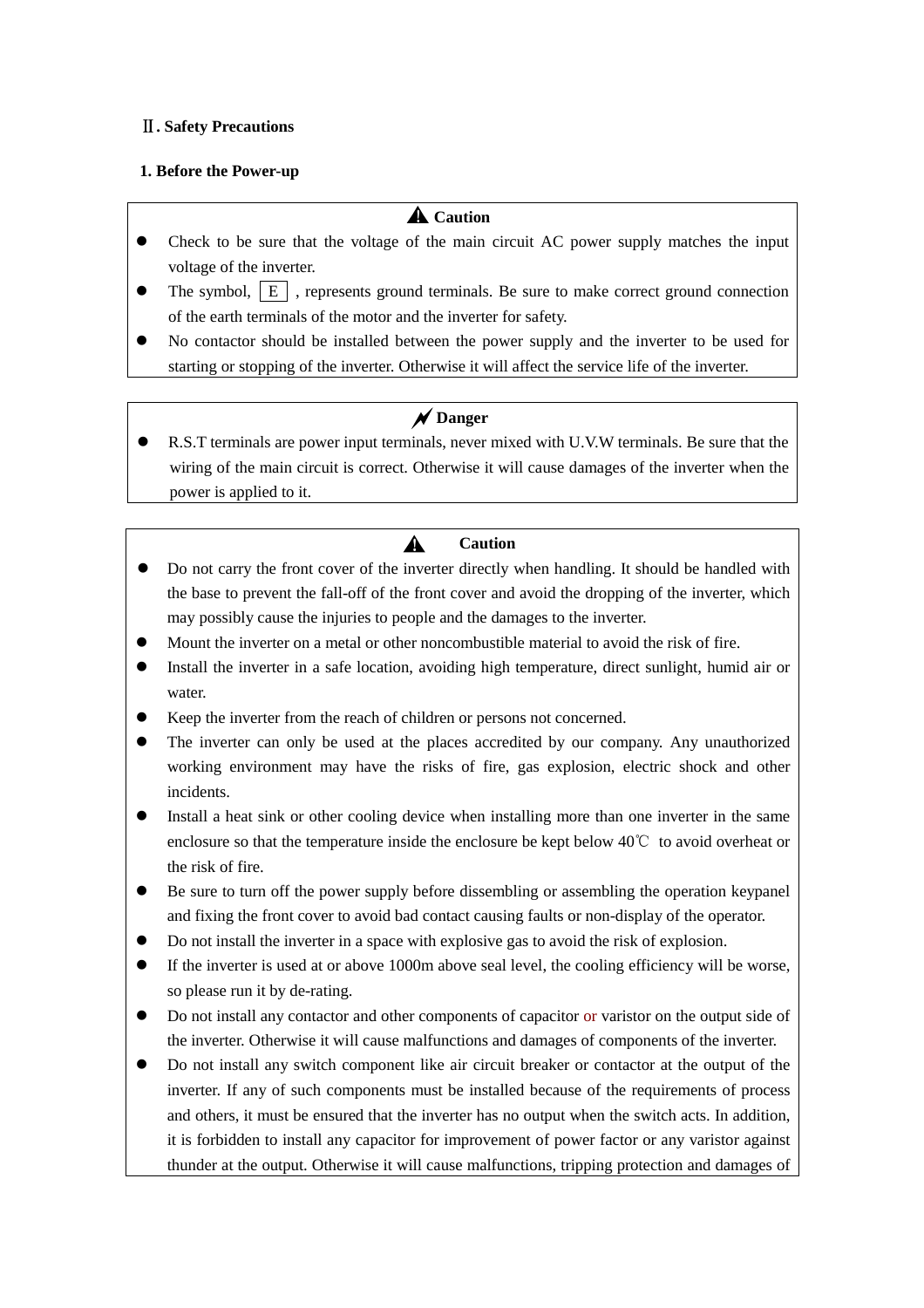components of the inverter. Please remove them as shown in the below diagram.

- It will affect the service life of the inverter if a contact is connected to the front end of input of the inverter to control its starts and stops. Generally it is required to control it through FOR or REV terminals. Special attention should be paid to its use in the case of frequent starts and stops.
- Please use an independent power supply for the inverter. Do avoid using the common power supply with an electrical welder and other equipment with strong disturbance. Otherwise it will cause the protection or even damage of the inverter.



# **2. During the Power-up**

# **Danger**

- Do not plug the connectors of the inverter during the power up to avoid any surge into the main control board due to plugging, which might cause the damage of the inverter.
- Always have the protective cover in place before the power up to avoid electrical shock injury.

# **3. During the Operation**

# **Danger**

 Never connect or disconnect the motor set while the inverter is in running. Otherwise it will cause over-current trip and even burn up the main circuit of the inverter.

 Never remove the front cover of the inverter while the inverter is powered up to avoid any injury of electric shock.

 Do not come close to the machine when the fault restart function is used to avoid anything unexpected. The motor may automatically restart after its stop.

 The function of STOP Switch is only valid after setting, which is different with the use of emergent stop switch. Please pay attention to it when using it.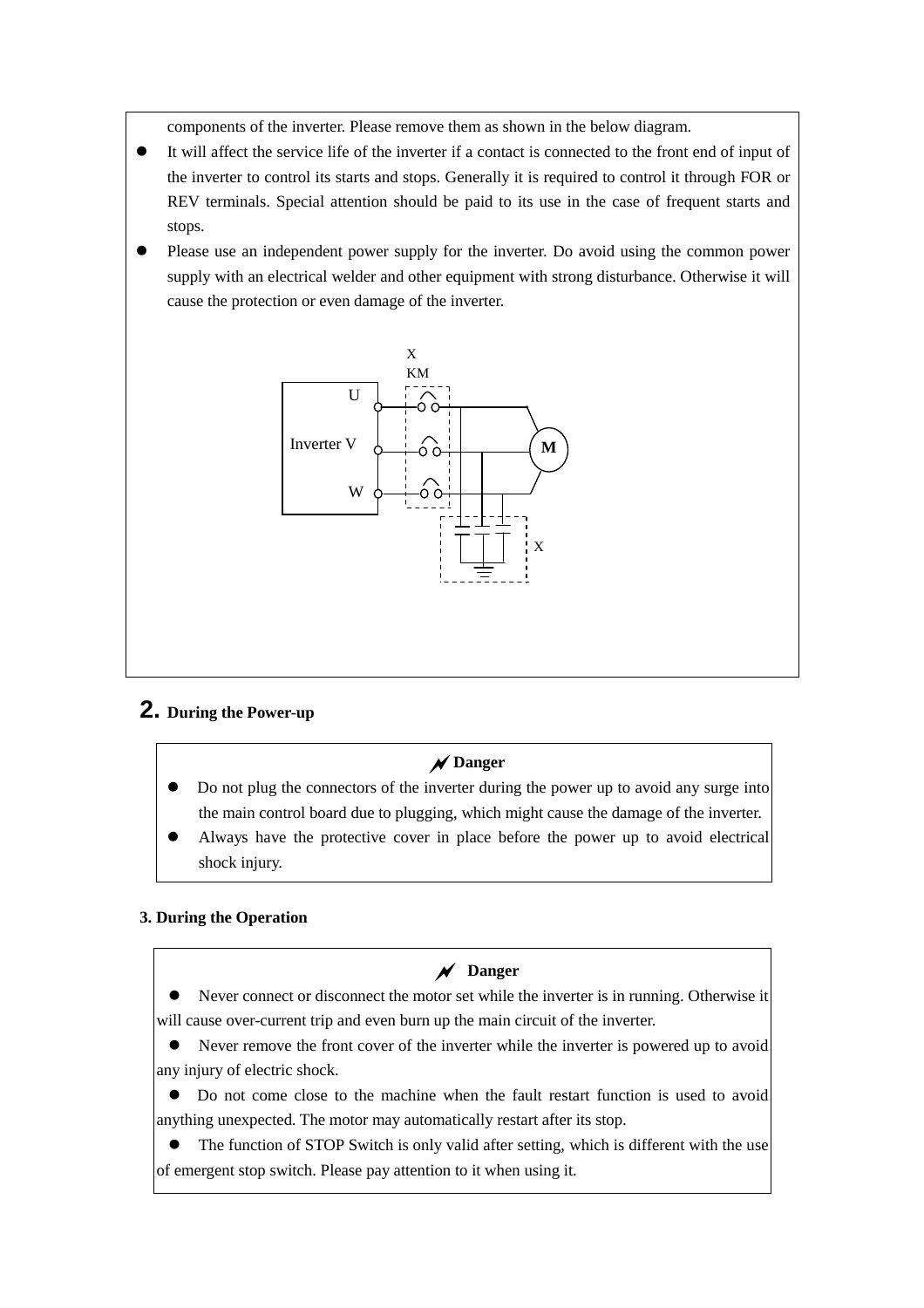# **A** Caution

 Do not touch the heat sink, braking resistor, or other heat elements to avoid being scald. Be sure that the motor and machine is within the applicable speed ranges before starting operation because the inverter is quite easy to run from lower speed to higher speed.

Do not check the signals on circuit boards while the inverter is running to avoid danger.

 Be careful when changing the inverter settings. The inverter has been adjusted and set before ex-work. Do not adjust it wantonly. Please make proper adjustments according to the required functions.

 Do consider the vibration, noise and the speed limit of the motor bearings and the mechanical devices when the inverter is running at or above the frequency of 50Hz.

#### Ⅲ**. Standards and Specifications**

### **1. Particular Specifications**

| Type             | <b>Input Voltage</b>              | Power<br>(KW) | Inverter<br>Capacity<br>(KVA) | Output<br>Current<br>(A) | Suitable Motor<br>(KW) |  |
|------------------|-----------------------------------|---------------|-------------------------------|--------------------------|------------------------|--|
| <b>HY00D423B</b> | Single & Three Phase<br>220V 50Hz | 0.4           | 1.0                           | 2.5                      | 0.4                    |  |
| <b>HY0D7523B</b> | Single & Three Phase<br>220V 50Hz | 0.75          | 2.0                           | 5.0                      | 0.75                   |  |
| HY01D523B        | Single & Three Phase<br>220V 50Hz | 1.5           | 2.8                           | 7.0                      | 1.5                    |  |
| HY02D223B        | Single & Three Phase<br>220V 50Hz | 2.2           | 4.4                           | 11                       | 2.2                    |  |
| <b>HY0D7543B</b> | 3 Φ 380V 50Hz                     | 0.75          | 2.2                           | 2.7                      | 0.75                   |  |
| HY01D543B        | 3 Ф 380V 50Hz                     | 1.5           | 3.2                           | 4.0                      | 1.5                    |  |
| HY02D243B        | 3 Ф 380V 50Hz                     | 2.2           | 4.0                           | 5.0                      | 2.2                    |  |
| HY03D743B        | 3 Ф 380V 50Hz                     | 3.7           | 6.8                           | 8.5                      | 3.7                    |  |
| HY05D543B        | 3 Ф 380V 50Hz                     | 5.5           | 10                            | 12.5                     | 5.5                    |  |
| <b>HY07D543B</b> | 3 Ф 380V 50Hz                     | 7.5           | 14                            | 17.5                     | 7.5                    |  |
| HY001143B        | 3 Ф 380V 50Hz                     | 11            | 19                            | 24                       | 11                     |  |
| HY001543B        | 3 Ф 380V 50Hz                     | 15            | 26                            | 33                       | 15                     |  |
| HY18D543B        | 3 Ф 380V 50Hz                     | 18.5          | 32                            | 40                       | 18.5                   |  |
| HY002243B        | 3 Ф 380V 50Hz                     | 22            | 37                            | 47                       | 22                     |  |
| HY003043B        | 3 Ф 380V 50Hz                     | 30            | 52                            | 65                       | 30                     |  |
| HY003743B        | 3 Ф 380V 50Hz                     | 37            | 64                            | 80                       | 37                     |  |
| HY004543B        | 3 Ф 380V 50Hz                     | 45            | 72                            | 91                       | 45                     |  |
| HY005543B        | 3 Ф 380V 50Hz                     | 55            | 84                            | 110                      | 55                     |  |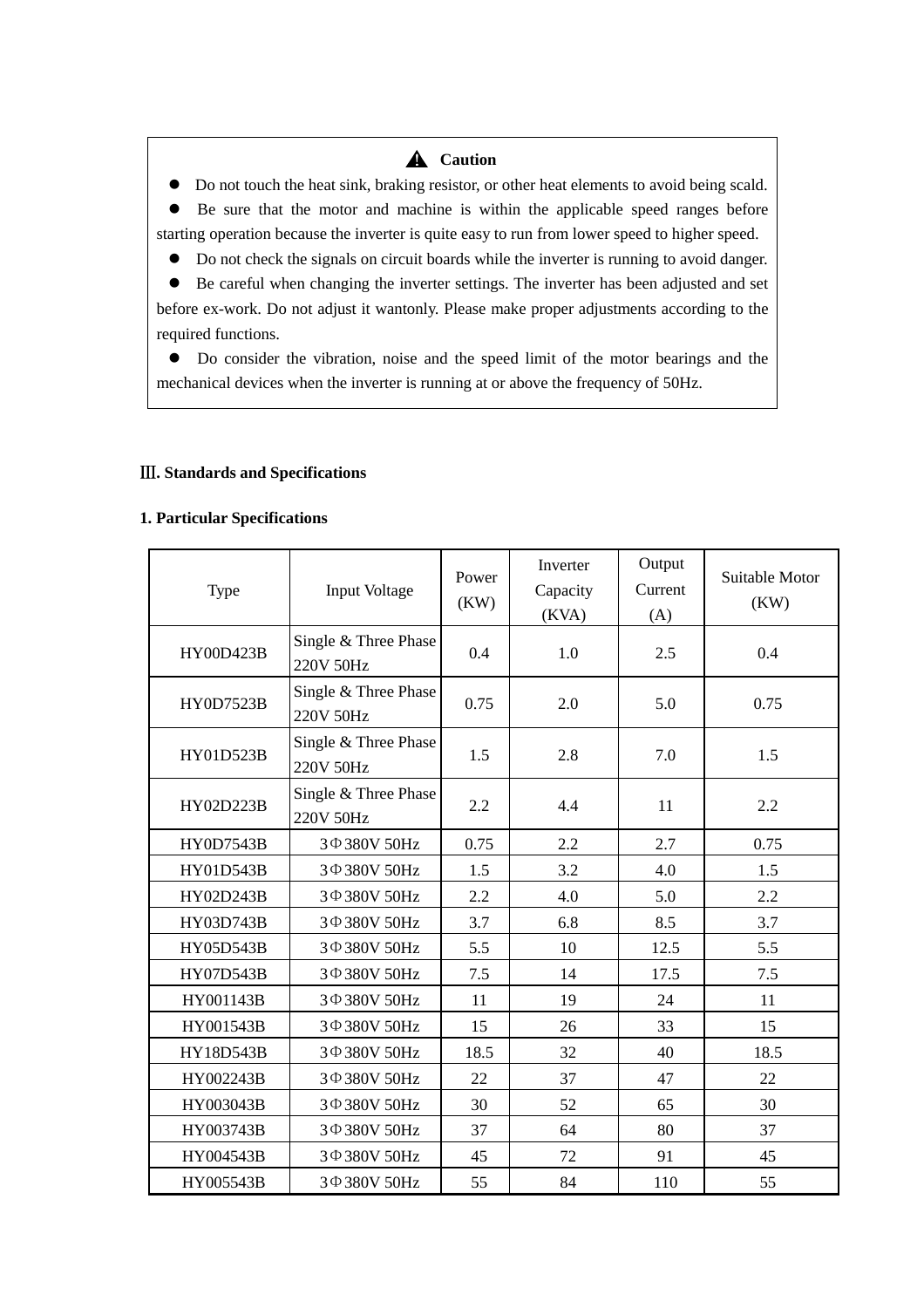| HY007543B | $3\Phi$ 380V 50Hz | 75  | 116 | 152 | 75  |
|-----------|-------------------|-----|-----|-----|-----|
| HY009043B | 3 Φ 380V 50Hz     | 90  | 134 | 176 | 90  |
| HY011043B | 3 Φ 380V 50Hz     | 110 | 160 | 210 | 110 |
| HY013243B | 3 Φ 380V 50Hz     | 132 | 193 | 253 | 132 |
| HY016043B | 3 Φ 380V 50Hz     | 160 | 230 | 304 | 160 |
| HY018543B | 3 Φ 380V 50Hz     | 185 | 260 | 340 | 185 |
| HY020043B | $3\Phi$ 380V 50Hz | 200 | 290 | 380 | 200 |
| HY022043B | $3\Phi$ 380V 50Hz | 220 | 325 | 426 | 220 |
| HY025043B | $3\Phi$ 380V 50Hz | 250 | 481 | 480 | 250 |
| HY028043B | $3\Phi$ 380V 50Hz | 280 | 427 | 560 | 280 |
| HY030043B | $3\Phi$ 380V 50Hz | 300 | 450 | 580 | 300 |
| HY031543B | $3\Phi$ 380V 50Hz | 315 | 460 | 605 | 315 |

# **2. General Specifications**

|                        | <b>Inverter Series</b>                                | HY-A                                                                                                                     |  |  |  |  |  |  |
|------------------------|-------------------------------------------------------|--------------------------------------------------------------------------------------------------------------------------|--|--|--|--|--|--|
|                        | Control Mode                                          | <b>SPWM</b>                                                                                                              |  |  |  |  |  |  |
|                        | <b>Input Power</b>                                    | 330~440Vfor 380V power; 170~240for 220V power                                                                            |  |  |  |  |  |  |
|                        | 5-Digits Display &<br><b>Status Indicator</b><br>Lamp | Displaying frequency, current, revolution, voltage, counter, temperature,<br>forward or reserve running, and fault, etc. |  |  |  |  |  |  |
|                        | Communication<br>Control                              | <b>RS-485</b>                                                                                                            |  |  |  |  |  |  |
|                        | Operation<br>Temperature                              | $-10 - 40^{\circ}C$                                                                                                      |  |  |  |  |  |  |
|                        | Humidity                                              | 0-95% Relative Humidity (without dew)                                                                                    |  |  |  |  |  |  |
|                        | Vibration                                             | Below 0.5G                                                                                                               |  |  |  |  |  |  |
|                        | Range                                                 | $0.10 - 400.00$ Hz                                                                                                       |  |  |  |  |  |  |
|                        | Accuracy                                              | Digital: $0.01\%$ (-10~40°C), Analog: $0.1\%$ (25±10°C)                                                                  |  |  |  |  |  |  |
|                        | Setting<br>Resolution                                 | Digital: 0.01Hz, Analog: 1% of Max. Operating Frequency                                                                  |  |  |  |  |  |  |
|                        | Output<br>Resolution                                  | $0.01$ Hz                                                                                                                |  |  |  |  |  |  |
| Frequency Control      | <b>Operator Setting</b><br>Method                     | Press directly $\left \left \left \right \right \right  \vee \right $ to set.                                            |  |  |  |  |  |  |
|                        | <b>Analog Setting</b><br>Method                       | External Voltage 0-5V, 0-10V, 4-20mA, 0-20mA.                                                                            |  |  |  |  |  |  |
|                        | <b>Other Functions</b>                                | Frequency lower limit, starting frequency, stopping frequency, three skip<br>frequencies can be respectively set.        |  |  |  |  |  |  |
|                        | Ramp Control                                          | Selectable 4-speed steps ramp-up and -down time (0.1-6500s).                                                             |  |  |  |  |  |  |
| eral<br>$\mathfrak{r}$ | V/F Curve                                             | Set V/F curve at will                                                                                                    |  |  |  |  |  |  |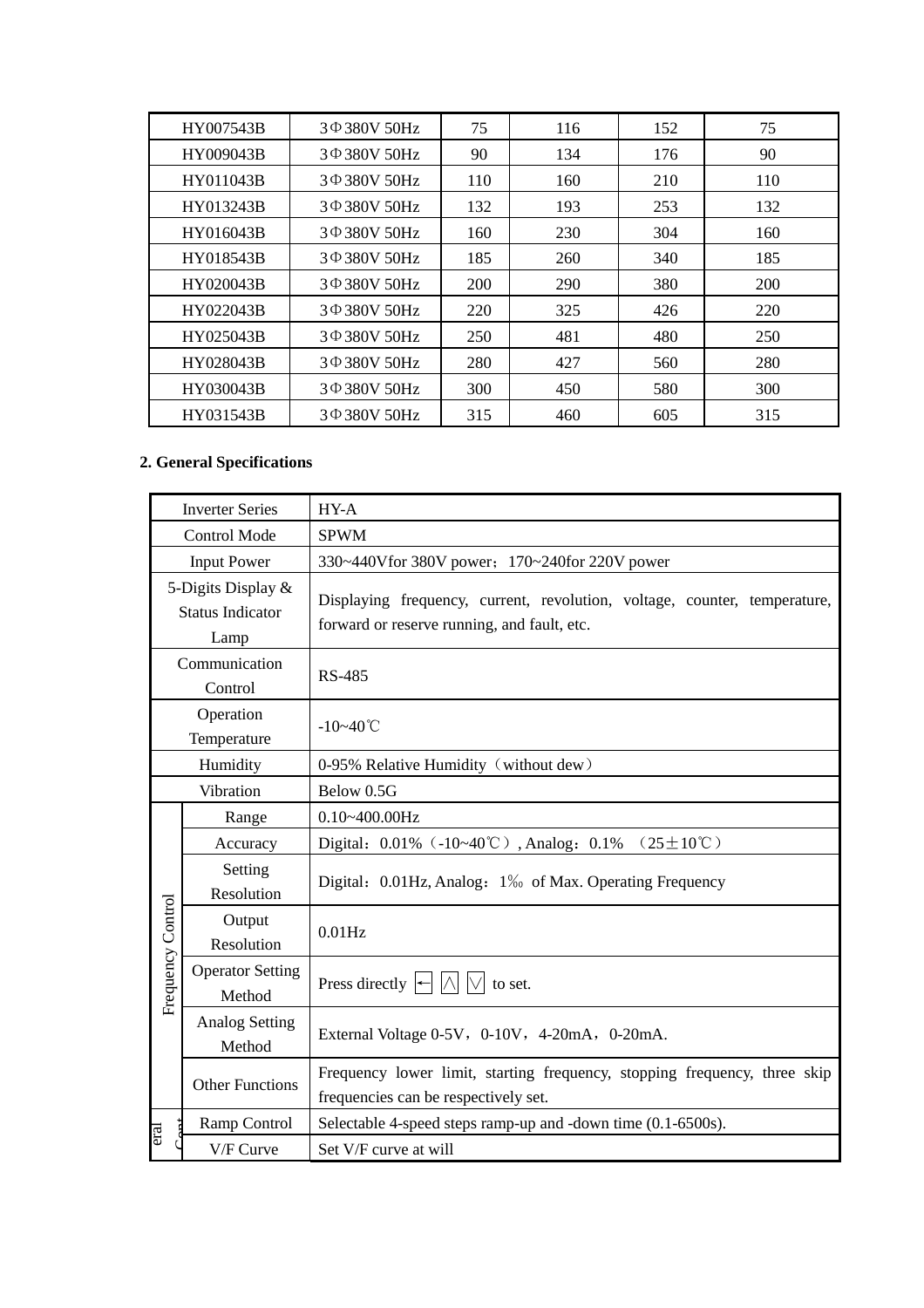|                      | <b>Torque Control</b>       | Torque increase is settable by max. 10.0%. The starting torque can reach<br>150% at 1.0Hz.                                                                                                                                           |
|----------------------|-----------------------------|--------------------------------------------------------------------------------------------------------------------------------------------------------------------------------------------------------------------------------------|
|                      | Multi-Inputs                | 6 multi-function input terminals for 8–speed steps control, program operation,<br>switching of 4-speed Ramp, UP/DOWN function, counter, external<br>emergency stop and other functions.                                              |
|                      | Multi-Outputs               | 5 multi-function output terminals for displaying of running, zero speed,<br>counter, external abnormity, program operation and other information and<br>warnings.                                                                    |
|                      | <b>Other Functions</b>      | AVR (auto voltage regulation), Deceleration stop or free-stop, DC brake, auto<br>reset and restart, frequency track, PLC control, traverse function, drawing<br>control, auto energy-savings, carrier adjustable by max. 16KHz, etc. |
|                      | Overload<br>Protection      | Electronic relay protection motor<br>Drive (for constant torque 150%/1 min. for the kinds of fan 120%/1 min.)                                                                                                                        |
|                      | <b>FUSE</b><br>Protection   | FUSE broken, Motor stops.                                                                                                                                                                                                            |
|                      | Over-voltage                | DC Voltage $>400V$ for 220V class<br>DC Voltage $>800V$ for 380V class                                                                                                                                                               |
| Protection Functions | Low Voltage                 | DC Voltage <200V for 220V class<br>DC Voltage <400V for 380V class                                                                                                                                                                   |
|                      | Instant Stop and<br>Restart | Restarted by frequency track after instantaneous stop.                                                                                                                                                                               |
|                      | <b>Stall Prevention</b>     | Anti-stall during Acc/Dec run                                                                                                                                                                                                        |
|                      | Output End<br><b>Shorts</b> | Electronic circuit protecting                                                                                                                                                                                                        |
|                      | <b>Other Functions</b>      | Fin over-heat protection, restriction of reverse running, direct start after power<br>on, fault reset, parameter lock PID, one-drive-more, etc.                                                                                      |

# Ⅳ**. Storage and Installation**

#### **1. Storage**

The inverter must be kept in its original package box before installation. Pay attention to the followings when keeping it in storage if the inverter is not used for the time being:

- It must be stored in a dry place without rubbish or dust.
- The suitable temperature for storage is between -20℃ and +65℃.
- The relative humidity required is 0-95% without condensation.
- There is no corrosive gas or liquid in the storage ambience.
- It's better to lay the inverter on a rack and keep it in a proper package.
- It is better not to store the inverter for long time. Long time storage of the inverter will lead to the deterioration of electrolytic capacity. If it needs to be stored for a long time make sure to power it up one time within a year and the power-up time should be at least above five hours. When powered up the voltage must be increased slowly with a voltage regulator to the rated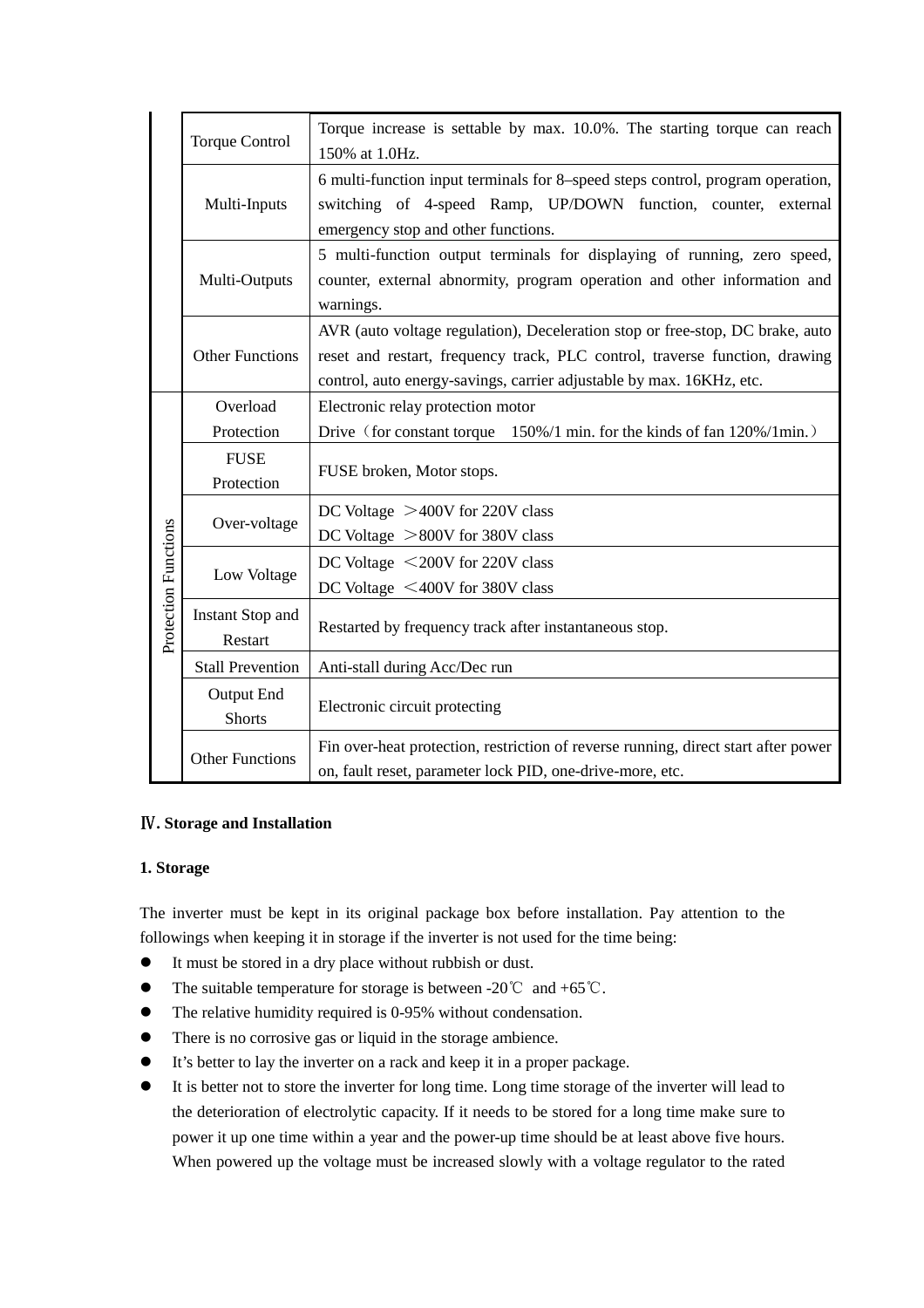voltage value.

# **2. Installation Site and Environment**

The inverter should be installed at the following location:

- Ambient temperature -5℃ to 40℃ with good ventilation.
- No water drop and low moisture.
- Free from direct sunshine, high temperature and heavy dust fall.
- Free from corrosive gas or liquid.
- Less dust, oil gas and metallic particles
- Free from vibration and easy for service and inspection.
- Free from the interference of electromagnetic noise.

**Attention: The ambient conditions of the inverter will affect its service life.** 

# **3. Installation and Direction**

- There must be enough space left around the inverter for easy maintenance and cooling. See Diagram .
- The inverter must be installed vertically with the smooth ventilation for effective cooling.
- If there is any instability when installing the inverter, please put a flat board under the inverter bottom base and install it again. If the inverter is installed on a loose surface, stress may cause damage of parts in the main circuit so as to damage the inverter.
- The inverter should be installed on non-combustible materials, such as iron plate.
- If several inverters are installed, upper and lower, together in one cabinet, please add heat dissipation plates and leave enough space between the inverters. See Diagram.

![](_page_8_Figure_17.jpeg)

# Ⅴ**. Wiring**

#### **1. Main Circuit Wiring Schematic Diagram(**图标自己加**)**

Power supply:

 Verify that the inverter's rated voltage coincides with AC power supply voltage to avoid a damage of the inverter.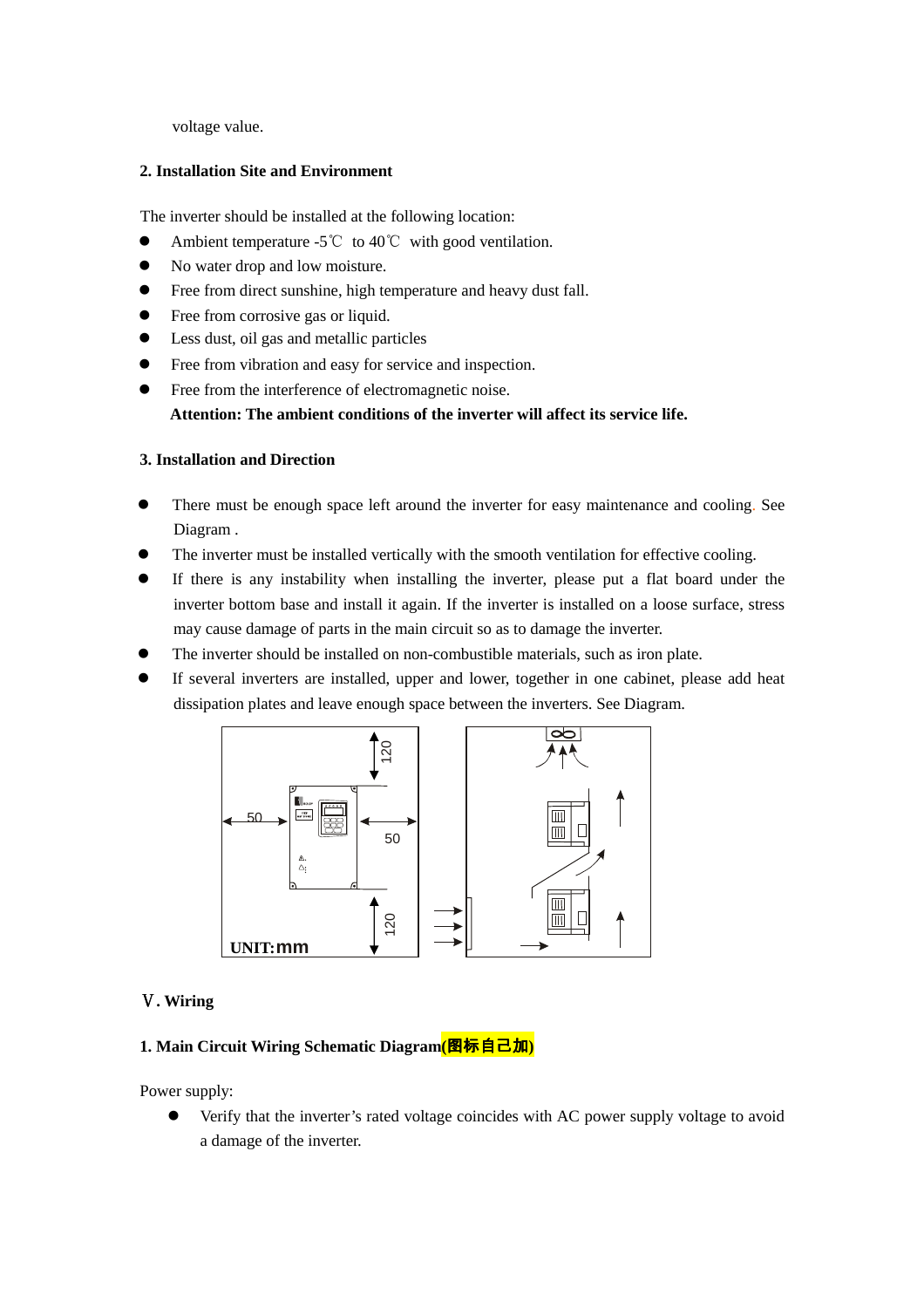No fuse breaker:

• Refer to the related list.

Ground fault circuit interrupter:

Use one of anti-high harmonic.

Electromagnetic contactor:

• Note: Do not use the electromagnetic contactor as the on/off button of power supply for the inverter.

AC reactor:

 It is recommended to install an AC reactor for power factor improvement if the input capacity is more than 1000KVA.

Inverter:

- Be sure to make correct connections of the main circuit wires and control signal wires of the inverter.
- Be sure to make correct setting of parameters for the inverter.

#### **2. Description of Terminal Block**

1) Arrangement of Main circuit Terminals (图标自行编制)

HY00D423B-HY01D223B

|                     |          | Æ            | Æ        | Æ        | Æ            | Æ        | ∰        | A        | (円        |
|---------------------|----------|--------------|----------|----------|--------------|----------|----------|----------|-----------|
|                     |          |              |          |          |              |          |          |          |           |
| HY0D7543B-HY03D743B |          |              |          |          |              |          |          |          |           |
|                     |          |              |          |          |              |          |          |          |           |
|                     | E        | R            | S        | T        | $\mathbf{U}$ | V        | W        | $P+$     | <b>PR</b> |
|                     | H        | Ð            | $\oplus$ | Ð        | ₩            | $\oplus$ | $\oplus$ | $\oplus$ | ⊕         |
|                     |          |              |          |          |              |          |          |          |           |
| HY03D743B           |          |              |          |          |              |          |          |          |           |
| HY02D223B-HY03D723B | E        | $\mathbb{R}$ | S        | T        | $\mathbf{U}$ | V        | W        | P        | <b>PR</b> |
|                     | $\oplus$ | ⊕            | $\oplus$ | $\oplus$ | $\oplus$     | $\oplus$ | Ð        | ⊕        | ₩         |
|                     |          |              |          |          |              |          |          |          |           |
|                     |          |              |          |          |              |          |          |          |           |
|                     |          |              |          |          |              |          |          |          |           |

| D543B-HY07D543B<br>HY05D54 | - | <br>-<br>ັ | œ | - - | $ -$ | $- - -$<br>W | ÷<br> |  |
|----------------------------|---|------------|---|-----|------|--------------|-------|--|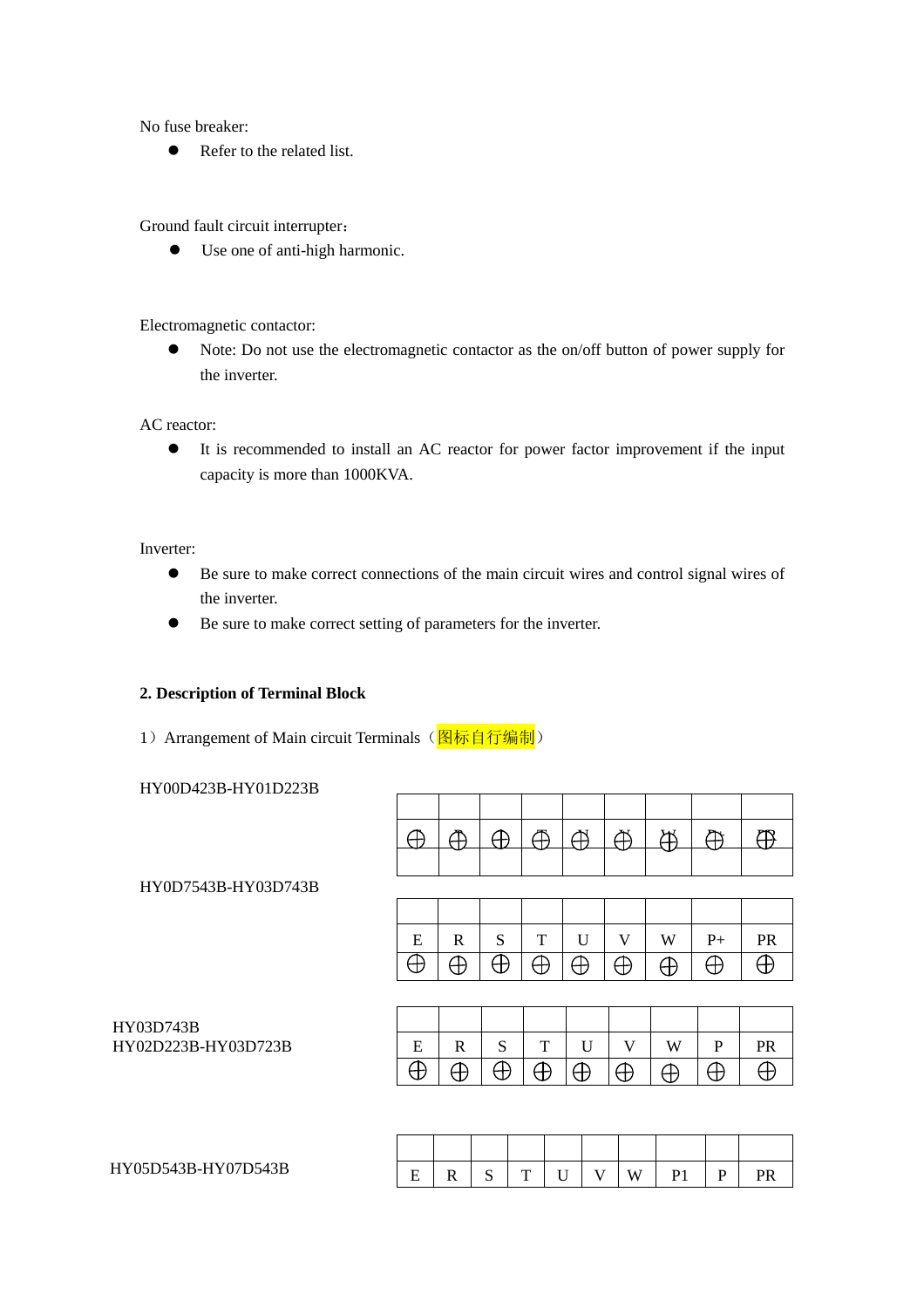$$
\boxed{\oplus \, \lvert \, \oplus \, \lvert \, \oplus \, \lvert \, \oplus \, \lvert \, \oplus \, \lvert \, \oplus \, \lvert \, \oplus \, \lvert \, \oplus \, \lvert \, \oplus \, \lvert \, \oplus \, \lvert \, \oplus \, \lvert \, \oplus \, \lvert \, \oplus \, \lvert \, \oplus \, \lvert \, \oplus \, \lvert \, \oplus \, \lvert \, \oplus \, \lvert \, \oplus \, \lvert \, \oplus \, \lvert \, \oplus \, \lvert \, \oplus \, \lvert \, \oplus \, \lvert \, \oplus \, \lvert \, \oplus \, \lvert \, \oplus \, \lvert \, \oplus \, \lvert \, \oplus \, \lvert \, \oplus \, \lvert \, \oplus \, \lvert \, \oplus \, \lvert \, \oplus \, \lvert \, \oplus \, \lvert \, \oplus \, \lvert \, \oplus \, \lvert \, \oplus \, \lvert \, \oplus \, \lvert \, \oplus \, \lvert \, \oplus \, \lvert \, \oplus \, \lvert \, \oplus \, \lvert \, \oplus \, \lvert \, \oplus \, \lvert \, \oplus \, \lvert \, \oplus \, \lvert \, \oplus \, \lvert \, \oplus \, \lvert \, \oplus \, \lvert \, \oplus \, \lvert \, \oplus \, \lvert \, \oplus \, \lvert \, \oplus \, \lvert \, \oplus \, \lvert \, \oplus \, \lvert \, \oplus \, \lvert \, \oplus \, \lvert \, \oplus \, \lvert \, \oplus \, \lvert \, \oplus \, \lvert \, \oplus \, \lvert \, \oplus \, \lvert \, \oplus \, \lvert \, \oplus \, \lvert \, \oplus \, \lvert \, \oplus \, \lvert \, \oplus \, \lvert \, \oplus \, \lvert \, \oplus \, \lvert \, \oplus \, \lvert \, \oplus \, \lvert \, \oplus \, \lvert \, \oplus \, \lvert \, \oplus \, \lvert \, \oplus \, \lvert \, \oplus \, \lvert \, \oplus \, \lvert \, \oplus \, \lvert
$$

# HY001143B~HY003043B HY05D523B-HY07D523B

HY003743B-HY016043B HY18D523B-HY002223B

| $R$ . | S T E P N U V W         |  |  |                                                            |  |
|-------|-------------------------|--|--|------------------------------------------------------------|--|
|       | $\bigoplus$ $\bigoplus$ |  |  | $ \oplus  \oplus  \oplus  \oplus  \oplus  \oplus  \oplus $ |  |

| $\mathbb{R}$ | $\mathbf{I} \cdot \mathbf{S}^{-1}$ |          |                        |        | $T$ $\mid$ $E$ $\mid$ $P$ $\mid$ $P1$ $\mid$ $N$ $\mid$ $U$ $\mid$ $V$ |                    |                            |  | W |  |  |
|--------------|------------------------------------|----------|------------------------|--------|------------------------------------------------------------------------|--------------------|----------------------------|--|---|--|--|
|              | $\Box \oplus \Box$                 | $\Theta$ | $\overline{\bigoplus}$ | $\Box$ | $\Box \oplus$                                                          | $\Box \oplus \Box$ | $\Box\oplus\Box\oplus\Box$ |  |   |  |  |
|              |                                    |          |                        |        |                                                                        |                    |                            |  |   |  |  |

# (2)Arrangement of Control Circuit Terminals

| UPF | <b>DRV</b> | $\overline{\phantom{a}}$ DCM | $ $ SPL | <b>SPM</b> | <b>SPH</b> | <b>RST</b> |    | <b>REV</b> |            | <b>FOR</b> |    | <b>FOR</b> |       |       |  |
|-----|------------|------------------------------|---------|------------|------------|------------|----|------------|------------|------------|----|------------|-------|-------|--|
|     | FA         | FC                           | FB      | <b>DRV</b> | $+10$      | <b>VI</b>  | Al |            | <b>ACM</b> |            | AM |            | $RS-$ | $RS+$ |  |

# 3) Function Description of Main circuit Terminals

| Symbol   | <b>Function Description</b>                                                                                                       |  |  |
|----------|-----------------------------------------------------------------------------------------------------------------------------------|--|--|
| R.S.T    | Input terminal of AC line power. (220V class, for both single/three phase,                                                        |  |  |
|          | single phase connected to any two phases)                                                                                         |  |  |
| U.V.W    | Output terminal of the inverter                                                                                                   |  |  |
| P.Pr     | Connector for braking resistor.                                                                                                   |  |  |
| $P_1P$   | Connector for DC reactor (When using a DC reactor the jumper shall be<br>removed. A05D543B and A07D543B internally jumped)        |  |  |
| $P \, N$ | Connecting terminal of external braking bank.                                                                                     |  |  |
| Ε        | Ground terminal: the third method of grounding for 220V and special<br>grounding for 380 V of Electrical Engineering Regulations. |  |  |

# 4) Function Description of Control Circuit Terminals

| Symbol     | <b>Function Description</b>            | Factory setting                           |
|------------|----------------------------------------|-------------------------------------------|
| <b>FOR</b> | Multi-Input 1                          | Forward run                               |
| <b>REV</b> | Multi-Input 2                          | Reverse run                               |
| <b>RST</b> | Multi-Input 3                          | Reset                                     |
| <b>SPH</b> | Multi-Input 4                          | High speed                                |
| <b>SPM</b> | Multi-Input 5                          | Middle Speed                              |
| <b>SPL</b> | Multi-Input 6                          | Low Speed                                 |
|            | Common Terminal of Digital and Control |                                           |
| <b>DCM</b> | Signals, $+12v$ Power, (EV, IPV, P24)  |                                           |
|            | Ground                                 |                                           |
| $EV$ (IPV) | +12V Power Supply                      | 200 <sub>m</sub> A<br>Max. output current |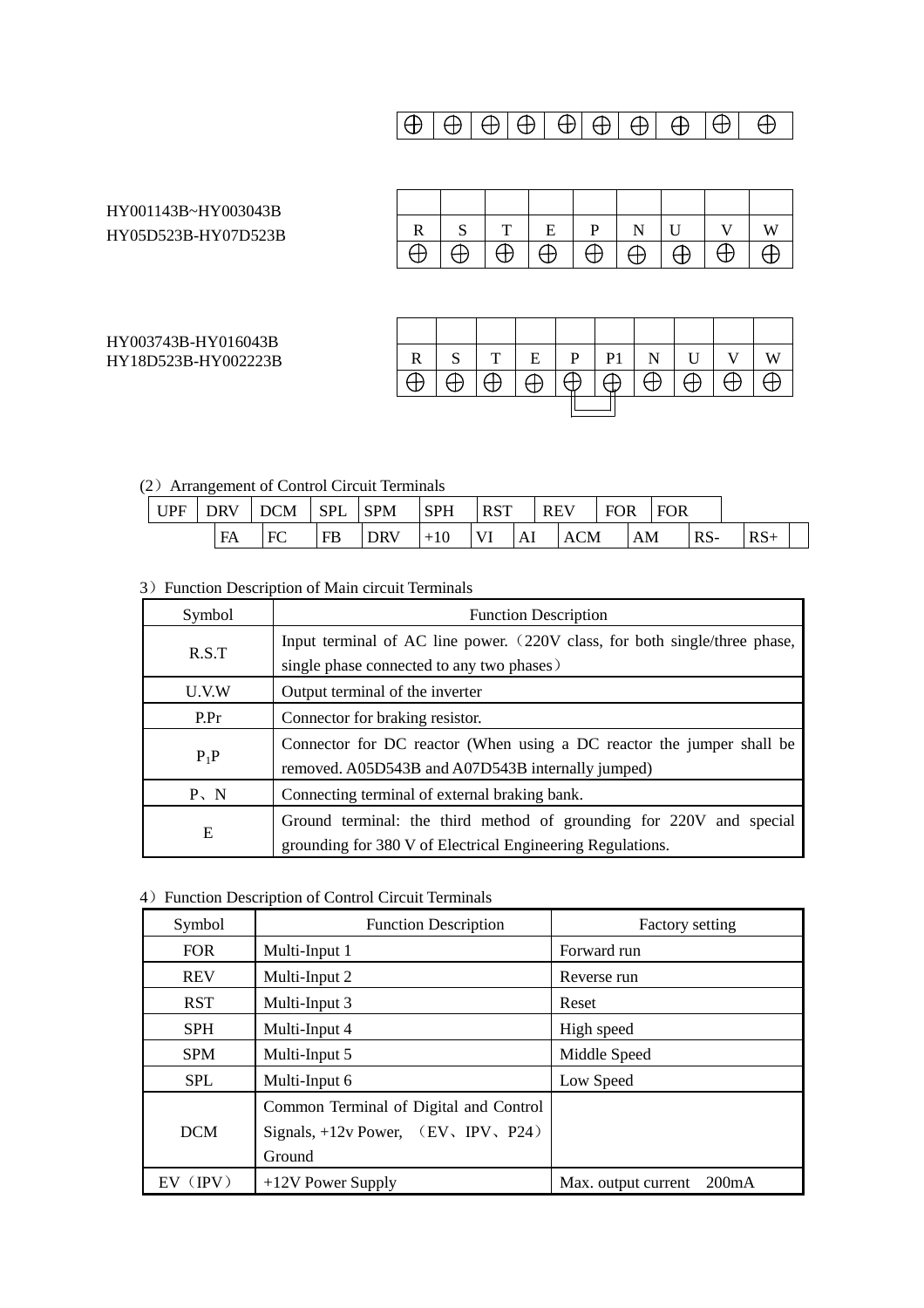| P <sub>24</sub> | $+12V$ Power Supply                    | 200mA<br>Max. output current                  |  |
|-----------------|----------------------------------------|-----------------------------------------------|--|
| $+10$           | Power Supply for Speed Setting         | $+10V$                                        |  |
|                 | Analog Voltage Frequency Reference     | $0 - 10V$<br>corresponding<br>the<br>to       |  |
| VI              | Input                                  | highest operating frequency                   |  |
| AI              | Analog Current Frequency<br>Reference  | $4 \sim 20 \text{mA}$ corresponding to<br>the |  |
|                 | Input                                  | highest operating frequency                   |  |
|                 | Common Terminal of Analog and Control  |                                               |  |
| <b>ACM</b>      | Signals                                |                                               |  |
| <b>DRV</b>      | Multi-Output 1 (Optical couple output) | DC24V/100mA                                   |  |
| <b>UPF</b>      | Multi-Output 2 (Optical couple output) |                                               |  |
| $FA$ (EFA),     |                                        |                                               |  |
| $FB$ (EFB),     | Multi-Output 3 ( $N/O$ or $N/C$ )      | 3A/250VAC                                     |  |
| FC (EFC)        |                                        |                                               |  |
| $KA$ $(EKA)$ ,  |                                        |                                               |  |
| $KB$ ( $EKB$ )  | Multi-Output 4 (N/O)                   | 3A/250VAC                                     |  |
| AM              | Output terminals of digital frequency  | $0 - 10V$                                     |  |
| $RS+RS-$        | RS485 Communication port               |                                               |  |

# 3. Basic Connection Diagram (图表请自行修改)

The wiring of the inverter is divided into two parts, main circuit terminal connections and control circuit terminal connections. The user can see the main circuit terminals, and the control circuit terminals after removing the cover of enclosure. The terminals must be connected correctly as the following wiring circuit diagrams.

![](_page_11_Figure_3.jpeg)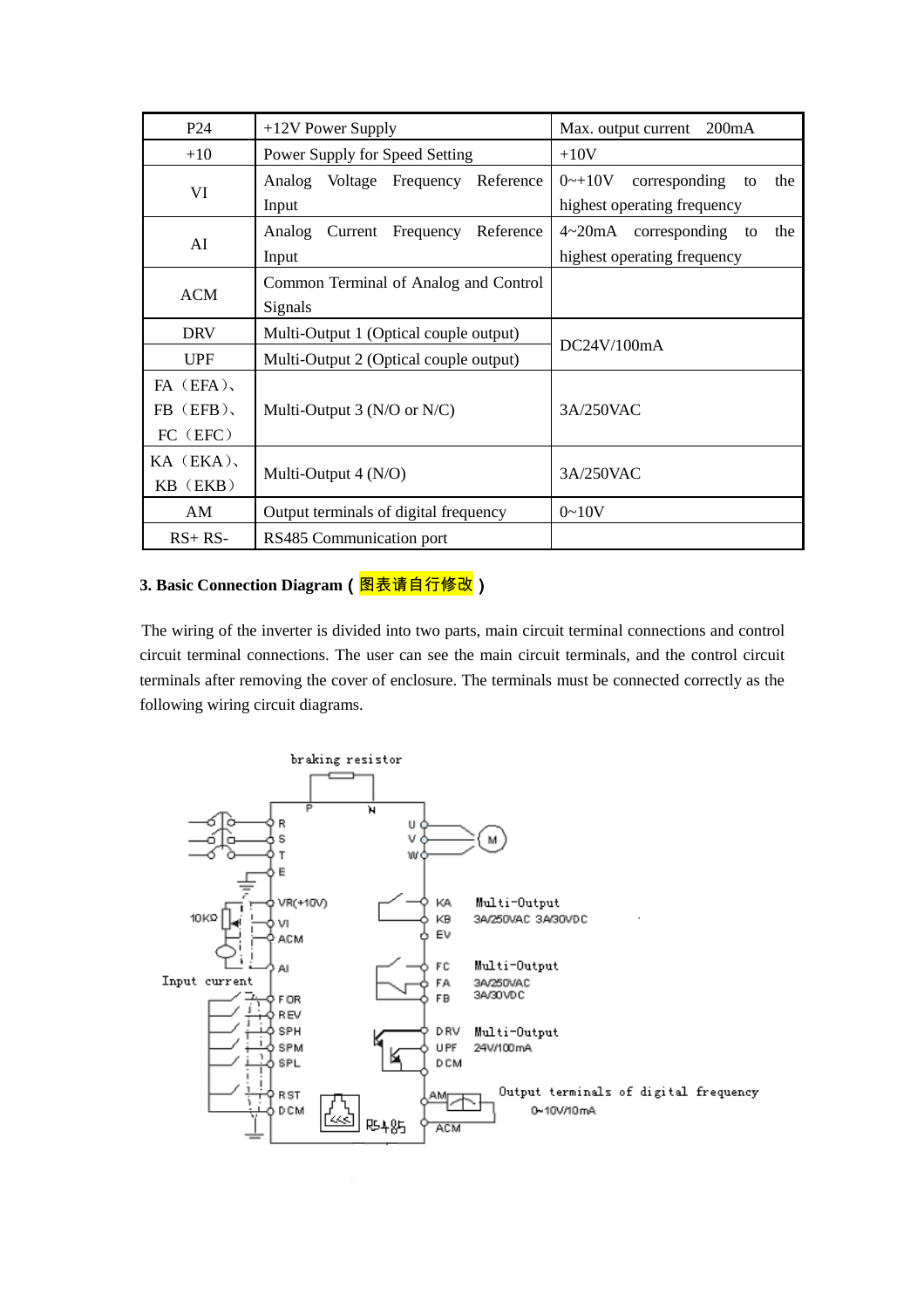### **4. Precautions on Wiring**

- 1) For the main circuit wiring:
- While wiring the sizes and specifications of wires should be selected and the wiring should be executed according to the electrical engineering regulations to ensure the safety.
- It is better to use shielded wire or wire and conduit for power cord and ground the shielded layer or two ends of wire conduit.
- Be sure to install a Non Fuse Breaker (NFB) between the power supply and the input terminals (R.S.T). (If using ground fault circuit interrupter, please choose one corresponding to high frequency)
- Never connect AC power to the output terminal (U.V.W) of the inverter.
- Output wires mustn't be in touch of the metal part of the inverter enclosure, or it will result in earth short-circuit.
- Phase-shifting capacitors, LC, RC noise filters, etc, can never be connected to the output terminals of the inverter.
- The main circuit wire must be enough far away from other control equipments.
- When the wiring between the inverter and the motor exceeds 15 meters for 220V class or 30 meters for 380V class, much higher dV/dT will be produced inside the coil of the motor, which will cause the destruction to the interlay or insulation of the motor. Please use a dedicated AC motor for the inverter or add a reactor at the inverter.
- Please lower the carrier frequency when there is a longer distance between the inverter and the motor. Because the higher the carrier frequency is the bigger the leakage current of high-order harmonics in the cables will be. The leakage current will have unfavorable effect on the inverter and other equipment.
- 2) For control circuit wiring (signal line)
- The signal line should be separately laid in a different conduit with the main circuit wire to avoid any possible interference.
- Please use the shielded cable with the size of  $0.5$ -2mm<sup>2</sup> for signal lines.
- Use the control terminals on the control panel correctly according to your needs.

# 3) Grounding

- Grounding terminal E. Be sure to make correct grounding 220V class: The third grounding method (Grounding resistance should be  $100 \Omega$  or lower.) 380V class: The special third grounding method (Grounding resistance should be 10  $\Omega$  or lower.)
- Choose grounding wires according to the basic length and size of the technical requirements of the electric equipment.
- Do avoid sharing grounding wire with other large power equipment such as electric welder,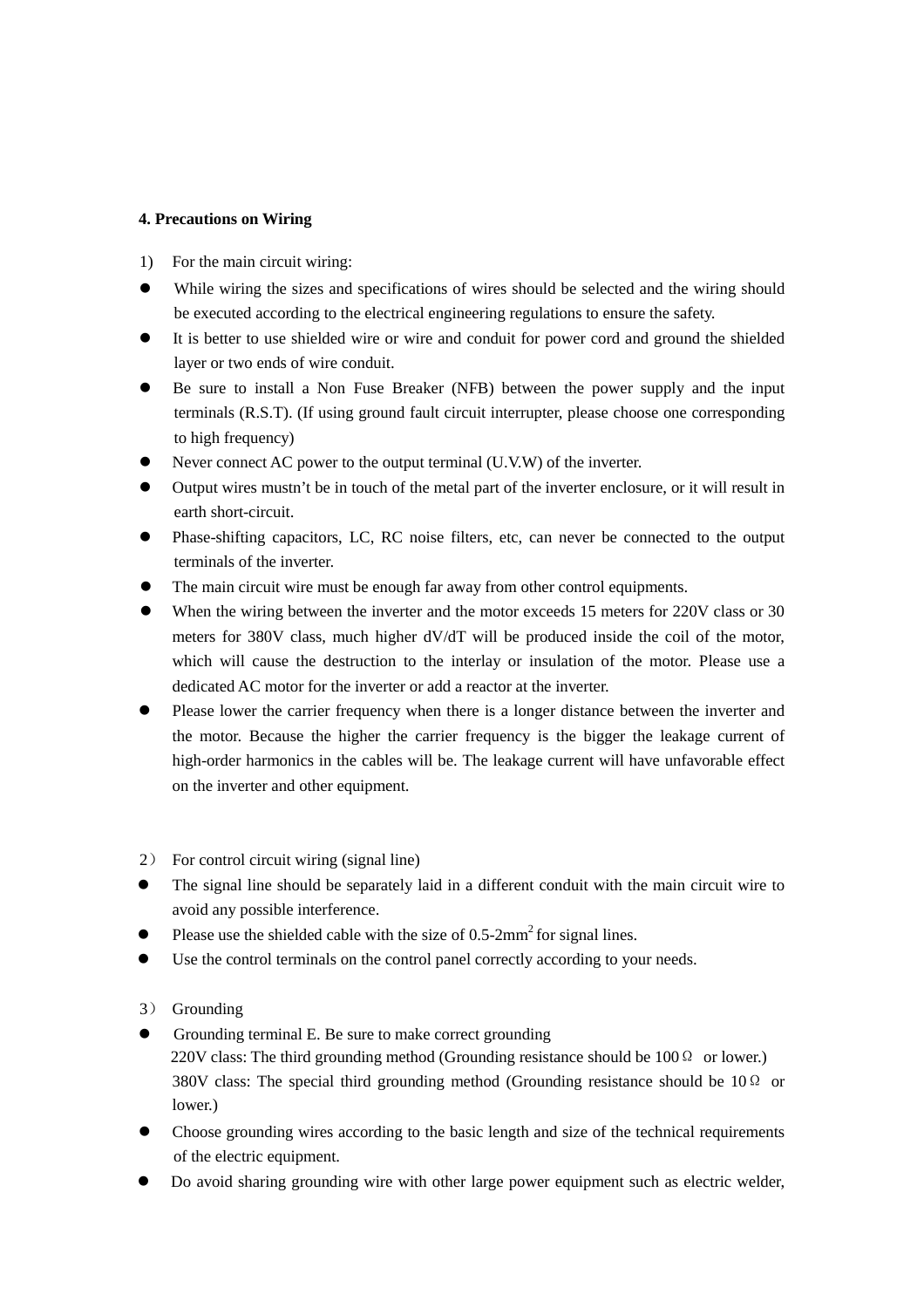power machine, etc. The grounding wire should be kept away from the power supply wires for large power equipment.

- The grounding method for several inverters together should be done as the first and second diagrams below. Avoid the third loop.
- The grounding wire must be as shorter as possible.

![](_page_13_Figure_3.jpeg)

### Ⅵ**. Instruction of the Digital Operator**

# 1. Description of the Digital Operator (**图标自行修改**)

![](_page_13_Figure_6.jpeg)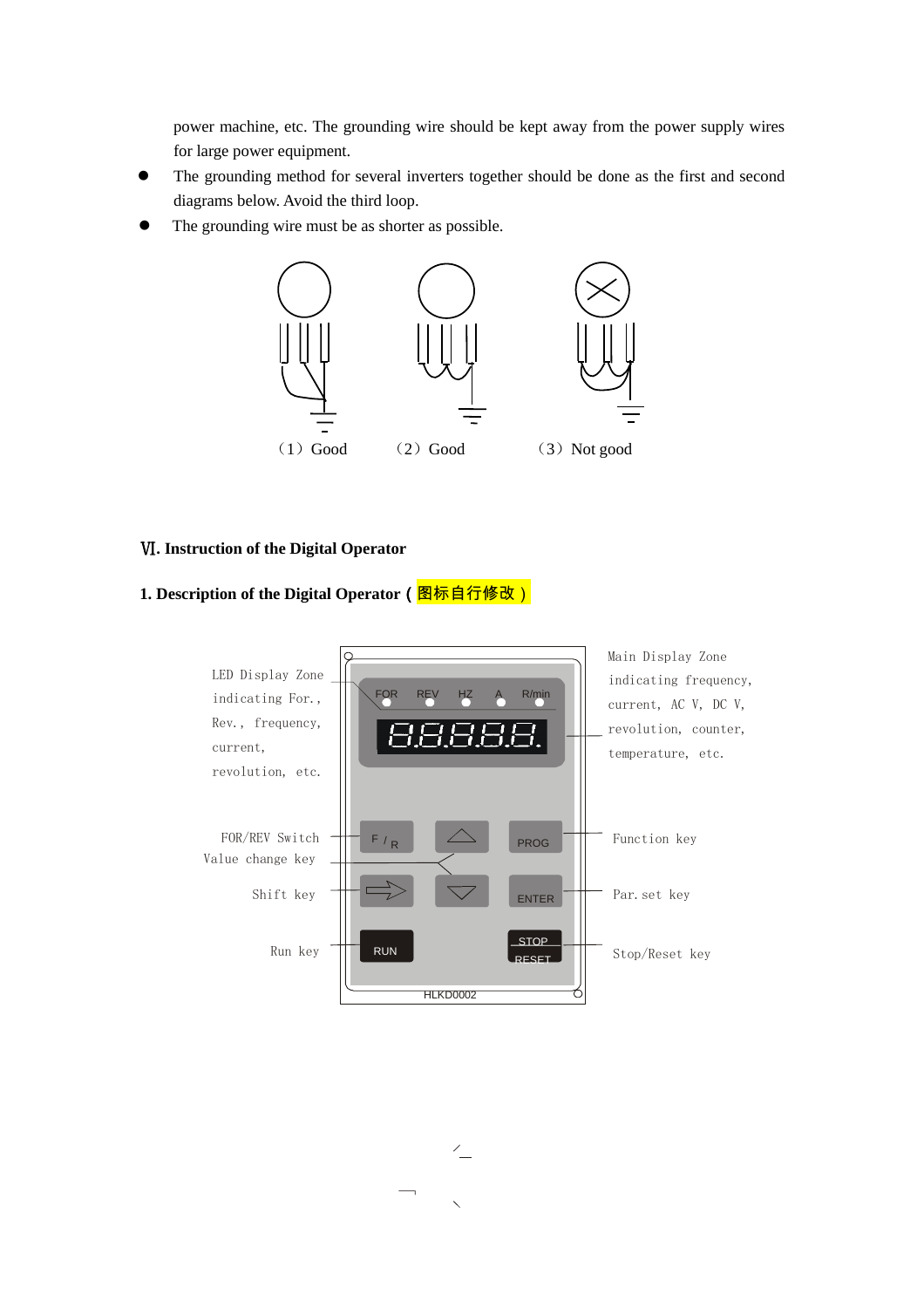# **2. Description of Indicator Lamp Status**

| Description of murcator Lamp Status |               |                                                 |  |
|-------------------------------------|---------------|-------------------------------------------------|--|
| Indicator lamp                      | <b>Status</b> | Description                                     |  |
| <b>FOR</b>                          | on            | The motor is in forward rotation.               |  |
| <b>REV</b>                          | on.           | The motor is in reverse rotation.               |  |
| HZ                                  | <sub>on</sub> | Displaying set frequency or output frequency.   |  |
| A                                   | <sub>on</sub> | Displaying output current.                      |  |
| <b>ROTT</b>                         | on.           | Displaying rated motor revolution               |  |
| <b>ROTT</b><br>A                    | on            | Displaying AC or DC voltage.                    |  |
| <b>ROTT</b><br>HZ.                  | <sub>on</sub> | Displaying counting value.                      |  |
| <b>HZAROTT</b>                      | on            | Displaying internal temperature of the inerter. |  |

# **1**) **Description of Indicator Lamp Status**

# **2**) **Description of Display Items**

| Display        | Indic. lamp                              | Meaning<br>on                                    |
|----------------|------------------------------------------|--------------------------------------------------|
| <i>TSO.OO</i>  | $HZ$ A R/min<br>go o                     | Present output frequency is 50.00HZ              |
| F50.00         | HZ A R/min<br>$\circ$<br>$\circ$         | Present set frequency is 50.00HZ                 |
| 8003.O         | $HZ$ A R/min<br>$\circ$ $\times$ $\circ$ | Present output current is 3.0A                   |
| סציום          | HZ A R/min<br>$0$ o $\lambda$            | Present output revolution is $1440r/min$         |
| 급 510.1        | $HZA$ R/min<br>XX<br>$\circ$             | Present DC voltage is 510.1V                     |
| <u>0 380 ت</u> | HZ A R/min<br>°¤¤                        | Present AC voltage is 380.0V                     |
| E 035.0        | $HZ$ A R/min<br>XX X                     | Present inverter's temperature is $35.0^{\circ}$ |
| aaias          | HZ A R/min<br>¤°¤                        | Present counter's value is 105                   |
| ក០5០.០         | HZ A R/min<br>000                        | Present target value of PID is 50.0%             |
| n 048.0        | HZ A R/min<br>$\circ$ $\circ$<br>$\circ$ | Present feedback value of PID is 48.0%           |
| בוססס          | HZ A R/min<br>$\circ$                    | Present time of power-on is 12 hours             |
| 00108          | HZ A R/min<br>о ¤ х                      | Total run time of inverter is 108 hours          |

# **3. Description of Operation Examples**

| <b>Procedures</b> | Display | $\cdots$<br>Indicator | Explanation |
|-------------------|---------|-----------------------|-------------|
|                   |         | Lamp                  |             |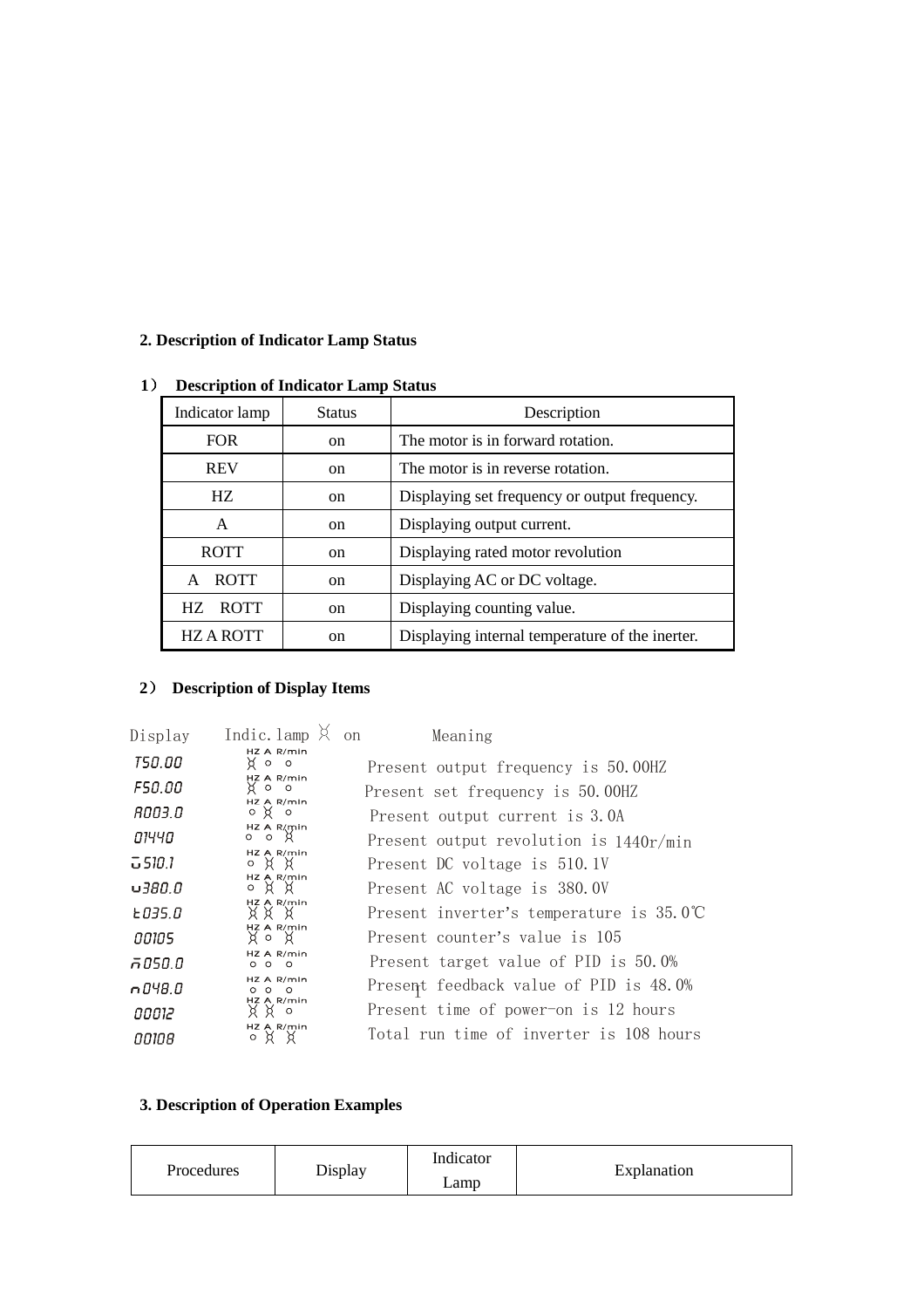| Power up,    | Dsp2.0 flash                                                                                                          |               |                           |                                          |
|--------------|-----------------------------------------------------------------------------------------------------------------------|---------------|---------------------------|------------------------------------------|
| Operation of | $\blacktriangleright$ Vr2.00                                                                                          |               |                           | Self detect when power-up, display       |
| power        | $\blacktriangleright$ 000.00                                                                                          | <b>FOR</b>    | HZ                        | version no. (Flashing) and finally set   |
|              |                                                                                                                       | ¢             | $\alpha$                  | frequency.                               |
|              |                                                                                                                       |               |                           |                                          |
| <b>PROG</b>  |                                                                                                                       | <b>FOR</b>    | HZ                        | Enter programming                        |
|              | <b>PD000</b>                                                                                                          | ¢             | $\alpha$                  | Display the function of PD000            |
| <b>ENYER</b> | 000.00                                                                                                                | <b>FOR</b>    | HZ                        |                                          |
|              |                                                                                                                       | ¢             | $\varnothing$             | Display the contents of PD000            |
|              | $\frac{50.00}{50.00}$                                                                                                 | <b>FOR</b>    | HZ                        | Change the content of PD000              |
| <b>ENTER</b> | $END \rightarrow 50.00$                                                                                               | ¢             | $\alpha$                  | Confirm changed value.                   |
|              | PD <sub>001</sub>                                                                                                     | <b>FOR</b>    | HZ                        | Display END<br>50.00 PD001               |
| <b>PROG</b>  | $050.\mathrm{\o}$                                                                                                     | ¢             | $\varnothing$             | Back from programming                    |
|              | 50.00                                                                                                                 | <b>FOR</b>    | HZ                        | Display running and operating            |
| <b>RUN</b>   |                                                                                                                       | $\alpha$      | $\varnothing$             | frequency                                |
|              | $\sqrt{50.00}$                                                                                                        | <b>FOR</b>    | HZ                        | Monitor screen switching, display        |
|              | $\begin{array}{l} \begin{array}{c} \text{\small{F}} 0.00 \rightarrow \text{\small{F}} 5 0.00 \end{array} \end{array}$ | $\varnothing$ | $\varnothing$             |                                          |
| <b>DISP</b>  |                                                                                                                       |               |                           | output current                           |
|              | $\beta$ 005.0                                                                                                         | <b>FOR</b>    | HZ                        | Monitor screen switching, display        |
| <b>PROG</b>  |                                                                                                                       | $\varnothing$ | $\varnothing$             | output current                           |
|              |                                                                                                                       | <b>FOR</b>    | $\mathsf{A}$              | Monitor screen switching, display        |
|              | 01440                                                                                                                 | $\alpha$      | $\varnothing$             | revolution                               |
| <b>DISP</b>  |                                                                                                                       |               |                           |                                          |
|              | F50.00                                                                                                                | FOR ROTT      |                           | Switch back to main screen, display set  |
| <b>PROG</b>  |                                                                                                                       | $\alpha$      | $\varnothing$             | frequency                                |
|              | F50.00                                                                                                                | <b>FOR</b>    | HZ                        | Switch of For.Rev. rotation, display the |
| F/R          |                                                                                                                       | $\varnothing$ | $\varnothing$             | status of Rev rotation                   |
|              | 050.0                                                                                                                 | <b>FOR</b>    | HZ                        | Switch to adjustable frequency           |
|              |                                                                                                                       | $\varnothing$ | $\alpha$                  |                                          |
|              | 030.00                                                                                                                | <b>FOR</b>    | HZ                        | Adjust set frequency, i.e. the value of  |
|              |                                                                                                                       | $\varnothing$ | $\boldsymbol{\heartsuit}$ | <b>PD000</b>                             |
|              | 030.00                                                                                                                | <b>FOR</b>    | HZ                        | Confirm changed value, write to          |
| <b>ENTER</b> |                                                                                                                       | $\varnothing$ | $\varnothing$             | PD000 as value                           |
|              | $\approx 0.00$                                                                                                        | <b>FOR</b>    | HZ                        | Stop                                     |
| <b>STOP</b>  |                                                                                                                       | ¢             | $\varnothing$             |                                          |

### **Note:**

 $\overline{1}$   $\phi$  means flashing.  $\overline{2}$  means bright.

- ②For monitoring AC, DC, T and other items they can be only switched and displayed after the parameter setting.
- ③ When it is powered up again after a power breakdown the inverter will display the screen previous to the power breakdown after its self detection.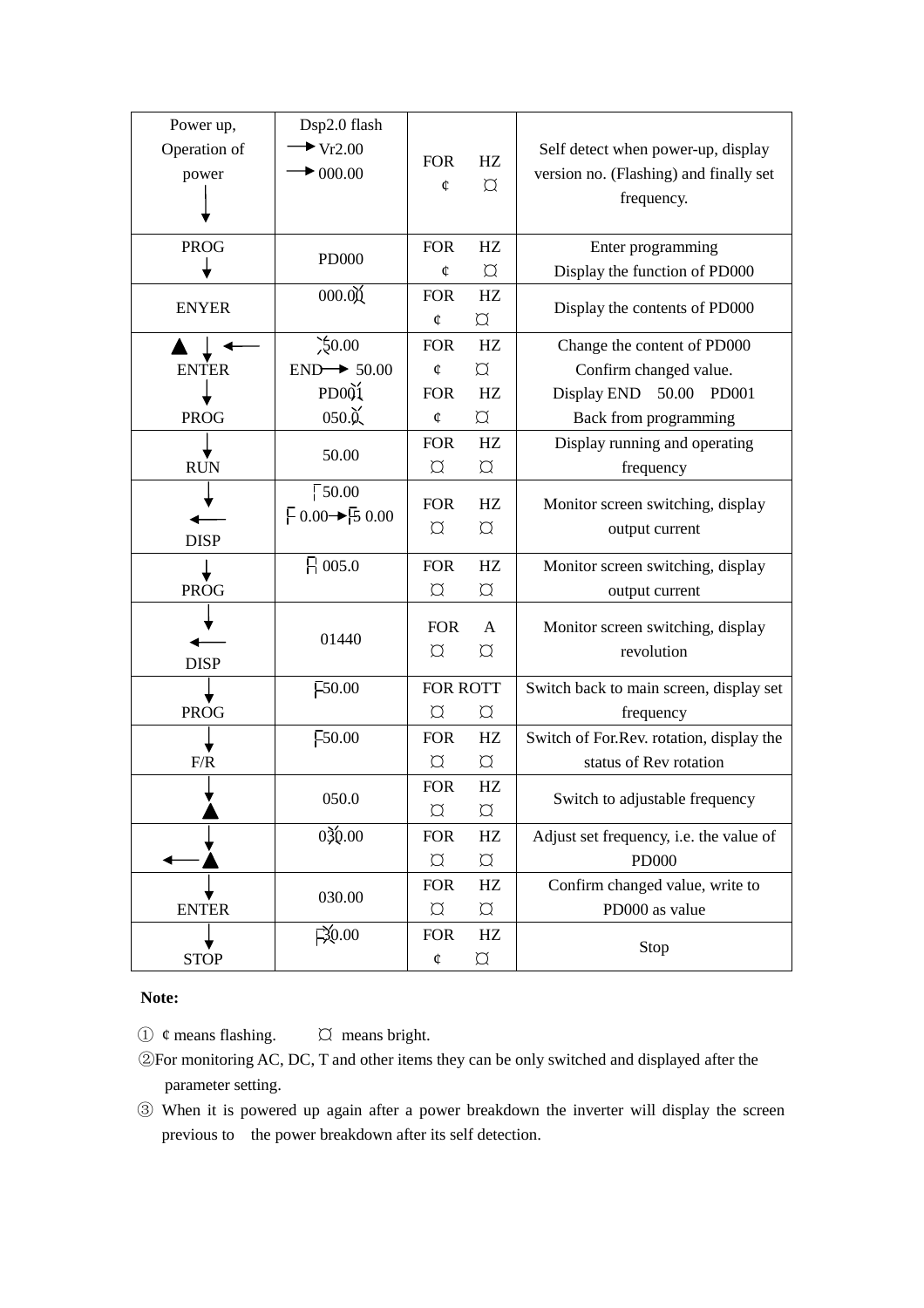#### Ⅶ**. Commissioning**

#### **1. Important Checks before the Commissioning**

- If there is any wrong connected wires? Pay special attention to the terminal of U.V.W; Make sure the power supply wires are connected to R.S.T, not U.V.W.
- If there is any metal powder or wires left on the base plate of the inverter or the terminal block, which may cause short circuit.
- If screws are tightly locked and if the connecting parts are loose.
- If there is any short circuit or earth fault at outputs.

#### **2. Commissioning Methods**

The procedure of the operator is factory set up for the control mode of HY series. The commissioning can be carried out through the digital operator. Generally, the commissioning can be conducted at 5.00 Hz.

| Procedures          | Display                                                                | <b>Indicator Lamp</b>                        | Explanation                                                                    |
|---------------------|------------------------------------------------------------------------|----------------------------------------------|--------------------------------------------------------------------------------|
| Power up            | $dsp1.1 \rightarrow Vr2.0$<br>$\sim 000.0$<br>$\overline{\phantom{a}}$ | FOR Hz<br>$\Omega$<br>¢                      | Self detect when power up,<br>display version no. and finally<br>set frequency |
|                     | 000.00                                                                 | <b>FOR</b><br>Hz<br>$\alpha$<br>¢            | Switch to adjustable<br>frequency on the panel                                 |
| $\leftarrow \wedge$ | 050.00                                                                 | <b>FOR</b><br>Hz<br>$\circlearrowright$<br>¢ | Change set frequency, i.e. the<br>value of PD003                               |
| <b>ENTER</b>        | 50.00                                                                  | <b>FOR</b><br>Hz<br>$\varnothing$<br>¢       | Confirm changed value                                                          |
| <b>RUN</b>          | 50.00                                                                  | <b>FOR</b><br>Hz<br>$\varnothing$<br>Ø       | Run at 50Hz                                                                    |
| <b>STOP</b>         | 50.00                                                                  | <b>FOR</b><br>Hz<br>Ω<br>¢                   | Stop                                                                           |

Note:  $\oslash$  means indicator lamps is on;  $\phi$  means indicator lamps flash;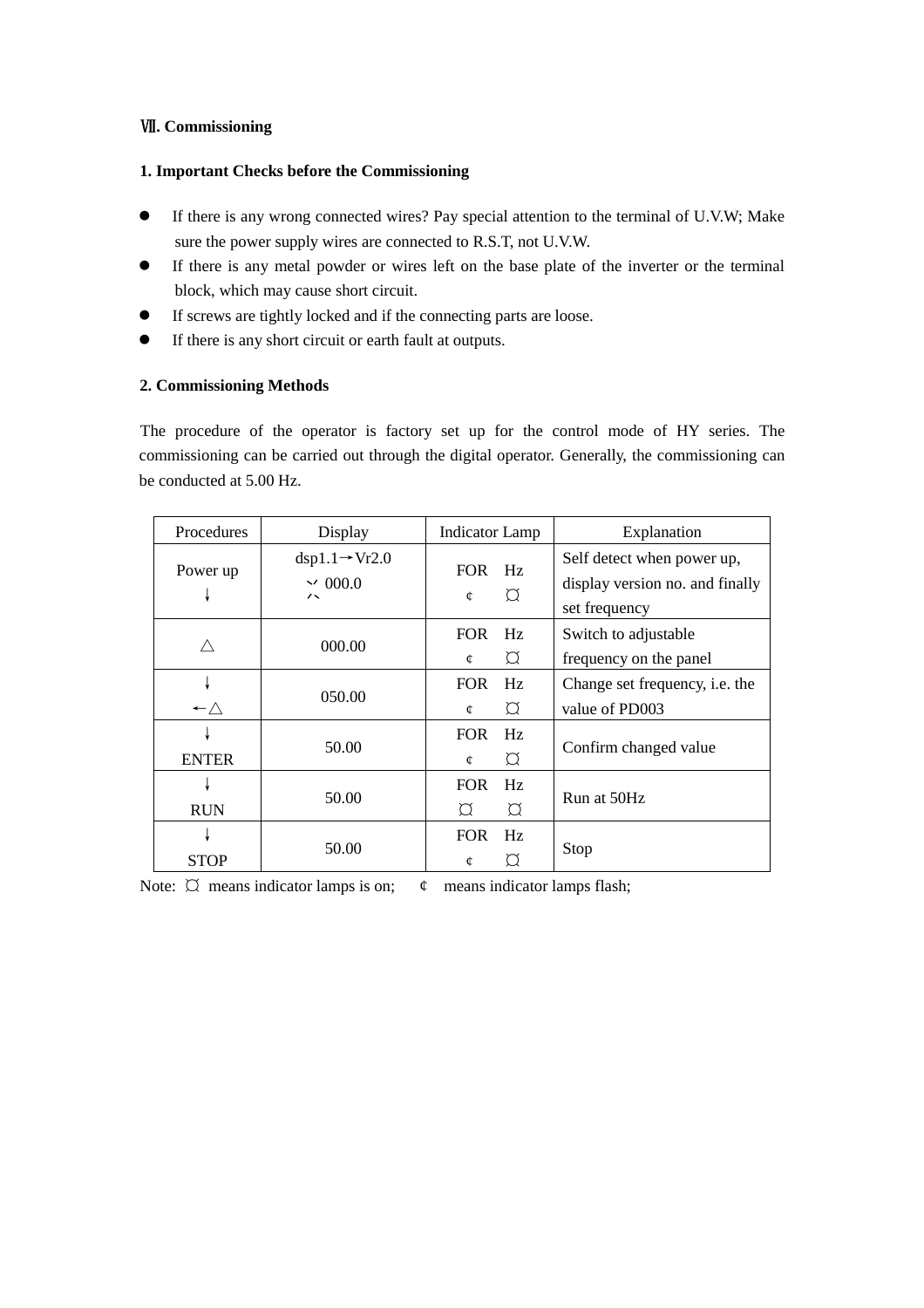| Categ | Code                    | Function                                                              | Set<br>Range<br>Function<br>$\&$<br>Explanation                | Factory<br>Setting |
|-------|-------------------------|-----------------------------------------------------------------------|----------------------------------------------------------------|--------------------|
| ory   | <b>PD000</b>            | Parameter Lock                                                        | 0: Invalid<br>1: Valid                                         | $\overline{0}$     |
|       | PD001                   | Source of Run<br>Commands                                             | 0: Operator<br>1: External terminal<br>2: Communication port   | $\mathbf{0}$       |
|       | <b>PD002</b>            | Source of Operating<br>Frequency                                      | 1: External terminal<br>$0:$ Operator<br>2: Communication port | $\mathbf{0}$       |
|       |                         |                                                                       |                                                                |                    |
|       | PD003                   | Main Frequency                                                        | $0.00 - 400.00$ Hz                                             | 0.00               |
|       | PD004                   | <b>Base Frequency</b>                                                 | $0.01 - 400.00$ Hz                                             | 50.00              |
|       | <b>PD005</b>            | Max Operating<br>Frequency                                            | 50.00~400.00 Hz                                                | 50.00              |
|       | PD006                   | <b>Intermediate Frequency</b>                                         | $0.01 - 400.00$ Hz                                             | 2.50/3.0           |
|       | PD007                   | Min. Frequency                                                        | $0.01 - 20.00$ Hz                                              | 0.50               |
|       | <b>PD008</b>            | Max. Voltage                                                          | $0.1V^{-*}$                                                    | 220/380            |
|       | PD009                   | Intermediate Voltage                                                  | $0.1V$ <sup>*</sup>                                            | $\ast$             |
|       | PD010                   | Min. Voltage                                                          | $0.1 - 50.0V$                                                  | $\ast$             |
|       | PD011                   | Frequency Lower Limit                                                 | $0.00 - 400.00$ Hz                                             | 0.00               |
|       | PD012                   | Reserved                                                              |                                                                |                    |
|       | PD013                   | <b>Parameter Reset</b>                                                | $00~10$ 08: Restore the factory<br>setting. No other function. | $00\,$             |
|       | PD014                   | Accel. Time 1                                                         | $0.1 - 6500.0S$                                                | $\ast$             |
|       | PD015                   | Decel. Time 1                                                         | $0.1 - 6500.0S$                                                | $\ast$             |
|       | PD016                   | Accel. Time 2                                                         | $0.1 - 6500.0S$                                                | $\ast$             |
|       | PD017                   | Decel. Time 2                                                         | $0.1 - 6500.0S$                                                | $\ast$             |
|       | PD018                   | Accel. Time 3                                                         | $0.1 - 6500.0S$                                                | $\ast$             |
|       | PD019                   | Decel. Time 3                                                         | $0.1 - 6500.0S$                                                | ∗                  |
|       | PD020                   | Accel. Time 4                                                         | $0.1 - 6500.0S$                                                | $\ast$             |
|       | PD021                   | Decel. Time 4                                                         | $0.1 - 6500.0S$                                                | $\ast$             |
|       | PD022                   | Reserved                                                              |                                                                |                    |
|       | PD023                   | <b>Rev. Rotation Select</b>                                           | 0: Rev Run forbidden; 1: Rev Run<br>Enable                     | $\mathbf{1}$       |
|       | PD024                   | STOP key select                                                       | 0: STOP Invalid 1: STOP Valid                                  | $\mathbf{1}$       |
|       | PD025                   | <b>Starting Mode</b>                                                  | 0: Start from Starting Frequency<br>1: Frequency track start   | $\mathbf{0}$       |
|       | PD026                   | <b>Stopping Mode</b>                                                  | 0: Decelerating stop<br>1: Coasting stop                       | $\boldsymbol{0}$   |
|       | PD027                   | <b>Starting Frequency</b>                                             | $0.1 - 10.0$ Hz                                                | 0.5                |
|       | PD028                   | <b>Stopping Frequency</b>                                             | $0.1 - 10.0$ Hz                                                | 0.5                |
|       | PD031<br>PD029<br>PD030 | DC Braking level<br>DC Braking time at<br>start<br>DC Braking time at | $0.0 - 20.0\%$<br>$0.0 - 25.0S$                                | 2.0<br>0.0<br>0.0  |
|       | PD032                   | stop                                                                  | $0.0 - 25.0S$<br>$0.0 - 20.0S$                                 | 5.0                |
|       | PD033                   | Frequency track time<br>Current<br>level<br>for<br>frequency track    | $0 - 200\%$                                                    | 150                |
|       | PD034                   | Voltage rise time during<br>frequency track                           |                                                                | 0.5                |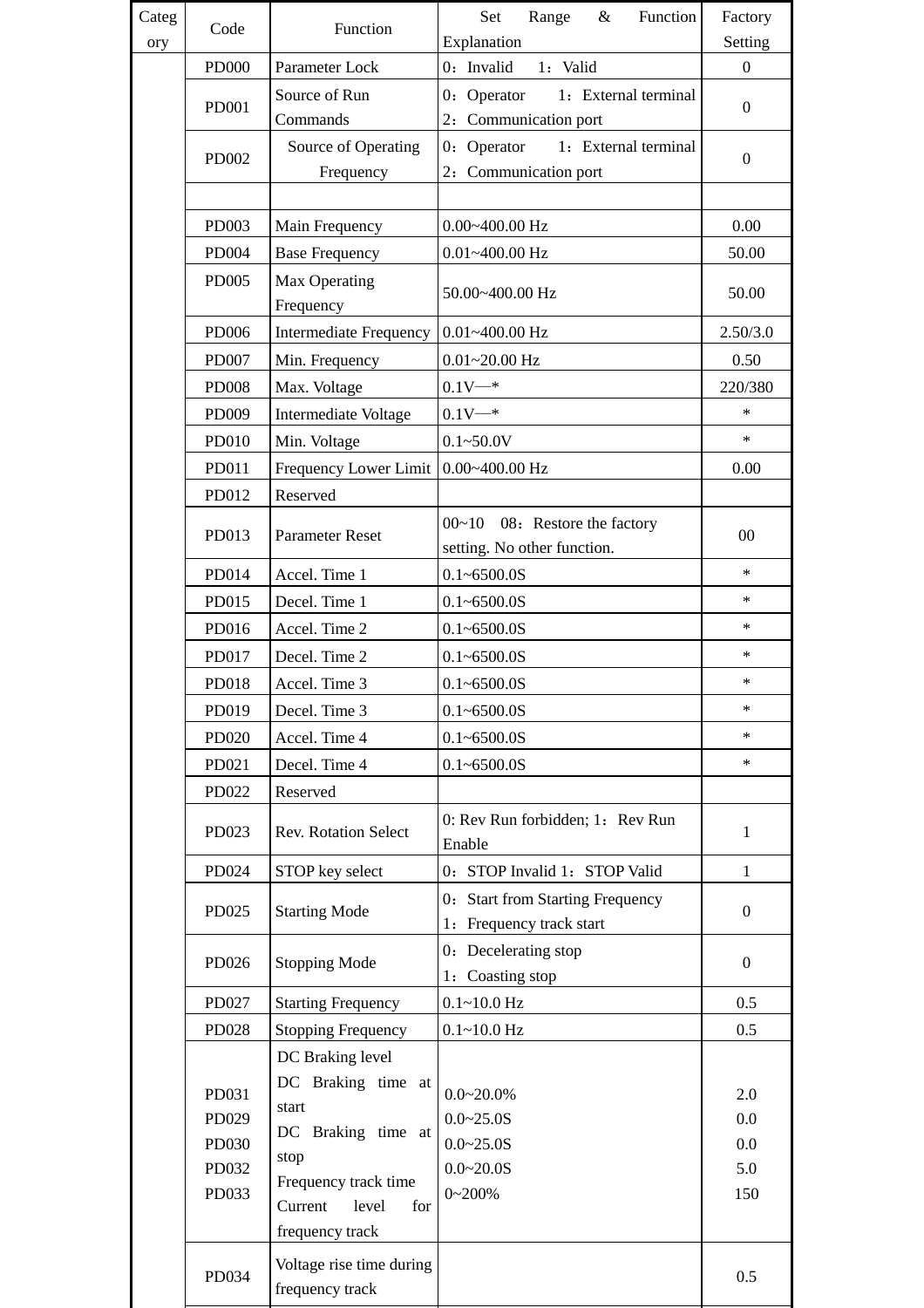#### **. Descriptions of Functions**

| PD000 Parameter Lock |       | $**$               |
|----------------------|-------|--------------------|
| Set Range: $0-1$     | Unit: | Factory Setting: 0 |

0: Invalid.

.

1: Valid, i.e. the parameters are locked. Except this parameter other parameters can not be changed.

This parameter is set to prevent non-maintenance personnel from setting other parameters by mistake. After the parameters are locked the operating frequency can be changed by pressing  $\triangle$ or  $\triangledown$ .

| PD001 Source of Operation Commands |         |                    |
|------------------------------------|---------|--------------------|
| Set Range: $0-2$                   | Unit: 1 | Factory Setting: 0 |

0: Set by the Operator

Operation commands are given via the digital operator.

- 1: Set by external terminals. Operation commands are given via external terminals, i.e. multi-input terminals
- 2: Set by communication ports.

Operation commands are given via communication ports.

|                  | PD002 Source of Operating Frequency |                     |                    |  |
|------------------|-------------------------------------|---------------------|--------------------|--|
| Set Range: $0-2$ |                                     | Unit: $\frac{1}{1}$ | Factory Setting: 0 |  |

0: Set by the operator. Operating frequency is given via the digital operator.

1: Set by external terminals. Operating frequency is controlled by analog signals input via external terminals. The signal type is determined by PD070. For the related parameters refer to PD070-PD076.

2: Set by communication ports. Operating frequency is given via the serial communication.

| PD003 Main Frequency      | $**$            |                       |
|---------------------------|-----------------|-----------------------|
| Set Range: 0.00—400.00 Hz | Unit: $0.01$ Hz | Factory Setting: 0.00 |

In the digital operator mode, the inverter will run at the set value of PD003. During running, the operating frequency can be changed by pressing  $\triangle$  or  $\nabla$ . During multi-speed running, the main frequency is taken as the frequency of Speed 1.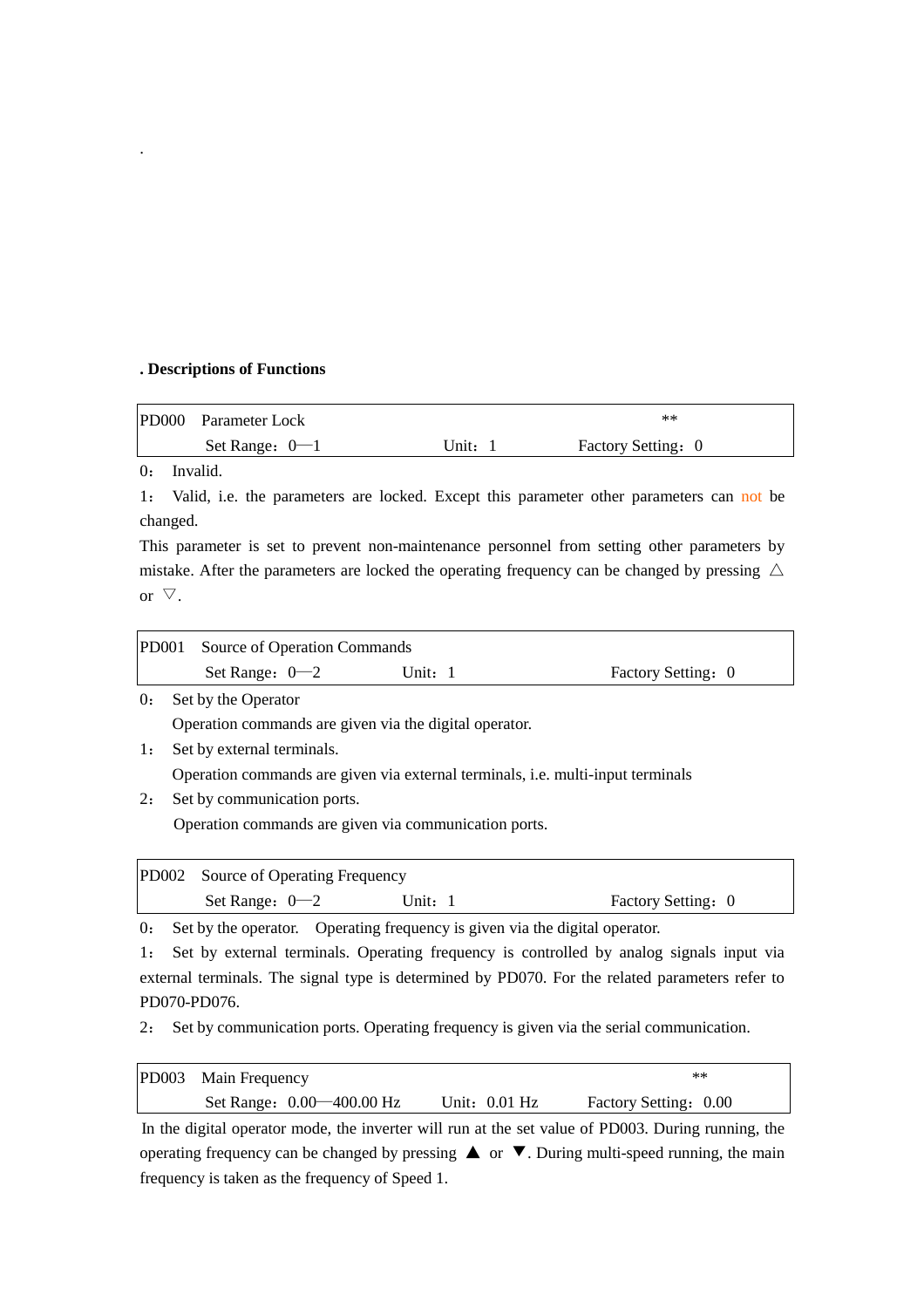In the external control multi-speed mode, if PD002 is set to 1, i.e. given by an external terminal, Speed 1 will be given by the analog of the external terminal.

The setting of main frequency is limited by the maximum operating frequency.

The related parameters of PD002, PD080 are adjustable during operation.

| PD004 Base Frequency                         |                        |
|----------------------------------------------|------------------------|
| Set Range: $0.01 - 400.00$ Hz Unit: $0.1$ Hz | Factory Setting: 50.00 |

This parameter must be set according to the rated frequency of operating voltage on the motor's nameplate. Under normal conditions do not change the set value of base frequency at will. If it is equipped with a special motor this value should be set properly according to the characteristics of the motor's parameters. Otherwise it may cause the damage to the equipment.

PD005 Max. Operating Frequency Set Range: 10.00—400.00 Hz Unit: 0.01 Hz Factory Setting: 50.00

This parameter is set for the maximum operating frequency of the inverter.

The following are several curves and set values often used for reference. Specific curves must be set according to concrete characteristics of mechanical load.

![](_page_19_Figure_8.jpeg)

| Set Range: 0.01-400.00 Hz | Unit: $0.01$ Hz | Factory Setting: 2.50 |
|---------------------------|-----------------|-----------------------|
|                           |                 |                       |

Note: **\*\* means this parameter is adjustable during operation.**

This parameter is set for intermediate frequency of arbitrary V/F curve. If it is set improperly, it will cause over-current or under-torque of the motor, or even tripping of the inverter.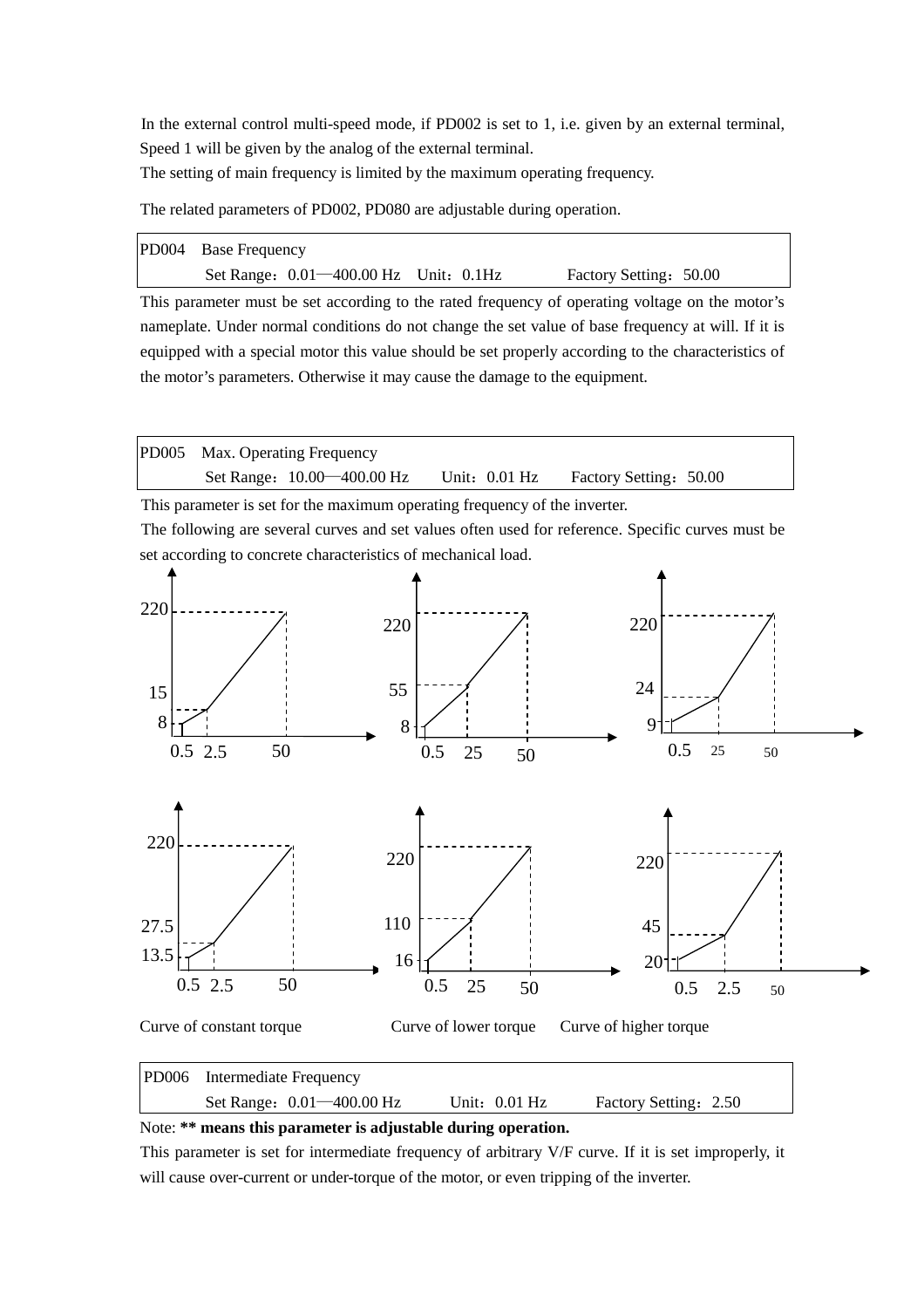This set value of intermediate frequency is limited by the set value of base frequency.

| PD007 Min. Frequency        |                 |                       |  |
|-----------------------------|-----------------|-----------------------|--|
| Set Range: $0.1 - 20.00$ Hz | Unit: $0.01$ Hz | Factory Setting: 0.50 |  |

This parameter is set for the min. starting frequency of V/F curve. The following table has specific factory settings of V/F curve, accel./decal., time and carrier for the inverter of A series:

| PD008 Max. Voltage    |              |                           |  |
|-----------------------|--------------|---------------------------|--|
| Set Range: $0.1^{-*}$ | Unit: $0.1V$ | Factory Setting: 220/380V |  |

This parameter should be set according to the rated value of the motor's nameplate. The factory setting is 380V for 380V class motor and 220V for 220V class motor. The setting range of this parameter is restricted by the voltage rating of the inverter. In case of the motor relatively far away from the inverter this set value can be increased properly.

PD009 Intermediate voltage

| Set Range: 0.1-500.0V | Jnit: 0.1V | Factory Setting: 15/27.5 |
|-----------------------|------------|--------------------------|
|                       |            |                          |

This parameter is set for an intermediate voltage value of arbitrary V/F curve. If it is set improperly, it will cause over-current or under-torque of the motor, or even tripping of the inverter. When the intermediate frequency is increased the voltage will increase the output torque and at the same time also the output current. When changing this parameter please pay attention to monitoring the output current to avoid the inverter's tripping due to over-current.

The factory setting of intermediate voltage for 220V class inverter is 15, while the factory setting of intermediate voltage of 380V class inverter is 27.5.

This set value of intermediate voltage is limited by the set value of max voltage. When the voltage is increasing to a certain value at intermediate frequency the torque compensation will lose its function. When adjusting this parameter the output current of the inverter should be increased from low to high slowly according to the load of machines until it meets the starting requirement. Do not be quick to increase it by large amplitude. Otherwise it might cause the tripping of the inverter or the damage of the machines.

| PD010 Min. Voltage       |              |                    |  |
|--------------------------|--------------|--------------------|--|
| Set Range: $0.1 - 50.0V$ | Unit: $0.1V$ | Factory Setting: * |  |

This parameter is set for the min. starting voltage of V/F curve.

The factory setting of min. voltage for 220V class inverters is 8, and the factory setting of min.voltage for 380V class inverters is 13.5.

This set value is limited by the voltage at the max. frequency.

| Code<br>Model | PD009 PD010 PD008 PD015 PD041 |  |  | Code<br>Model |     |    |    | PD009PD010PD008PD015PD041 |
|---------------|-------------------------------|--|--|---------------|-----|----|----|---------------------------|
| A00D423B 15.0 |                               |  |  | A003043B      | 8.5 | 30 | 30 |                           |
| A0D7523B      | 14.0                          |  |  | A003743B      |     | 35 | 35 |                           |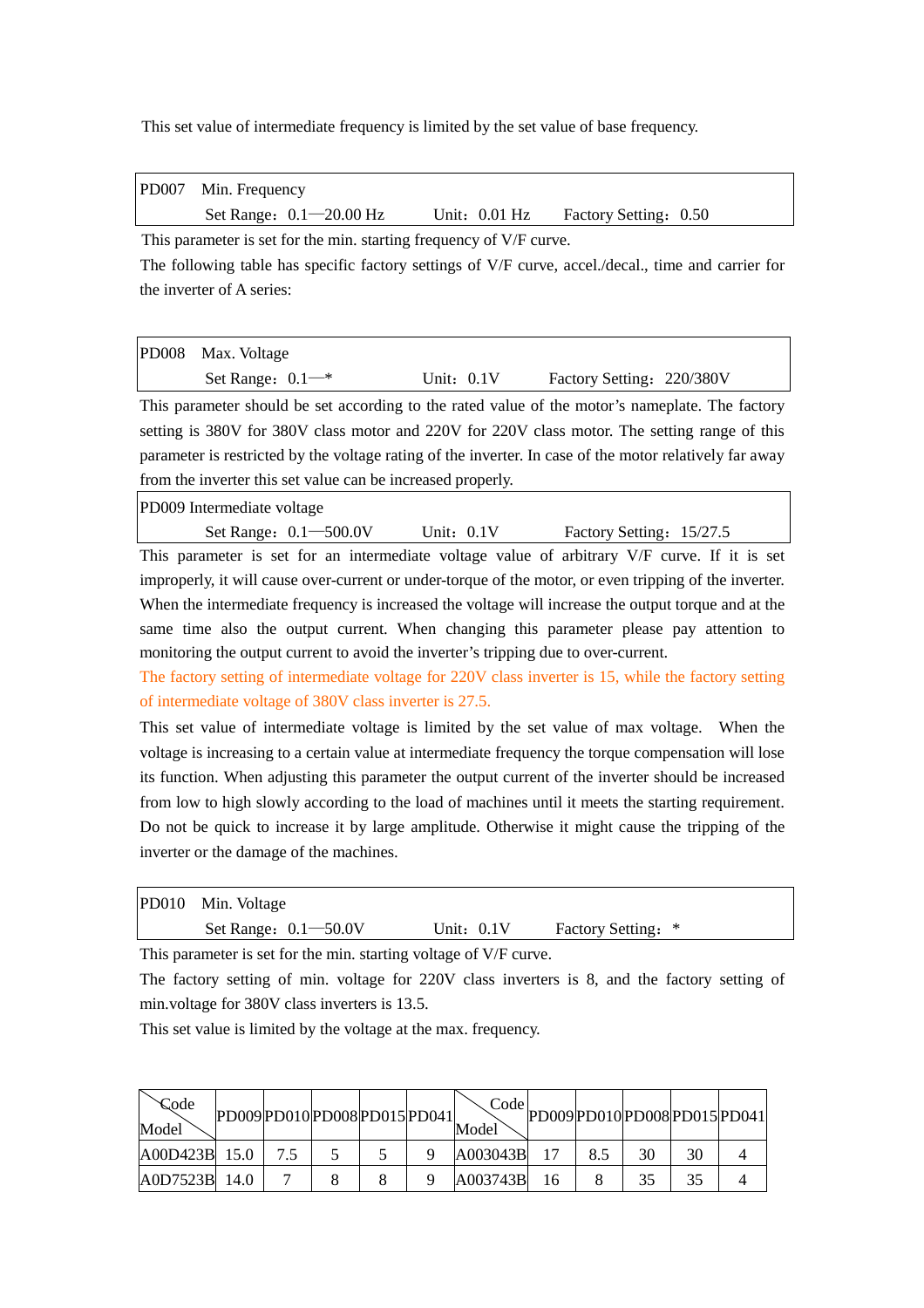| A01D523B | 14.0 | 7    | 10 | 10 | 8      | A004543B | 16 | 8   | 40  | 40  | 4              |
|----------|------|------|----|----|--------|----------|----|-----|-----|-----|----------------|
| A02D223B | 13.0 | 6.5  | 10 | 10 | 8      | A005543B | 15 | 7.5 | 45  | 45  | 3              |
| A03D723B | 13.0 | 6.5  | 15 | 15 | 7      | A007543B | 15 | 7.5 | 50  | 50  | 3              |
| A05D523B | 12.0 | 6.0  | 15 | 15 | 6      | A009043B | 14 | 7   | 75  | 75  | $\mathbf{2}$   |
| A07D523B | 11.0 | 5.5  | 20 | 20 | 6      | A011043B | 14 | 7   | 100 | 100 | $\overline{2}$ |
| A001123B | 10.0 | 5.0  | 25 | 25 | 5      | A013243B | 13 | 6.5 | 150 | 150 | $\overline{2}$ |
| A001523B | 10.0 | 5.0  | 30 | 30 | 5      | A016043B | 13 | 6.5 | 150 | 150 | $\overline{2}$ |
| A18D523B | 9.0  | 4.5  | 35 | 35 | 5      | A018543B | 12 | 6   | 200 | 200 | $\overline{2}$ |
| A002223B | 9.0  | 4.5  | 50 | 50 | 4      | A020043B | 12 | 6   | 200 | 200 | $\overline{2}$ |
| A0D7543B | 22   | 11   | 8  | 8  | 9      | A022043B | 11 | 5.5 | 250 | 250 | $\overline{2}$ |
| A01D543B | 22   | 11   | 10 | 10 | 8      | A025043B | 11 | 5.5 | 250 | 250 | $\mathfrak{2}$ |
| A02D243B | 21   | 10.5 | 15 | 15 | 8      | A028043B | 11 | 5.5 | 250 | 250 | $\overline{2}$ |
| A03D743B | 21   | 10.5 | 15 | 15 | $\tau$ | A030043B | 10 | 5   | 250 | 250 | $\mathfrak{2}$ |
| A05D543B | 20   | 10   | 15 | 15 | 6      | A031543B | 10 | 5   | 250 | 250 | $\mathfrak{2}$ |
| A07D543B | 20   | 10   | 20 | 20 | 6      | A034543B | 10 | 5   | 250 | 250 | $\overline{2}$ |
| A001143B | 19   | 9.5  | 20 | 20 | 5      | A037543B | 10 | 5   | 250 | 250 | $\overline{2}$ |
| A001543B | 19   | 9.5  | 20 | 20 | 5      | A040043B | 10 | 5   | 250 | 250 | $\overline{2}$ |
| A18D543B | 18   | 9    | 25 | 25 | 5      | A041543B | 10 | 5   | 250 | 250 | $\mathfrak{2}$ |
| A002243B | 18   | 9    | 25 | 25 | 5      |          |    |     |     |     |                |

Note: ①Ramp Time 2 = Ramp Time 1 x 2

 $\Box$ Ramp Time 3 = Ramp Time 2 x 2

**③Ramp Time 4 = Ramp Time 3 x 2** 

④Min.Voltage Value = Intermediate Voltage Value/2

⑤The intermediate frequency is 2.5 for the system of 50Hz.

⑥The intermediate frequency is 3.0 for the system of 60Hz.

| <b>PD011</b> Frequency Lower Limit |                 |                       | $**$ |
|------------------------------------|-----------------|-----------------------|------|
| Set Range: 0.00 - 400.00           | Unit: $0.01$ Hz | Factory Setting: 0.00 |      |

This is set for preventing workers from false operation to avoid over-heat or some other mechanical faults, which might be caused due to too low operating frequency.

The setting of Frequency Lower Limit must be less than the set value of Frequency Upper Limit.

#### PD012 Reserved

| PD013 Parameter Reset |       |                     |  |
|-----------------------|-------|---------------------|--|
| Set Range: $00-10$    | Unit: | Factory Setting: 00 |  |

When the value for a parameter is set improper or is abnormal for some reasons this parameter can be set to 08 to restore it to the factory setting and then reset. After the parameters are locked (in case of PD000=1) the parameters can't be reset. They can only be reset after unlock. For related parameters refer to PD000.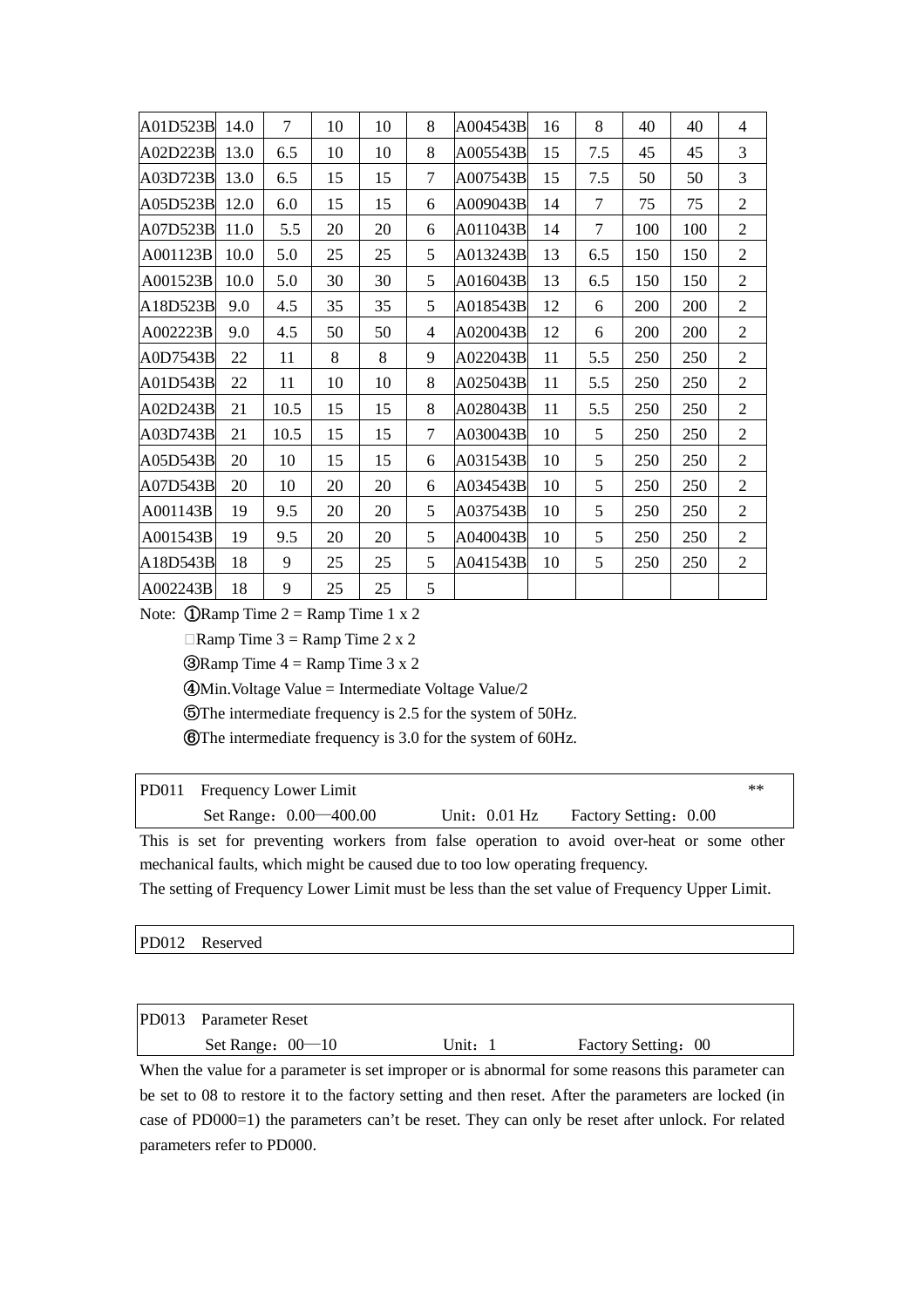| PD014Accel. Time 1            |              | $**$                    |          |
|-------------------------------|--------------|-------------------------|----------|
| Set Range: $0.1 - 6500.0S$    | Unit: $0.1S$ | <b>Factory Setting:</b> | $\ast$   |
| PD015 Decel. Time 1           |              | $**$                    |          |
| Set Range: 0.1 - 6500.0S      | Unit: $0.1S$ | <b>Factory Setting:</b> | $\ast$   |
| PD016 Accel. Time 2           |              | $**$                    |          |
| Set Range: 0.1 - 6500.0S      | Unit: $0.1S$ | <b>Factory Setting:</b> | ∗        |
| PD17 Decel. Time 2            |              | $**$                    |          |
| Set Range: $0.1 - 6500.0S$    | Unit: $0.1S$ | <b>Factory Setting:</b> | $\ast$   |
| PD18 Accel. Time 3            |              | $**$                    |          |
| Set Range: $0.1 - 6500.0S$    | Unit: $0.1S$ | <b>Factory Setting:</b> | $\ast$   |
| PD019<br>Decel. Time 3        |              | $**$                    |          |
| Set Range: $0.1 - 6500.0S$    | Unit: $0.1S$ | <b>Factory Setting:</b> | $^\star$ |
| <b>PD020</b><br>Accel. Time 4 |              | $**$                    |          |
| Set Range: $0.1 - 6500.0S$    | Unit: $0.1S$ | <b>Factory Setting:</b> | ∗        |
| Decel. Time 4<br>PD021        |              | $**$                    |          |
| Set Range: 0.1 - 6500.0S      | Unit: $0.1S$ | <b>Factory Setting:</b> | ∗        |

Ramp-up time means the time needed for the inverter to increase the frequency from 0Hz to the maximum operating frequency (See t1 in the diagram). Ramp-down Time means the time needed for the inverter to decrease the frequency from the maximum operating frequency to 0Hz (See t2 in the diagram).

![](_page_22_Figure_2.jpeg)

#### **Note:**

#### **The versions previous to Vr2.0 took 50Hz as the base of ramp time.**

HY-A Series inverter have altogether 4 Ramp Times. For Ramp Time 2.3.4 the user can select the different ramp up or down time through the external terminals or switching of ramp time according to the actual needs. In the internal control multi-speed operation, different ramp time can be selected through easy PLC.

Generally the default of the inverter is Ramp Time 1, which is factory set depending on the model. Ramp Time 4 is for the jogging ramp time. For the factory setting of parameters refer to the table in PD007.

The related parameters: PD044~PD049 and P084~PD085

# P022 Factory Reserved

PD023 Rev Rotation Select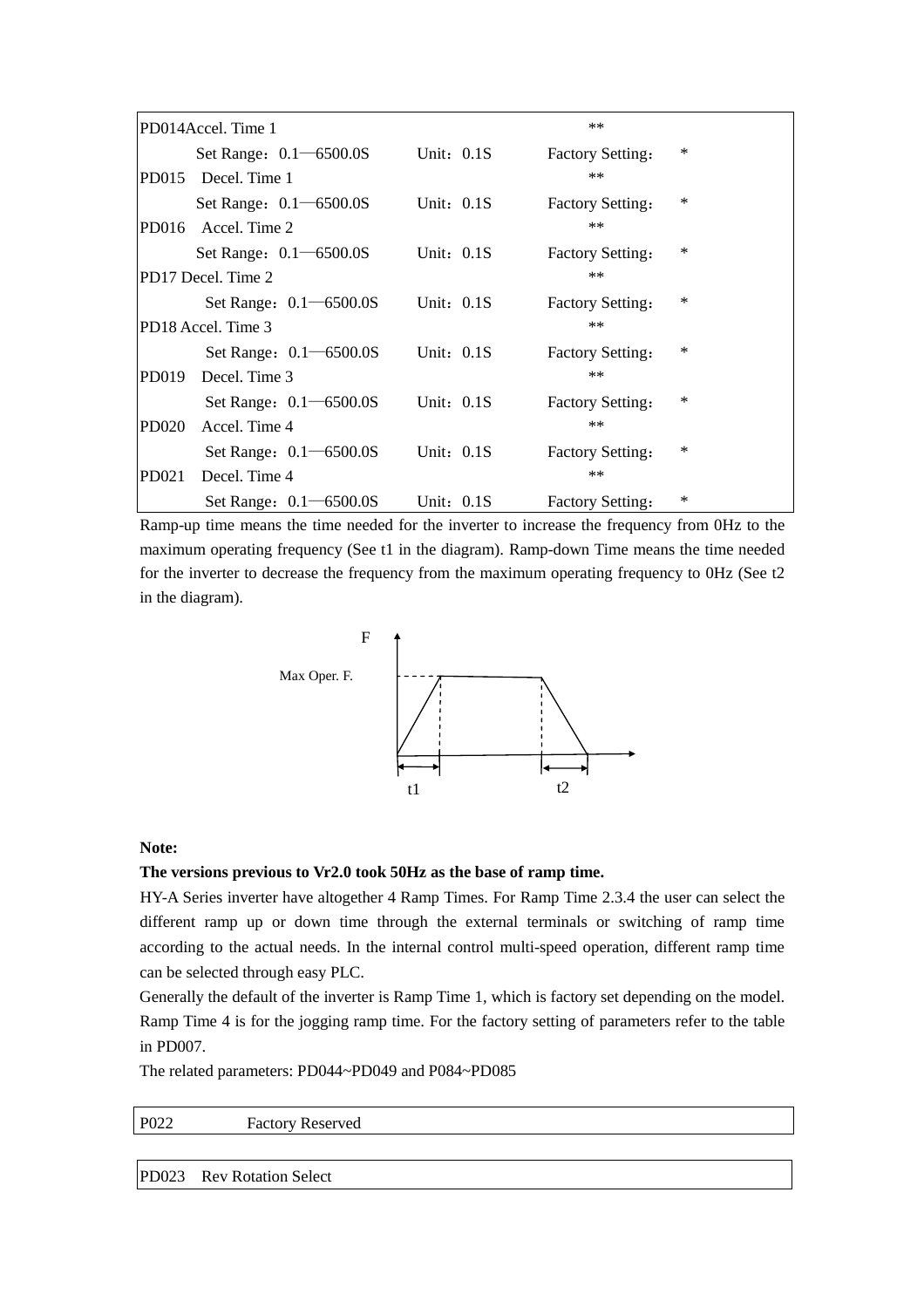| Set Range: $0-1$ | Unit: $\frac{1}{1}$ | Factory Setting: 1 |
|------------------|---------------------|--------------------|
|------------------|---------------------|--------------------|

0: Rev Rotation disable

1: Rev Rotation Enable

This function is suitable for the motor, which is not allowed to rotate reversely, to prevent workers from false operation. When the reverse rotation is disabled, the motor can only rotate forward, not reverse.

| PD024 STOP key   |         |                    |  |
|------------------|---------|--------------------|--|
| Set Range: $0-1$ | Unit: 1 | Factory Setting: 1 |  |

0: STOP invalid.

1: STOP valid.

This parameter set is only valid when PD001 is set to l or 2.

When the control mode is set for external terminals or communication control, STOP key on the panel can be chosen to be valid or invalid. When choosing it as valid, STOP key can stop the inverter in running. When it needs to restart, the former running signal must be released before restarting the inverter.

| Set Range: $0-1$    | Unit: 1 | Factory Setting: 0 |  |
|---------------------|---------|--------------------|--|
| PD025 Starting Mode |         |                    |  |

Two starting modes are available for the needs of different equipment.

0: Start from the starting frequency.

When PD029 is set to 0, i.e. DC braking is invalid at start, it starts running from the starting frequency. When PD029 is set to any non-zero value, i.e. DC braking is valid at start, itl first performs a DC braking at start, and then starts from the starting frequency.

For the related parameters refer to PD035, PD031 and PD029.

1:Start by frequency track

This setting can be used for the restarting of large inertia load. When restarting, the inverter will trace the former frequency from the set frequency downward. In case of large inertia equipment, when restarting, it can implement the running command and track the former frequency right away without waiting for the complete stop of the equipment to save time.

**Note:** When the inverter is restarted by frequency track, it will start tracking the frequency from its set frequency downward, and search it at the highest speed. When restarting, the current becomes higher, and over-current or stall may occur. So attention must be paid to the adjustment of current level of frequency track. Generally, PD033 is adjusted around 100. The concrete value can be set according to the characteristics of mechanical load.

![](_page_23_Figure_17.jpeg)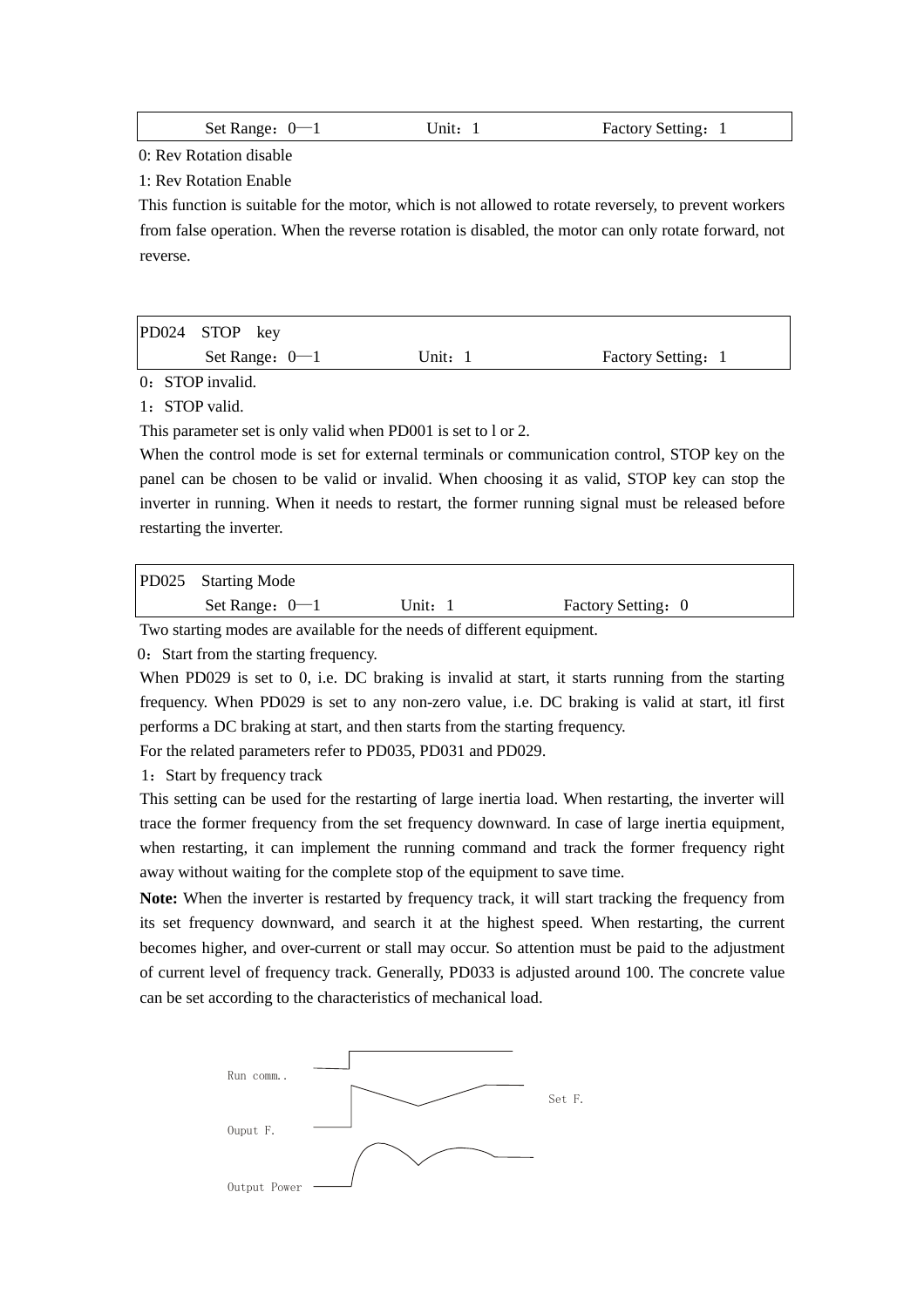| PD026 Stopping Mode |       |                    |
|---------------------|-------|--------------------|
| Set Range: $0-1$    | Unit: | Factory Setting: 0 |

Two stopping modes are available for the needs of different equipment.

0: Decelerating Stop

When PD030 is set to 0, DC braking is invalid. When DC braking is invalid, the inverter will decelerate to the stopping frequency, and then stop outputs, and the motor will coast to stop. When PD030 is set to any non-zero value, DC braking is valid, and the inverter will first decelerate to the stopping frequency, and then stop by DC braking.

DC braking at stop is usually used for high position stop or for positioning control. It must be noticed that frequent uses of DC braking will cause over-heat of the motor.

For the related parameters refer to PD028, PD031 and PD030.

1: Coasting Stop

When the inverter receives a STOP command, it will immediately stop output and the motor will coast to stop. When the coasting stop mode is selected, DC braking is invalid.

| PD027 Starting Frequency   |               |                      |
|----------------------------|---------------|----------------------|
| Set Range: $0.1 - 10.0$ Hz | Unit: $0.1Hz$ | Factory Setting: 0.5 |

Starting frequency is the initial frequency when the inverter is started. If the starting frequency is set to 4.0Hz, the inverter will run between 4.0 Hz and the maximum operating frequency after its start at 4.0Hz . The actual maximum operating frequency is limited by the upper limit of frequency.

For the related parameters refer to PD025, PD031 and PD029.

| PD028 Stopping Frequency   |               |                      |  |  |
|----------------------------|---------------|----------------------|--|--|
| Set Range: $0.1 - 10.0$ Hz | Unit: $0.1Hz$ | Factory Setting: 0.5 |  |  |

When stopping the inverter will decrease its frequency to the stopping frequency and then stop running or start DC braking to stop.

If PD030 is set to 0, DC braking is invalid at stop and the inverter will stop running.

If PD030 is set for valid, the inverter will stop by DC braking.

For the related parameters refer to PD026, PD031 and PD030.

![](_page_24_Figure_16.jpeg)

So the DC braking can be executed before starting the motor to prevent the inverter from tripping.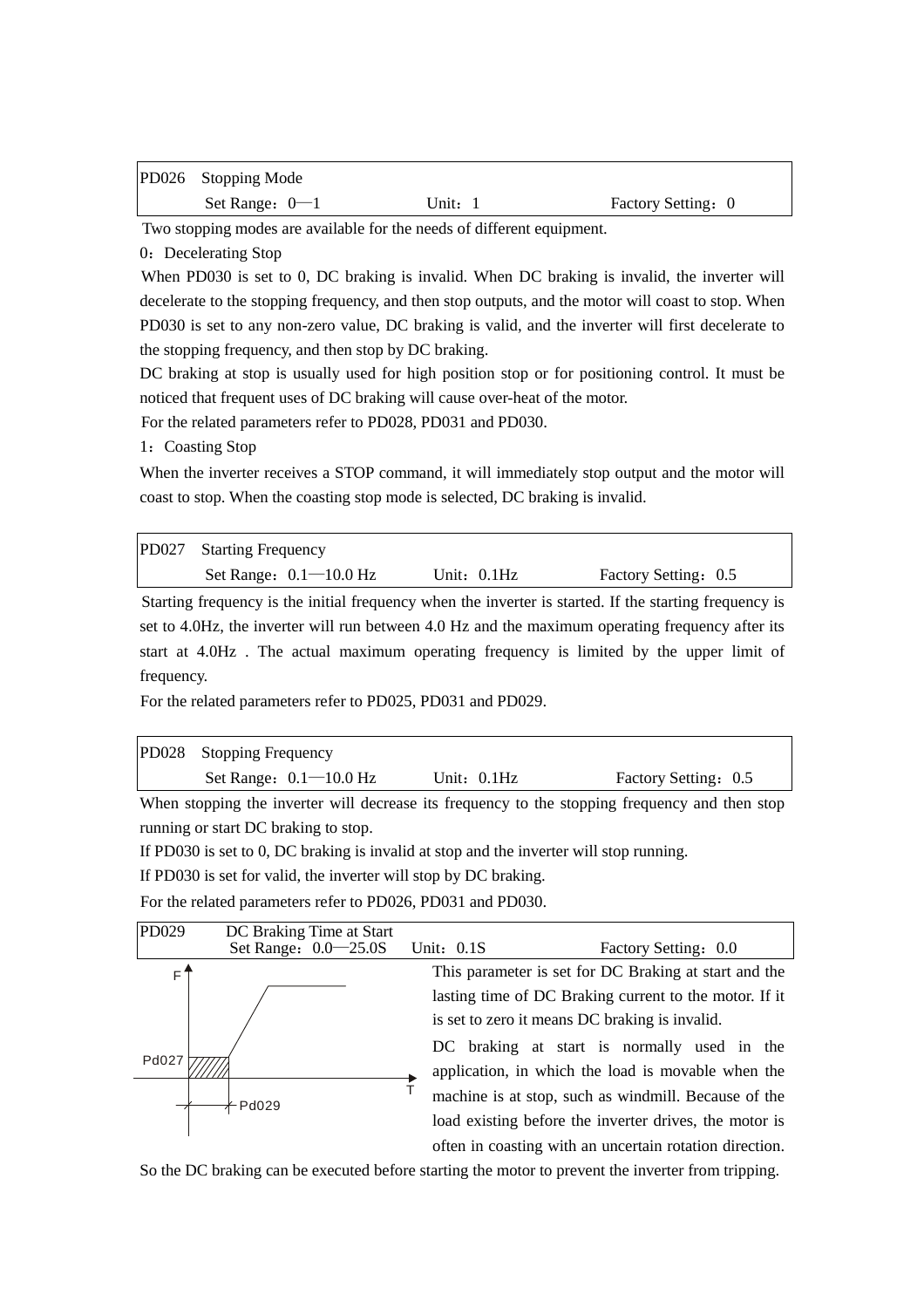This setting is valid only when PD025 is set to 0. For the related parameters refer to PD025, PD031 and PD027.

| PD030       | DC Braking Time at stop<br>Set Range: 0.0 - 25.0 | Unit: $0.1S$ | Factory Setting: 0.0                                                                                                                                                                                                                                                                                                                                                                                  |
|-------------|--------------------------------------------------|--------------|-------------------------------------------------------------------------------------------------------------------------------------------------------------------------------------------------------------------------------------------------------------------------------------------------------------------------------------------------------------------------------------------------------|
| F4<br>Pd028 | Pd030                                            |              | Note: When this parameter is set to any non-zero<br>value it starts DC brake at stop and sends the DC<br>braking time to the motor. DC braking at stop is<br>often used for a high-level stop or positioning<br>control. When this parameter is set to zero it closes<br>DC braking at stop.<br>This setting is valid when PD026 is set to 0. For<br>the related parameters refer to PD026, PD028 and |

PD031.

| PD031 | DC Braking Voltage Level  |            |                      |
|-------|---------------------------|------------|----------------------|
|       | Set Range: $0.0 - 20.0\%$ | Unit: 0.1% | Factory Setting: 2.0 |

This parameter is set for the DC braking voltage to the motor at start and stop. It can be adjusted for different braking voltage. When adjusting the parameter it must be increased slowly from lower value to high value until the sufficient braking torque is achieved.

The voltage at maximum frequency is 100% voltage.

|       | Set Range: $0.1 - 20.0S$    | Unit: $0.1S$ | Factory Setting: 2.0 |
|-------|-----------------------------|--------------|----------------------|
| PD032 | <b>Frequency Track Time</b> |              |                      |

This parameter is set as frequency track time when the inverter is started by frequency track after an external abnormality or temporary power breakdown. For starting or stopping of some large inertia load, if restarting a machine after its complete stop, it will waste much time because of its large inertia of load. But if the frequency track is started, it is not necessary to wait for the machine to come to a full stop for restart. The inverter will trace the frequency from high to low with the set frequency. After searching it will continue to accelerate to reach the set frequency.

| PD033 | <b>Current Level for Frequency Track</b> |             |                      |
|-------|------------------------------------------|-------------|----------------------|
|       | Set Range: $0 - 200\%$                   | Unit: $1\%$ | Factory Setting: 150 |

When the inverter is tracing the frequency this set value is taken as the level for output current. When the output current is higher than this level the inverter will decrease the frequency to restore the current below the level and then it will execute the frequency track again.

|      | PD035 Up/down | Frequency Step Length: $0.01 \sim 2.5$ | <b>Factory Setting:</b> |
|------|---------------|----------------------------------------|-------------------------|
| 0.01 |               |                                        |                         |

This parameter can be set in combination with PD078 for Up/Down of external control and the speed of increase and decrease.

In case of PD078=1 the step length of Up/Down=the set value of PD035, i.e., the range can be set to 0.01~25HZ.

In case of PD078=0 the step length of Up/Down=the set value of PD035  $\times$  10, i.e., the range can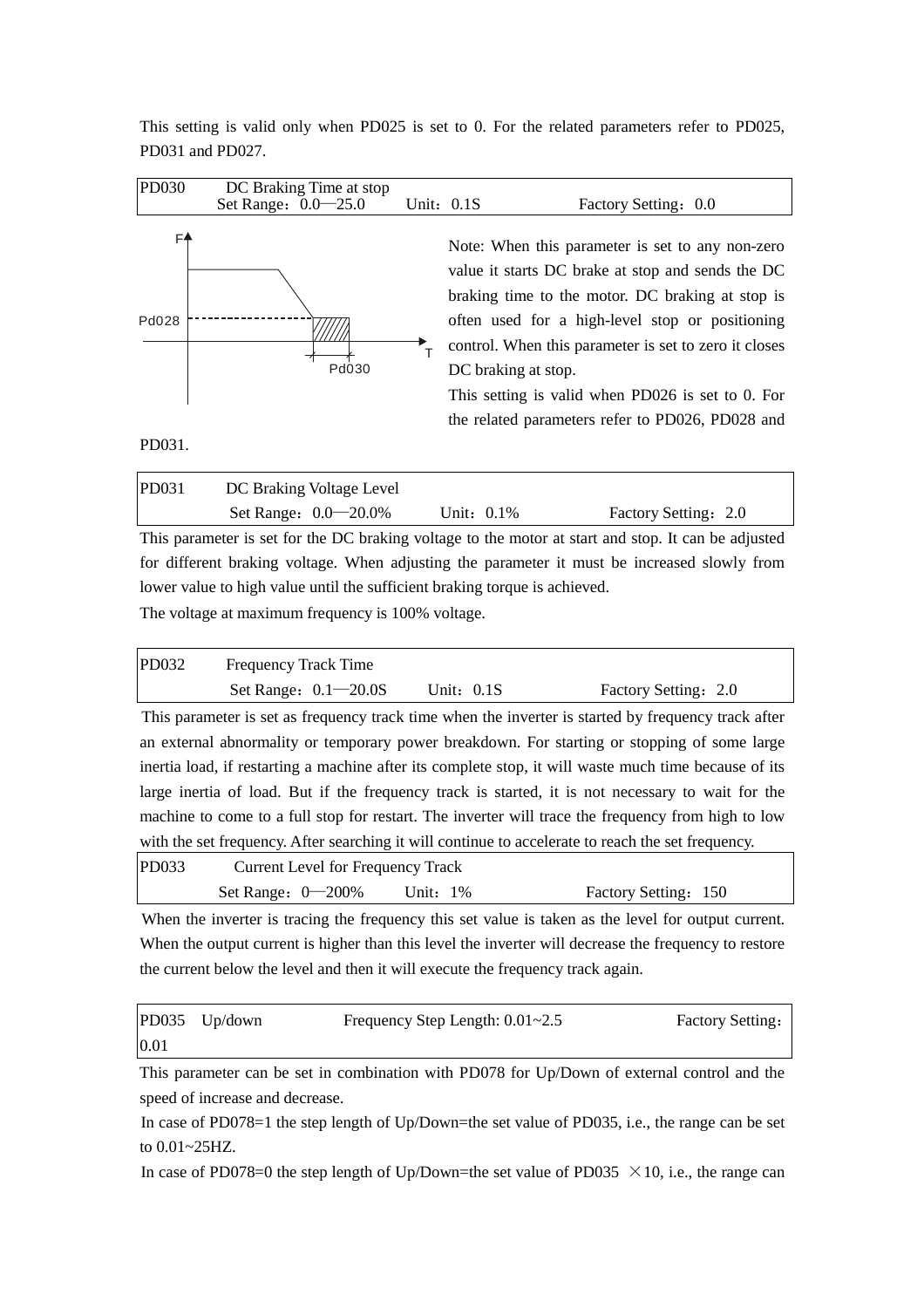be set to 0.1~25.0HZ.

| PD041 Carrier Frequency | (Note: $0$ —15 corresponds to $0$ —20K Hz) |                    |
|-------------------------|--------------------------------------------|--------------------|
| Set Range: $0$ - 15     | Unit: 1                                    | Factory Setting: 5 |

The carrier frequency has some relation with the electromagnetic noise of the motor, and meanwhile the level of the carrier frequency has certain relation with the heating capacity of the inverter and the interference to the environment. See the following table:

| Carrier   | Electromagnetic | <b>Heating Capacity</b> | Interference to |
|-----------|-----------------|-------------------------|-----------------|
| Frequency | <b>Noise</b>    |                         | the Environment |
| Low       | High            | Small                   | Little          |
|           |                 |                         |                 |
| High      | Low             | Large                   | Great           |

Carrier Frequency Corresponding Table

| Set Value  | O   | ↩                 | $\sqrt{2}$  |        |   | υ | $\mathbf{r}$             | $\Omega$ | 10 |     |                  | $\overline{\phantom{a}}$<br>ιJ | 14 |    |
|------------|-----|-------------------|-------------|--------|---|---|--------------------------|----------|----|-----|------------------|--------------------------------|----|----|
| Carrier    |     |                   |             |        |   |   |                          |          |    |     |                  |                                |    |    |
| Frequency  | 0.7 | $\epsilon$<br>1.5 | $\sim$<br>∠ | ⌒<br>ت | 4 |   | $\overline{\phantom{0}}$ | Q        | 10 | 1 I | $\sqrt{2}$<br>⊥⊃ | . E<br>IJ                      | —  | 20 |
| <b>KHz</b> |     |                   |             |        |   |   |                          |          |    |     |                  |                                |    |    |

As shown in the table above, the higher the carrier is, the lower the electromagnetic noise of the motor will be, but the stronger its interference to other systems will be and the greater the heating capacity of the inverter will have. Under higher ambient temperature and heavier load of the motor the carrier frequency should be decreased properly to improve the heat characteristics of the inverter.

The factory setting of carrier frequency is depending on the model. For specific data refer to the table in the description of PD007.

| PD042 Jogging Frequency  |            | $***$                 |
|--------------------------|------------|-----------------------|
| Set Range: 0.00 - 400.00 | Unit: 0.01 | Factory Setting: 5.00 |

The parameter set can realize the jogging function when the inverter is tested. The jogging operation can be only achieved through the external terminals, which can be set by multi-input terminals. Jogging frequency is limited by the frequency upper/lower limits. While the jogging function is implemented, other running commands are invalid. The ramp-up time of jogging frequency is set by Ramp-up Time 4. When the jog button is released the inverter will stop output immediately. In case of jogging function please set the corresponding multi-input terminals to 07 or 08.

This function is only valid at stop. It is invalid at running. For the related parameters refer to PD044-PD049.

| PD043 S-Curve Time     |         |                    |
|------------------------|---------|--------------------|
| Set Range: $0 - 6500S$ | Unit: 1 | Factory Setting: 1 |

This parameter can be set for no impact slow start or slow stop of the inverter when starting or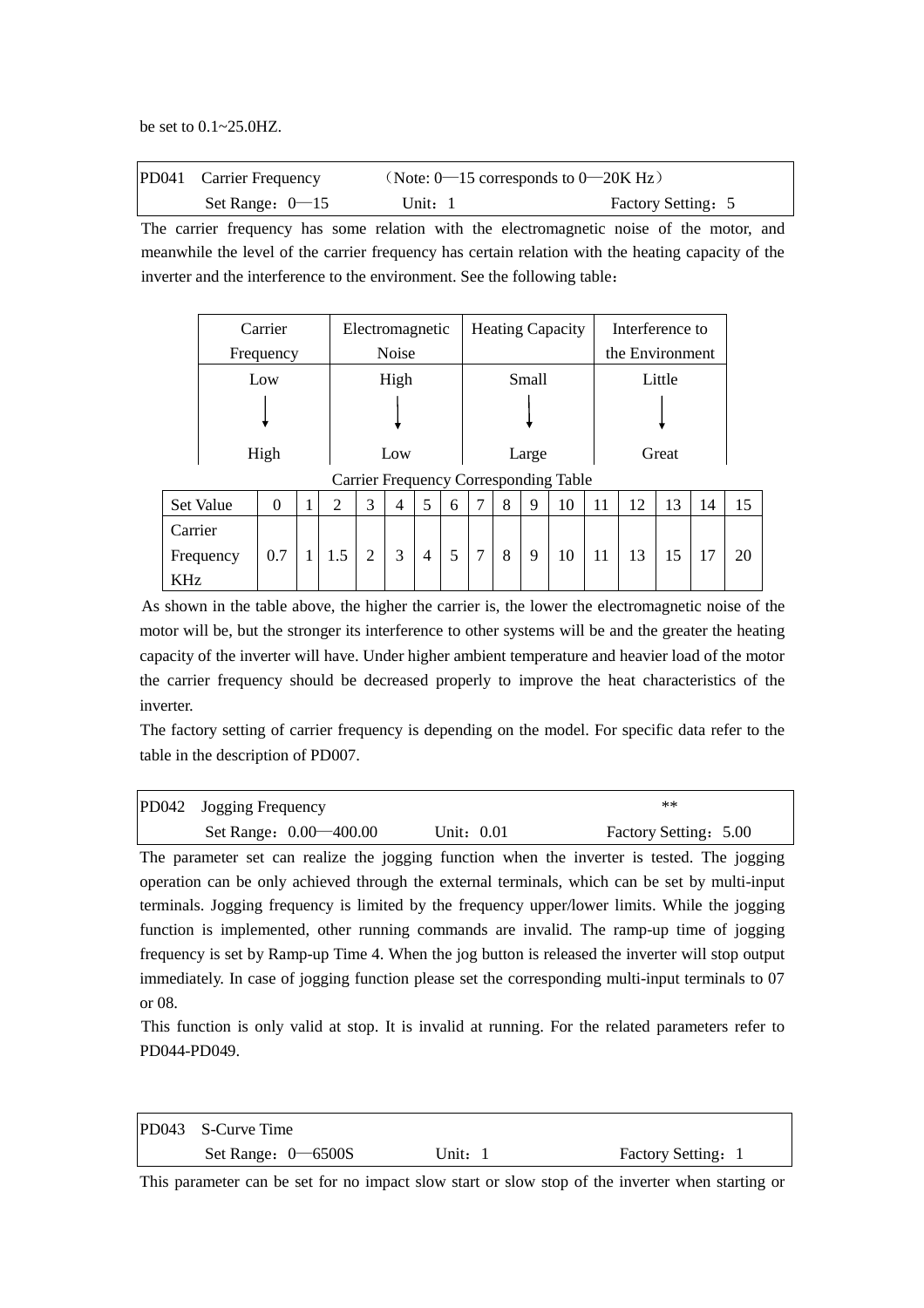stopping. When starting S-curve the inverter will make accelerating or decelerating curve of different speed rates according to Ramp Time.

When PD043 is set as 0, S-curve is invalid, i.e. it will accelerate or decelerate in linear. Without consideration of stall the actual accel/decal time = (PD008+PD043)/2. The parameter is only valid when PD008 is less than PD043.

| PD044 |                         | Multi-input 1 (FOR function)<br>02<br>Factory Setting:                                            |
|-------|-------------------------|---------------------------------------------------------------------------------------------------|
| PD045 |                         | Multi-input 2 (REV function)<br>Factory Setting:<br>03                                            |
| PD046 |                         | Multi-input 3 (RST function)<br><b>Factory Setting:</b><br>10                                     |
| PD047 |                         | Multi-input 4 (SPH function)<br>Factory Setting:<br>17                                            |
| PD048 |                         | Multi-input 5 (SPM function)<br>Factory Setting:<br>18                                            |
| PD049 |                         | Multi-input 6 (SPL function)<br><b>Factory Setting:</b><br>19                                     |
|       |                         | Set Range: 00-32<br>Unit: No                                                                      |
|       | 00: Invalid.            | The terminal is set for empty to prevent false actions.                                           |
|       | 01: RUN                 | Running. It can be combined with other terminals to compose multiple                              |
|       |                         | control modes.                                                                                    |
|       | 02: FOR                 | <b>Forward Rotation</b>                                                                           |
|       | 03: REV                 | <b>Reverse Rotation</b>                                                                           |
|       | 04: STOP                | Stopping                                                                                          |
|       | 05: FOR/REV             | Switching of FOR/REV rotation                                                                     |
|       | 06: JOG                 | Jogging                                                                                           |
| 07:   | <b>Jog FOR Rotation</b> |                                                                                                   |
| 08:   | <b>Jog REV Rotation</b> |                                                                                                   |
| 09:   | <b>Emergent Stop:</b>   | Emergent stop. It can receive external emergent stop command or other                             |
|       |                         | fault signals                                                                                     |
|       | 10: RST                 | Reset. This terminal can be used for reset after a fault is removed.                              |
|       | 11: Reserved            |                                                                                                   |
|       |                         | 12: Over-heat of heat sink or motor: This contact can be used to detect over-heat of the heat     |
|       |                         | sink or motor to protect the motor and inverter.                                                  |
|       |                         | 13: External Control Timer 1 Start: When the contact is closed, the timer will start and begin to |
|       |                         | count time. When the timer reaches the set point the corresponding                                |
|       |                         | multi-inputs will act.                                                                            |
|       |                         | 14: External Control Timer 2 Start                                                                |
|       | $15-16$ : Reserved      |                                                                                                   |
|       | 17: High speed          | High, middle and low speed can compose three kinds of operation mode                              |
|       | 18: Middle speed        | with different frequencies. In the three terminals the high-end signal has                        |
|       | 19: Low speed           | priority. Low, Middle and High Speed are determined respectively by                               |
|       |                         | Frequency 2, 3, 4.                                                                                |
| 20:   | Multi-speed 1           | 7-speed setting can be composed through Multi-speed 1, 2, 3.                                      |
| 21:   | Multi-speed 2           |                                                                                                   |
| 22:   | Multi-speed 3           |                                                                                                   |
| 23:   | Ramp Time 1:            | This terminal can be used to select the ramp time of the inverter.                                |
|       | 24: Ramp Time 2:        | 4 kinds of ramp time are available for choice.                                                    |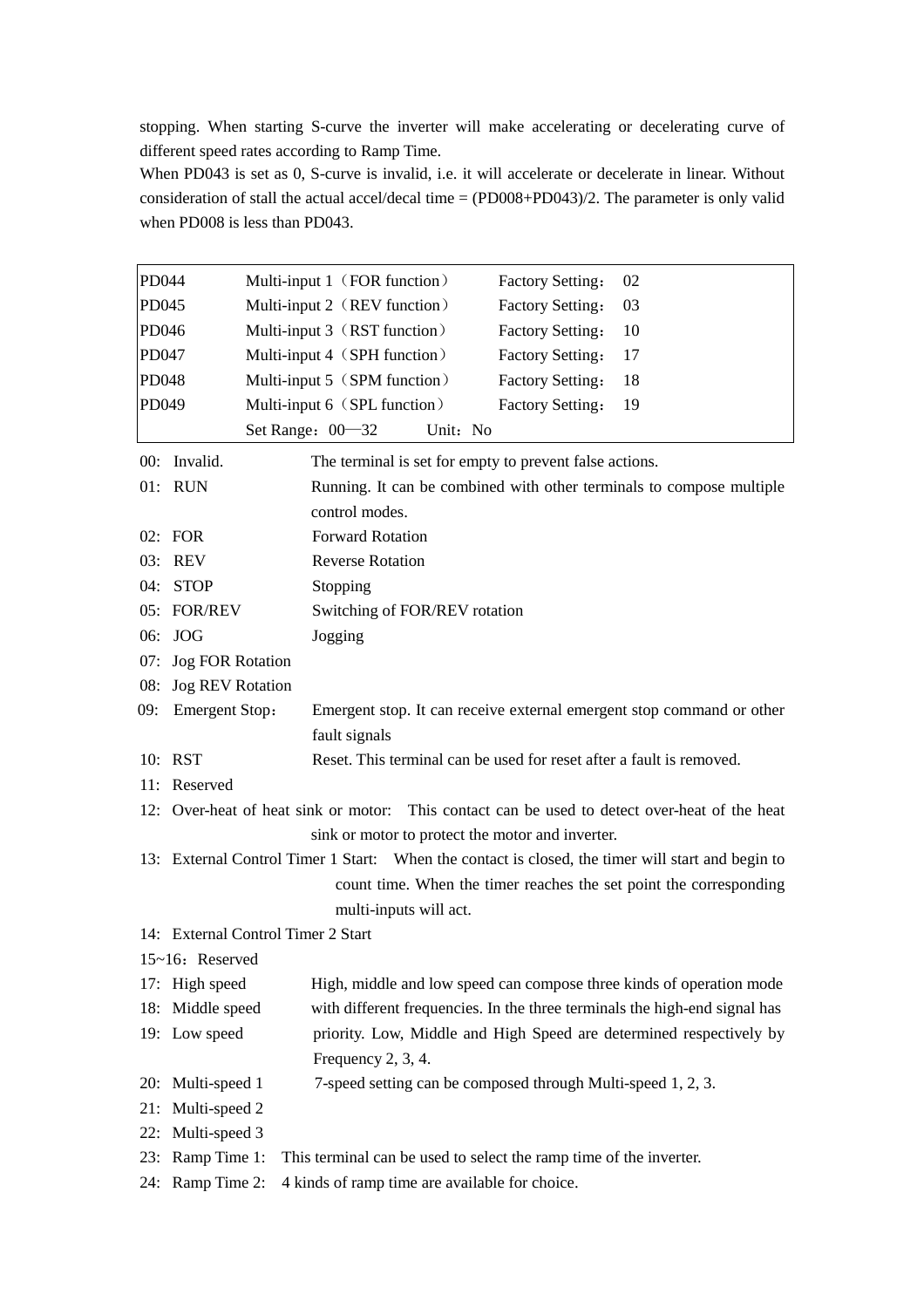| 25: UP Function             | When the switch of this terminal acts the frequency setting of the inverter  |
|-----------------------------|------------------------------------------------------------------------------|
|                             | will be increased or decreased by one unit. When the switch of the           |
|                             | terminal is hold the frequency will increase or decrease rapidly to a point  |
|                             | and then increase or decrease                                                |
| 26: Down Function           | at even speed. When the power is up again after the power breakdown the      |
|                             | changed frequency will not be memorized.                                     |
| 27: Counter Pulse           | When this terminal is set for the counter it can receive the pulse signal of |
|                             | $\leq$ 250HZ and counts.                                                     |
| 28: Counter Reset           | When this contact acts it will clear the present counting values displayed,  |
|                             | restore C00 and restart counting.                                            |
| * 29: Drawing Start         | When this contact is triggered the drawing action starts.                    |
| * 31: AutoPLC Reset Suspend | This contact can be used to achieve the function of AutoPLC                  |
|                             | clear suspend.                                                               |
| $* 32:$ PID Valid           | When this contact is closed, PID function starts. PID Function start is      |
|                             | only valid during operation.                                                 |

**Note:** 

- ① **The above functions with the mark of** ﹡ **are dedicated to the inverter of A series, which may be not available for P or J series.**
- ② **The functions of above 17 22 and 31 are not available for P series, and the function of above 32 is not available for J series.**

#### **Explanation:**

**1. Three multi-function terminals can be used for the connection method of three-wire system for the realization of switching of FOR/REV rotation, which is extensively applied in the cases of FOR/REV switching of photoelectric switches.**

![](_page_28_Figure_6.jpeg)

① Select FOR, REV and RST. ② Parameter setting: PD001=1 for external control PD044=02 for FOR PD045=03 for REV Rotation PD046=04 for Stop ③ Action Description: When triggering FOR, the inverter will rotate forward

(start);

When triggering REV, the inverter will rotate reverse;

When pressing STOP, the inverter will stop.

#### **2. RUN, DCM, F/R can be used for Start, Stop and switching of FOR/REV:**

![](_page_28_Figure_12.jpeg)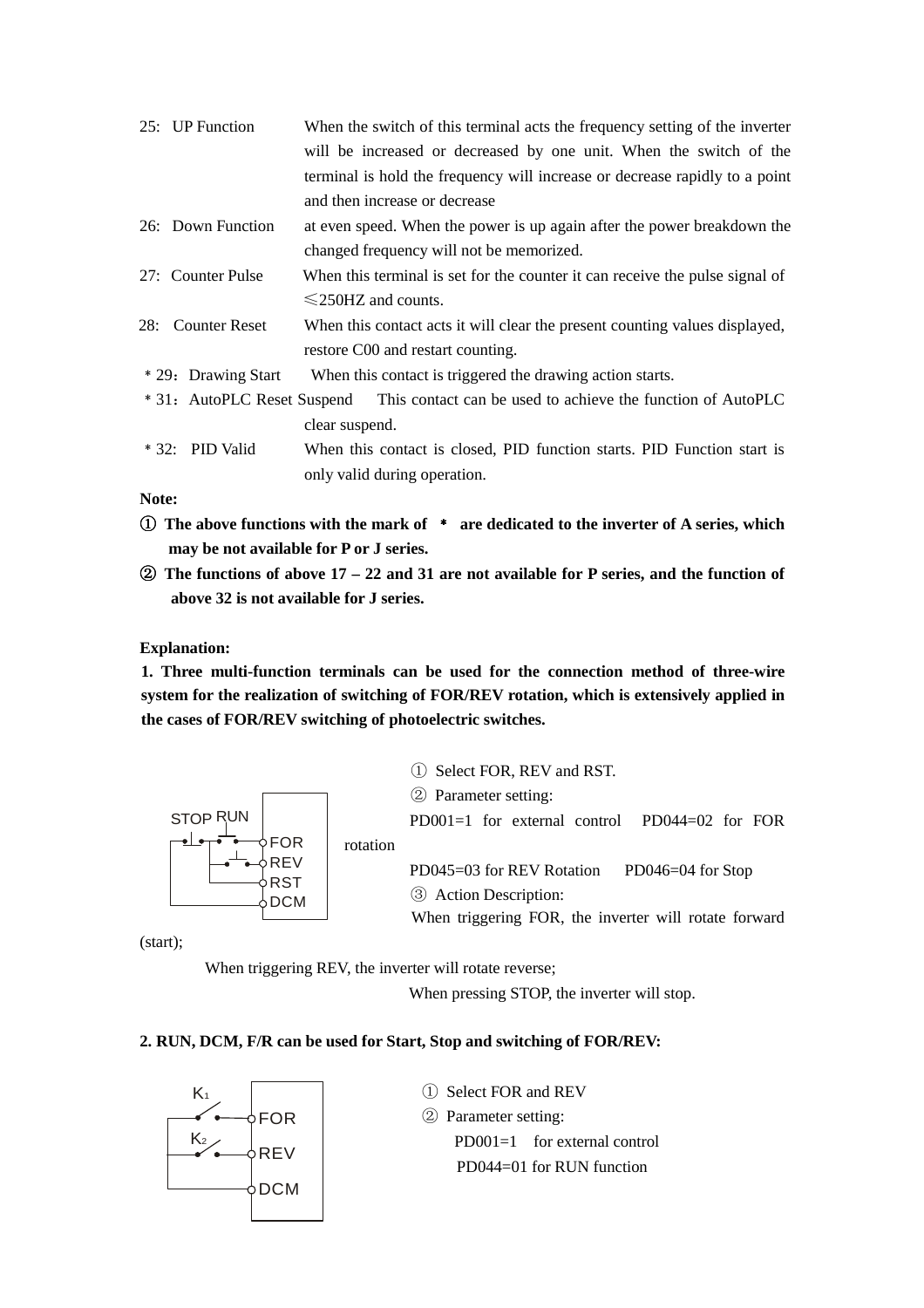#### PD045=05 for switching of F/R

When K2 is opened it rotates forward, while K2 is closed it rotates reverse.

#### **3. Description of Ramp Time 1 and 2:**

- 1) This function is only valid when PD080 is set to 0, 1 and 2. Under the disturbance and internal control multi-speed it is invalid.
- 2) Any two multi-inputs can be combined for 4 kinds of ramp time for selection.
- 3) The related multi-inputs are set for Ramp Time 1, 2. Take the terminals of SPH and SPM as example, when SPH PD047 is set to 23 and SPM PD048 is set to 24, SPH and SPM are now Ramp Time 1, 2.

| <b>SPH</b> | <b>SPM</b> | Result      |
|------------|------------|-------------|
| OFF        | OFF        | Ramp Time 1 |
| ON         | OFF        | Ramp Time 2 |
| OFF        | ON         | Ramp Time 3 |
| ON         | OΝ         | Ramp Time 4 |

#### **4. Function description of High, Middle and low speed terminals:**

![](_page_29_Figure_8.jpeg)

| <b>RUN</b> | <b>SPL</b> | <b>SPM</b> | <b>SPH</b> | Result                                                       |
|------------|------------|------------|------------|--------------------------------------------------------------|
| ON         | OFF        | <b>OFF</b> | <b>OFF</b> | Main speed, the frequency runs at<br>the set value of PD003. |
| ON         | ON         | OFF        | <b>OFF</b> | Low speed, the frequency runs at<br>the set value of PD086.  |
| ON         | N/OFF      | ОN         | OFF        | Middle speed, the frequency runs                             |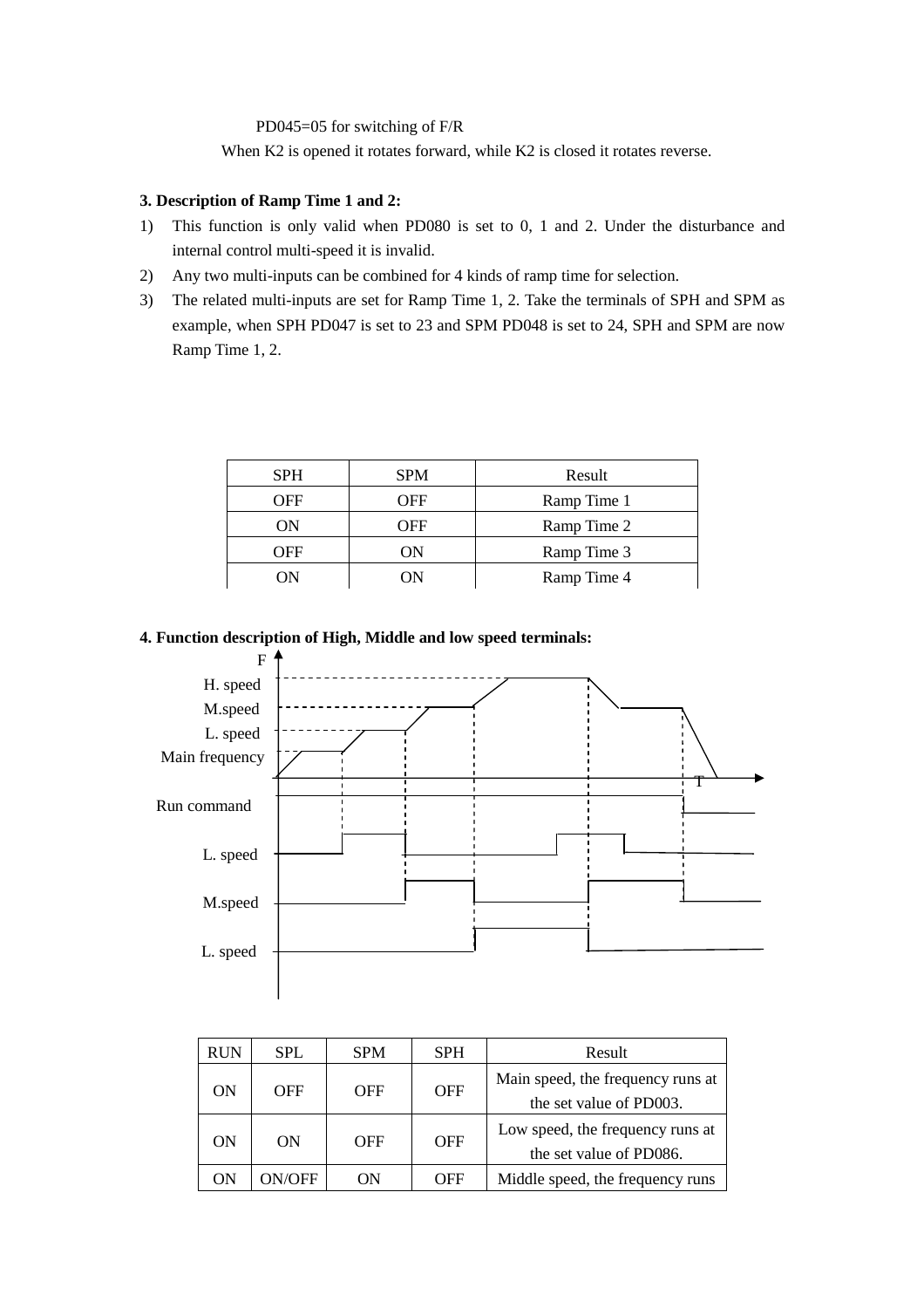|    |          |        |    | at the set value of PD087.        |
|----|----------|--------|----|-----------------------------------|
| ON | ON/OFF 1 | ON/OFF | ΟN | High speed, the frequency runs at |
|    |          |        |    | the set value of PD088.           |

Note:

- (1) This function is only valid when PD080 is set to 1, i.e. for 4-Speed of external control.
- (2)Low, middle and high speed frequency are determined by Frequency 2,3, 4.
- (3)Ramp time is determined by Ramp Select terminal.
- (4)When all high, middle and low speeds have signal inputs it will give priority in the sequence of high, middle and low speed.

### **5. Description of UP and DOWN Function:**

![](_page_30_Figure_7.jpeg)

| l IP | <b>DOWN</b> | Result                    |
|------|-------------|---------------------------|
| ( )N | OFF         | Frequency increase        |
| OEE  | ΩN          | Frequency decrease        |
|      | 'N          | Not increase or decrease. |

Note:

(1)The function of UP and DOWN is only valid when the operator is selected for the source of the operating frequency, i.e. PD002=0.

- (2)When the UP terminal is closed the frequency of the inverter will increase.
- (3)When the DOWN terminal is closed the frequency of the inverter will decrease.
- (4)When both UP and DOWN terminals are closed at the same time the frequency will neither increase nor decrease. It is regarded as invalid.
- (5)When the frequency reaches the max operating frequency it will stop increasing.
- $(6)$  When the frequency reaches the min frequency or its lower limit, it will stop decreasing.
- (7)After a power breakdown the set value of PD003 will be memorized instead of the frequency.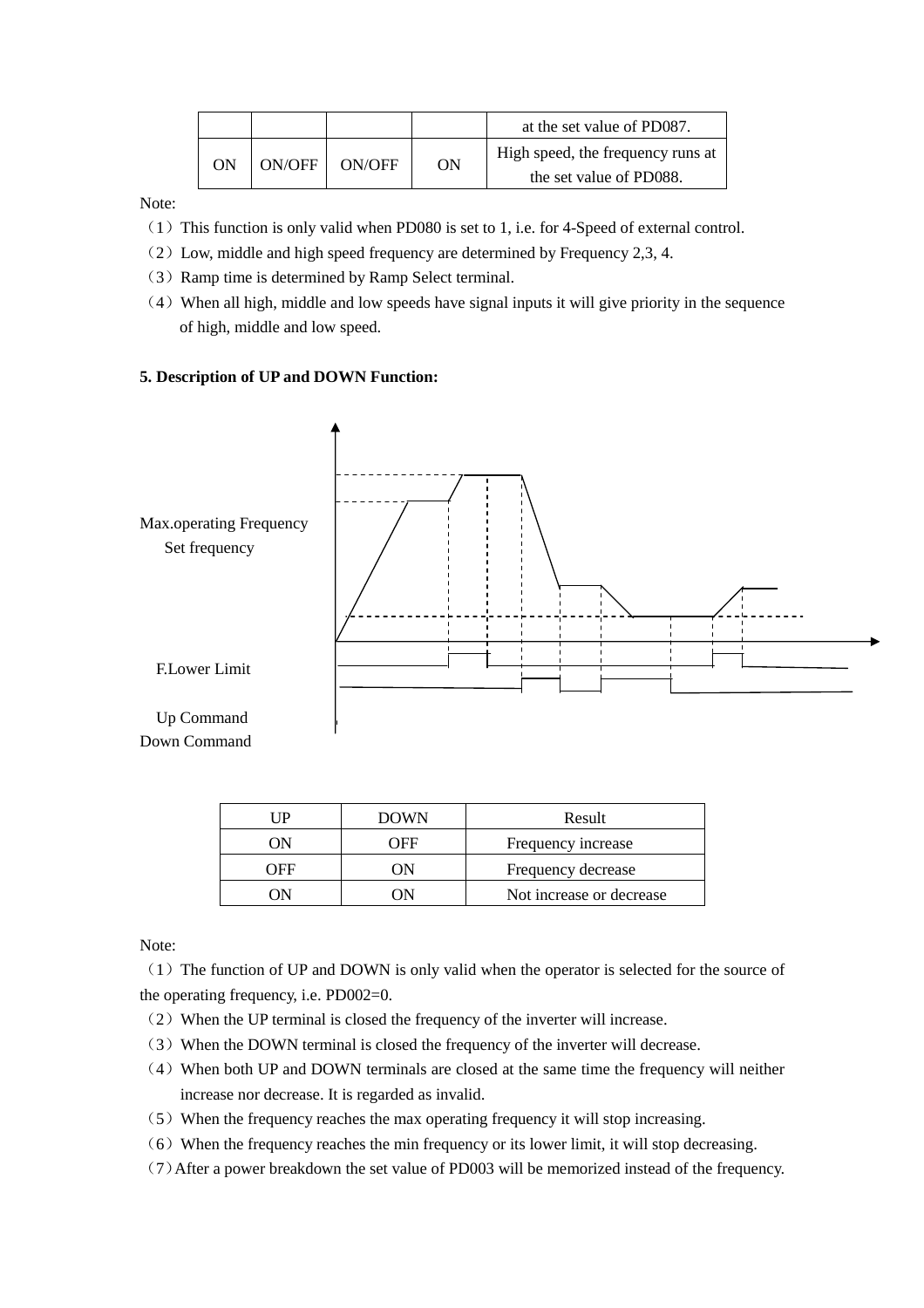- (8) When using the function of UP and DOWN, the keys of  $\triangle \triangledown$  of the panel are valid. After changing the values it needs to press SET (ENTER) key for confirmation and then the inverter can implement the action. Meanwhile the value will write to PD003, which will be memorized after a power breakdown.
- $(9)$  When keeping pressing UP or DOWN, the frequency will increase or decrease rapidly to a point and then increase or decrease at even speed.
- $(10)$  The value changed by UP or DOWN can be set through PD077 for confirmation of whether it should be memorized or not memorized. For details refer to PD077.

# **6. Function Description of Multi-speed 1, 2 and 3:**

They are only valid when PD080 is set to 2. For details refer to PD080.

# **7. Function Description of Counter**:

![](_page_31_Figure_6.jpeg)

Note:

- (1) The signal width triggered should not be lower than 2 msec (t1, t2 $\geq$ 2msec).
- (2)When the counting value is reached the corresponding multi-output contact will act.
- (3)This counter can only count again after reset.
- (4)When reaching to 65535 the counter will not count again.

#### **8. Description of AutoPLC Clear Suspend:**

For details refer to 10. Example Application of AutoPLC Suspend in Appendix 1 and the description of related parameters in PD117.

| * PD050   | Multi-Output 1 (DRV function)        | Factory Setting: 01 <sup>**</sup> |
|-----------|--------------------------------------|-----------------------------------|
| * PD051   | Multi-Output 2 (UPF function)        | Factory Setting: 05               |
| * PD052   | Multi-Output 3 (FA, FB, FC function) | Factory Setting: 02               |
| $*$ PD053 | Multi-Output 4 (KA, KB function)     | Factory Setting: 00               |
|           | Set Range: $00 - 32$<br>Unit: $1$    |                                   |

00: Invalid: The terminal is set for no function to prevent false actions.

- 01: In Run: The contact will act when the inverter has output or receives the running command.
- 02: Fault Indication: The contact will act when the inverter detects abnormal conditions.
- 03: Zero Speed: The contact will act when the output frequency of the inverter is less than its starting frequency.
- 04: DC Braking indication: The contact will act when the inverter is in DC braking.
- 05: Set Frequency reach: The contact will act when the output frequency of the inverter reaches the set frequency.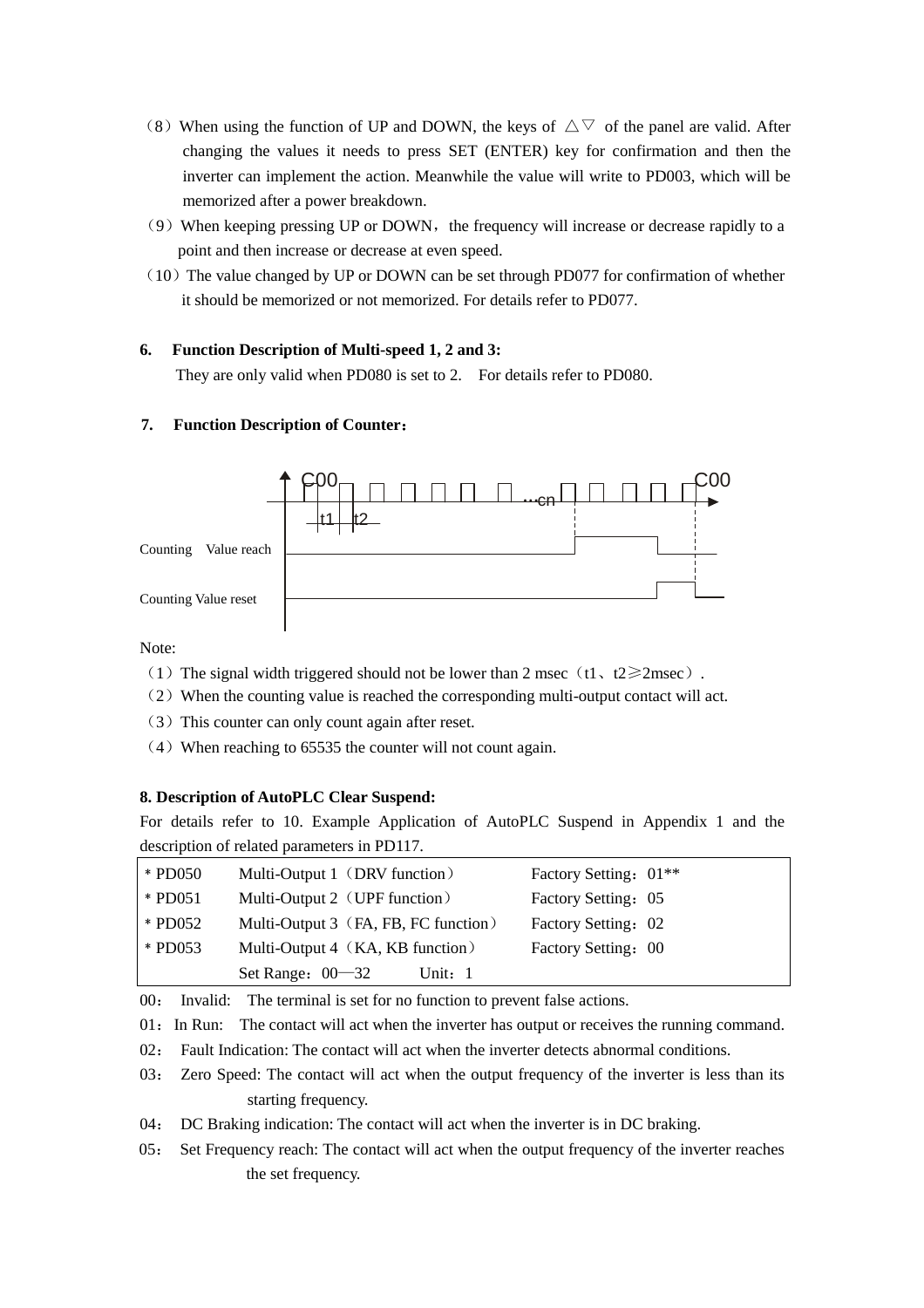- 06: Uniform Frequency 1 Reach: The contact will act when the output frequency of the inverter reaches the designated frequency (PD060).
- 07: Uniform Frequency 2 reach: The contact will act when the output frequency of the inverter reaches the designated frequency (PD061).
- 08: In Accel: The contact will act when the inverter is in ramp-up.
- 09: In Decel: The contact will act when the inverter is in ramp-down.
- 10: Inverter Over-load Alarm: The contact will act when the inverter detects over-load.
- 11: Motor Overload Alarm: The contact will act when the inverter detects over-load of the motor.
- 12: In Over-torque Detect: The contact will act when the inverter detects over-torque.
- 13: Low Voltage Alarm: The contact will act when the inverter detects low voltage.
- ﹡14: Single Step End: The contact will act and generate one pulse when the inverter finishes a single step in implementation of program operation.
- ﹡15: Process End: The contact will act and generate one pulse when the inverter finishes all the steps (i.e. after one cycle) in implementation of program operation.
- 16: Set Counter Reach: The contact will act when the inverter implements the external counter and the counting value is equal to the set value (PD065).
- 17:Middle Counter Reach: The contact will act when the inverter implements the external counter and the counting value is greater than or equal to the set value (PD066).
- 18: External Control Timer 1 reach: The contact will act when the timer reaches the set value.
- 19: External Control Timer 2 reach:
- 20: 4∽20mA disconnected: When AI input signal is opened the contact will act.
- ﹡25:Auxiliary Pump 1: This contact controls the starting and stopping of auxiliary pumps. For details refer to Operation of Multi-pumps.
- ﹡26:Auxiliary Pump 2
- ﹡27:Drawing reach: The contact will act when the drawing action is finished. The contact will automatically reset when the inverter stops.
- ﹡28: PID Lower Limit Alarm: This contact will act when the PID feedback is smaller than the lower limit (the set value of PD162).
- ﹡29:PID Upper Limit Alarm: This contact will act when the PID feedback is greater than the upper limit (the set value of PD161).
- 30:Fan act: When the temperature of the inverter is increased or it is in running, this contact will act.
- 31:Electromagnetic Relay Act: When the contact pulls in, the corresponding multi-function terminal will act.
- 32:Braking Resistor Act: When the inverter is in running and the DC voltage reaches the braking voltage the contact will act.

#### **Note:**

- ① **The above functions with the mark of** ﹡ **are dedicated to the inverter of A series, which may be not available for P or J series.**
- ② **The functions of above 14, 15 and 27 are not available for P series, and the functions of above 25, 26, 28 and 29 are not available for J series.**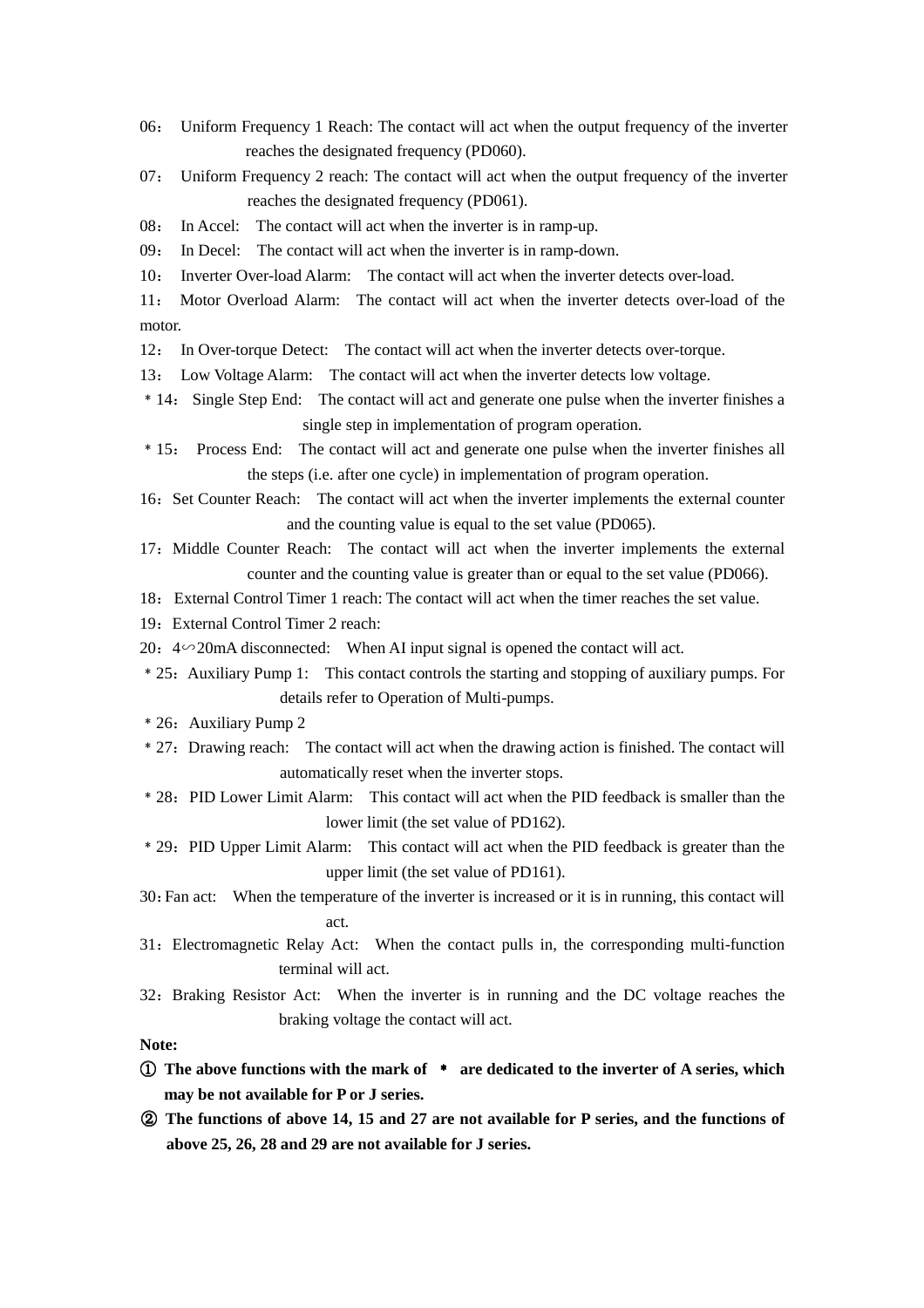| PD054 | Multi-Output AM  |         | $**$               |
|-------|------------------|---------|--------------------|
|       | Set Range: $0-7$ | Unit: 1 | Factory Setting: 0 |

Functions: Output terminal of digital frequency, generating pulse or  $0-10V$  analog. In combination with PD055 it can be connected with a corresponding instrument with the measuring range below 10 to be used for external monitoring.

- 0: 0~10V analog output, corresponding to output frequency. 0~10V corresponds to 0~ Maximum operating frequency
- 1:  $0 \sim 10V$  analog output, corresponding to output current.  $0 \sim 10V$  corresponds to  $0 \sim$ two times of the rated current of the inverter.
- 2: Analog output, corresponding to DC bus voltage.  $0 \sim 10V$  corresponds to  $0 \sim 1000V$ .
- 3: Analog output, corresponding to AC output voltage.  $0 \sim 10V$  corresponds to  $0 \sim 510V/255V$ . (Note: The machine type of three phase, 380V corresponds to 510V and the machine type of single phase, 220V corresponds to 255V)
- 4: Pulse Output, corresponding to operating frequency: 1 Pulse/Hz, (50% of capacity ratio)
- 5: Pulse Output, corresponding to operating frequency: 2 Pulse /Hz, (50% of capacity ratio)
- 6: Pulse Output, corresponding to operating frequency: 3 Pulse /Hz, (50% of capacity ratio)
- 7: Pulse Output, corresponding to operating frequency: 6 Pulse /Hz, (50% of capacity ratio)

PD055 AM Analog Output Gain Set Range:  $0.0-100.0\%$  Unit: 0.1% Factory Setting: 100.0 This parameter can be used to adjust the output voltage value of Multi-output 6 to adapt to frequency meters with different measuring range and also used to correct a frequency meter. For example, for an externally connected frequency meter with the measuring range of  $0\neg 5V$ , a

multi-function terminal can be used to display its operating frequency. Then it can be corrected with this parameter. It can be achieved by setting PD055=50.

![](_page_33_Figure_12.jpeg)

These three frequency skipping points are set for avoiding a mechanical resonance point. In case of PD059=0, all skip frequencies are invalid. The actual skip frequency range is two times that of PD059, as shown in the above diagram.

|  | PD060 Uniform Frequency 1 |  |
|--|---------------------------|--|
|--|---------------------------|--|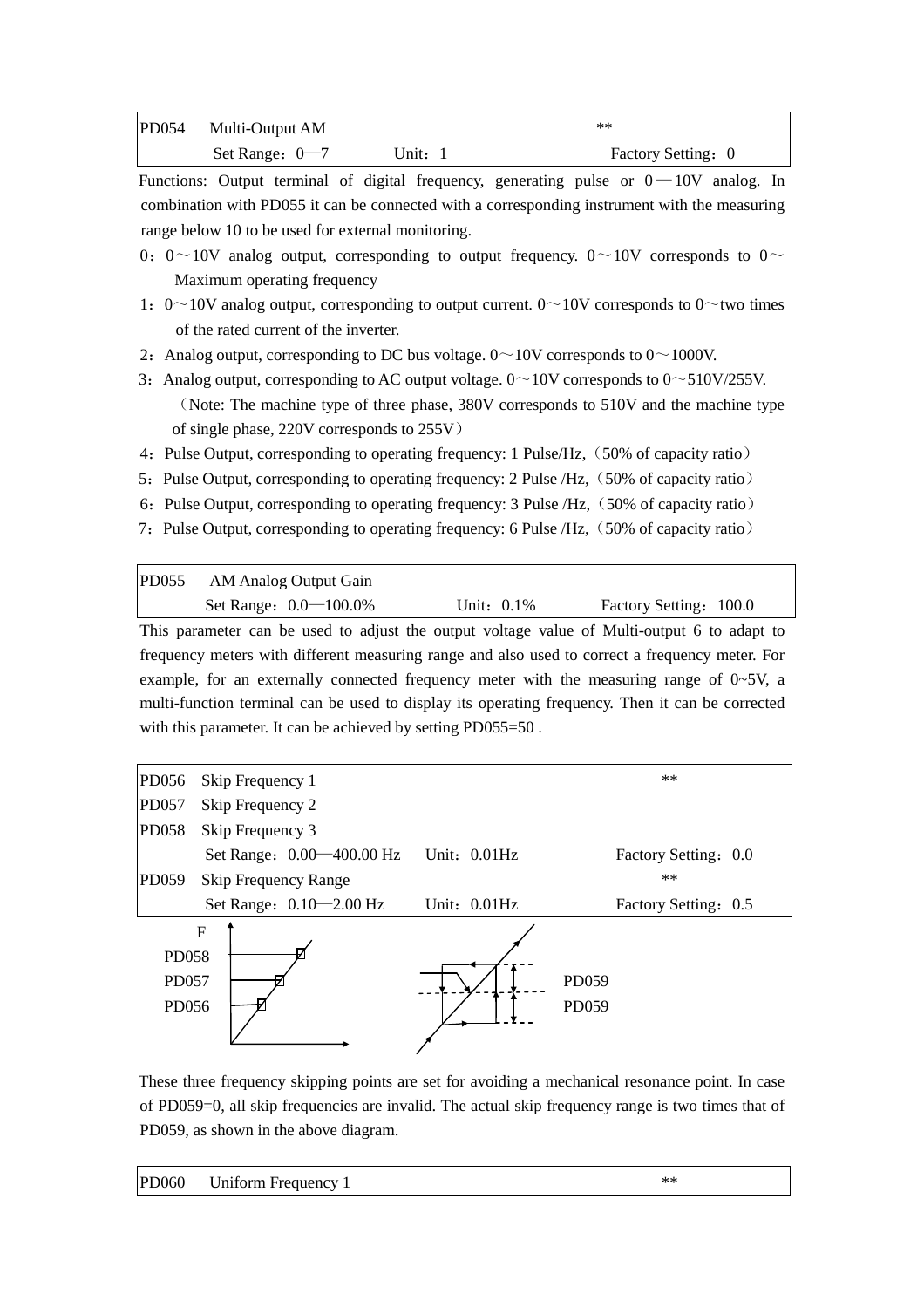| <b>PD061</b> | Uniform Frequency 2            |                 |                       |
|--------------|--------------------------------|-----------------|-----------------------|
|              | Set Range: 0.00 	— 400.00 Hz   | Unit: $0.01$ Hz | Factory Setting: 0.00 |
| PD062        | <b>Uniform Frequency Range</b> |                 | $**$                  |
|              | Set Range: $0.00 - 10.00$ Hz   | Unit: $0.01$ Hz | Factory Setting: 0.50 |

When the output frequency is more than the uniform frequency the corresponding multi-outputs will act. The uniform frequency range acts as a hysteresis loop.

When the inverter is in the operation of multi-pumps, PD060 (Uniform Frequency 1) is used as high speed frequency and PD061 is set as low speed operating frequency. The definitions of the corresponding multi-function contacts are changed.

![](_page_34_Figure_3.jpeg)

| PD063 | Timer 1 Time              |           |                       |
|-------|---------------------------|-----------|-----------------------|
|       | Set Range: $0 \sim 10.00$ | Unit: $1$ | Factory Setting: 0.01 |
| PD064 | Timer 2 Time              |           |                       |
|       | Set Range: $0 \sim 100$   | Unit: 1   | Factory Setting: 0    |
|       |                           |           |                       |

Timer 1 is a timer of  $0.1s \sim 10.0s$  and Timer 2 is a timer of  $1s \sim 100s$ . When the timer start at multi-inputs is closed (on) the timer starts to count time. When it reaches the set time the corresponding multi-output contact will act. When the timer start is opened (off) the timer time at the multi-output will be reset.

![](_page_34_Figure_6.jpeg)

For example, set PD063=5.0s. When the external control terminal (Multi-Input) is valid the output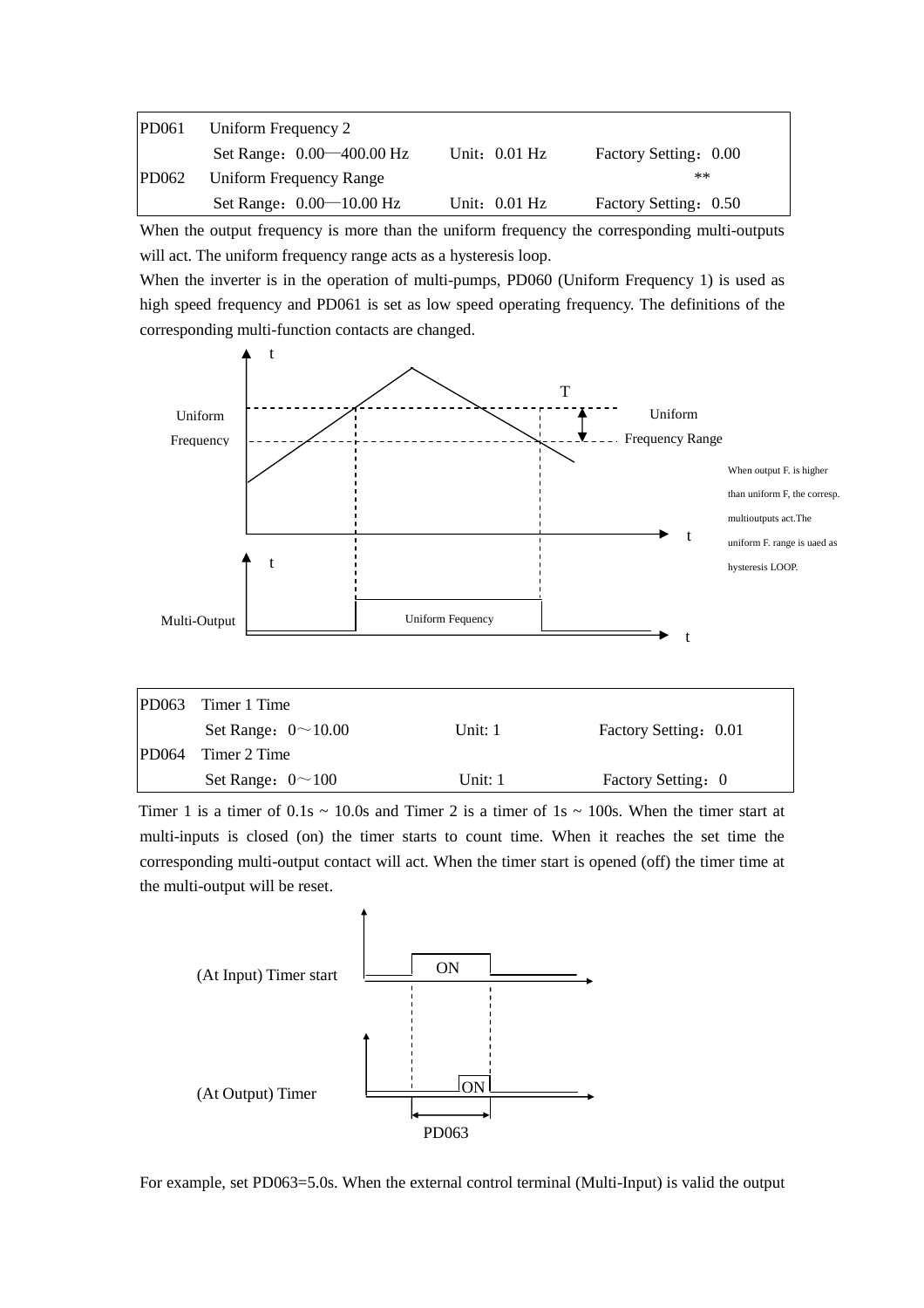terminal will be valid after five (5.0) seconds, the signal of which can be used to control other corresponding signals.

| PD065 | <b>Counting Value</b> |       | $**$               |  |
|-------|-----------------------|-------|--------------------|--|
|       | Set Range: $0$ -65500 | Unit: | Factory Setting: 0 |  |

An external terminal of multi-function can be used as a trigger for the counter. When the counter reaches the set value of PD065 the corresponding multi-output contact will act. After the counter is cleared and reset it will start counting again. A proximity switch or optoelectronic switch can be used for the triggering signals.

| PD066 Intermediate Counter |         |                    |
|----------------------------|---------|--------------------|
| Set Range: 0-65500         | Unit: 1 | Factory Setting: 0 |

Refer to PD065.

| <b>PD070</b> | Analog Input             |                             |           |                    |
|--------------|--------------------------|-----------------------------|-----------|--------------------|
|              | Set Range: $0-10$        |                             | Unit: $1$ | Factory Setting: 0 |
|              | $0: 0 \sim 10V$          | $1: 0\neg 5V$               |           | $2: 0\sim 20mA$    |
|              | $3: 4 \sim 20 \text{mA}$ | 4: $0-10V = 4-20mA$ stacked |           | 5: XIA             |
|              | 6: $(VI+XIA)$ /2         | 7: $(3VA+XIA)$ /4           |           | 8: $(XIA+XIB)/2$   |
|              | 9: Max $(XIA, XIB)$      | 10:Min(XIA,XIB)             |           |                    |

This parameter can be set for different analog input signals.

When PD070=4, the output frequency =1/2 (U/Umax + I/Imax)  $\times$  50Hz

Among which: U: Analog Voltage; U<sub>max</sub>: Maximum Analog Voltage;

I: Analog Current; I<sub>max</sub>: Maximum Analog Current.

For example, When +10V and 20mA are respectively entered for the analog input, the output frequency of the inverter is 50Hz.

| PD071 Analog Filtering Constant |         |                     |
|---------------------------------|---------|---------------------|
| Set Range: 0-50                 | Unit: 1 | Factory Setting: 20 |

The setting of this parameter is related to the analog responding speed. The higher the value of PD071 is set, the lower the analog responding speed will be.

| PD073 | <b>Lower Analog Frequency</b>               |           |                       |  |
|-------|---------------------------------------------|-----------|-----------------------|--|
|       | Set Range: $0.00-400.00$ Hz Unit: $0.01$ Hz |           | Factory Setting: 0.00 |  |
| PD075 | Bias Direction at Lower Frequency           |           |                       |  |
|       | Set Range: $0-1$                            | Unit: $1$ | Factory Setting: 0    |  |

0: Positive direction

1: Negative direction

Bias direction means the instruction of FOR/REV rotation command. Positive bias indicates forward rotation while negative bias indicates reverse rotation. For details refer to the diagram in PD076.

| <b>PD072</b> | <b>Higher Analog Frequency</b> |                 |                        |
|--------------|--------------------------------|-----------------|------------------------|
|              | Set Range: 0.00 	— 400.00 Hz   | Unit: $0.01$ Hz | Factory Setting: 50.00 |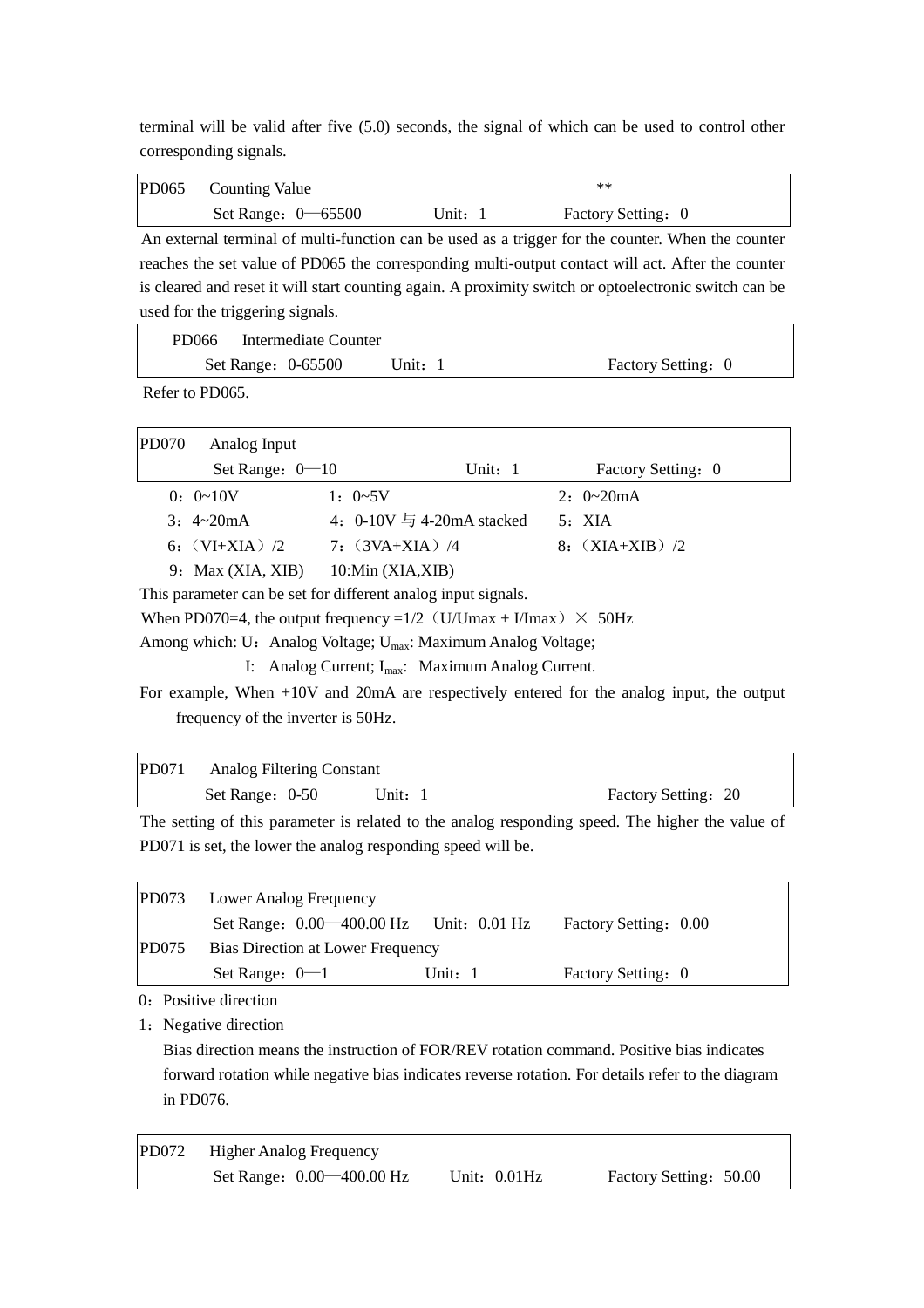| <b>PD074</b> | Bias Direction at Higher Frequency |           |                    |  |
|--------------|------------------------------------|-----------|--------------------|--|
|              | Set Range: $0-1$                   | Unit: $1$ | Factory Setting: 0 |  |

0: Positive direction

1: Negative direction

 Bias direction means the instruction of FOR/REV rotation command. Positive bias indicates forward rotation while negative bias indicates reverse rotation. For details refer to the diagram in PD076.

| $P$ D $076$ | Analog Negative Bias Reverse |       |                    |
|-------------|------------------------------|-------|--------------------|
|             | Set Range: $0-1$             | Unit: | Factory Setting: 0 |

0: Negative bias Rev is not allowable.

1: Negative bias Rev is allowable.

The parameter group is set for the measuring range and zero point of the external analog terminals and can be combined for any kind of curve to control the operation of the motor.

![](_page_36_Figure_8.jpeg)

Setting:PD073=50 PD075=1 PD072=50 PD074=0 PD076=1

Note: this curve can be easily used in complicated applications in combination with other curves. When using it the instruction of FOR/REV run from external terminals is still valid. When switching, the curve will turn reverse.

# Setting: PD073=50 PD075=0 PD072=0  $PD074=0$   $PD076=0$

Note: this curve is a kind of special application of reverse ramp setting. When using transmitter for the control of pressure, temperature and others and while the control has higher pressure and output signals but requiring the corresponding commands of stop or deceleration on the inverter this curve can satisfy the demand properly.

# Setting: PD073=10 PD075=1 PD072=40 PD074=0 PD076=1

Note: this method is used extensively. The user can use it flexibly.

Setting: PD073=10 PD075=1 PD072=40  $PD074=0$   $PD076=1$ 

Note; this curve is the extension of the above curve.  $2V~10V$ (4.8mA~20mA) corresponds to 0Hz~40HZ; the signal of  $0V~2V$  (4~4.8mA) is invalid. It can be used to avoid noice disturbance. In harsh environment it is better not to use signals below 1V for setting the operating frequency of the inverter.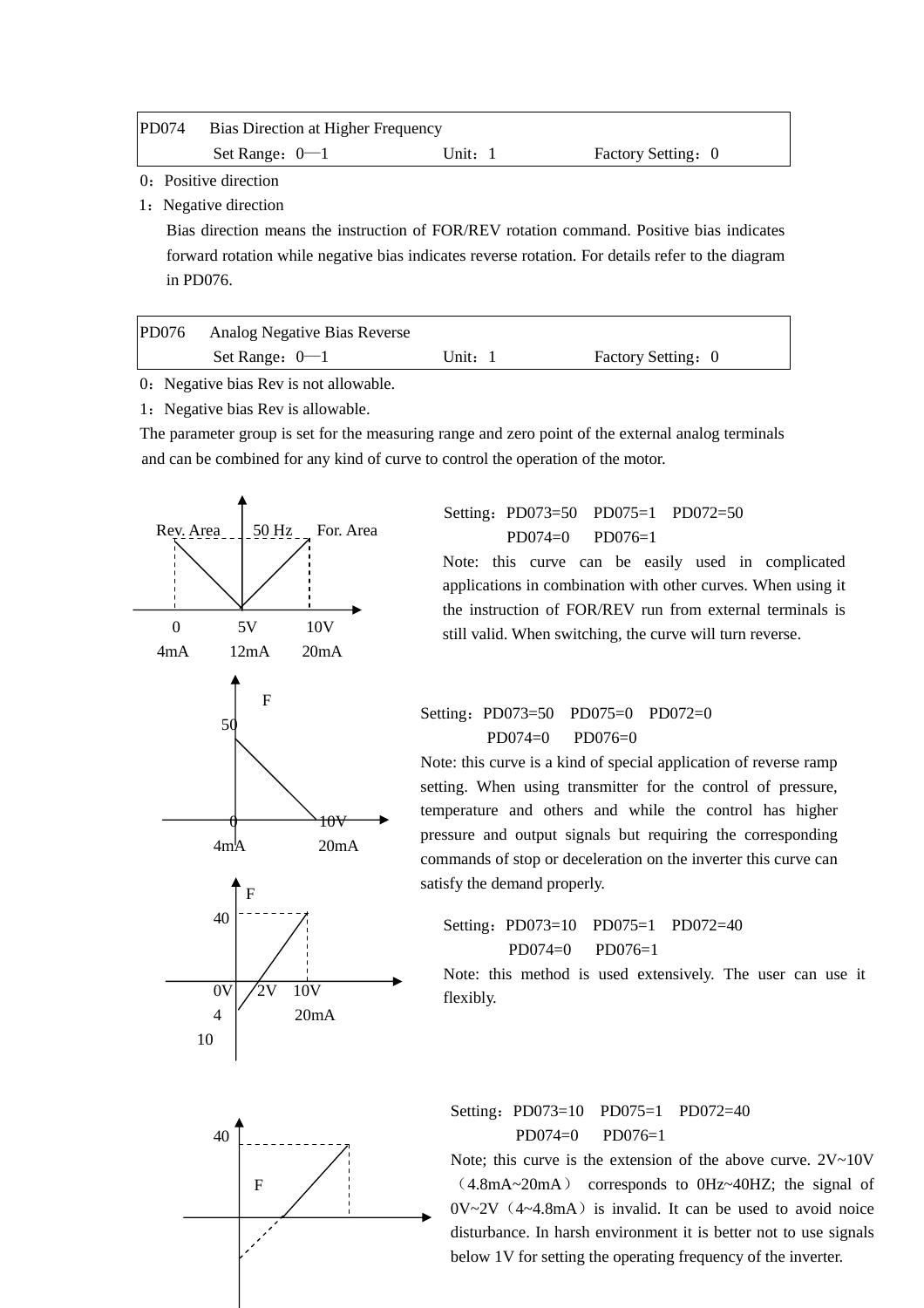| 0V  | 2V                 | 10V  |
|-----|--------------------|------|
| 4mA | 4.8 <sub>m</sub> A | 20mA |
| 10  |                    |      |

| $\alpha$ M $\alpha$    | $1 \cdot M$ $1$ |                    |  |
|------------------------|-----------------|--------------------|--|
| Set Range: 0-1         | Unit: 1         | Factory Setting: 0 |  |
| PD077 UP/DOWN Function |                 |                    |  |

0: Not memorized 1: Memorized

This parameter can be set for the selection of whether the values changed by the UP or DOWN shall be memorized or not after stop. The changed values whether to be memorized or not means when they are changed by UP or DOWN during operation and the inverter is restarted after stop these changed values shall be memorized or not after restart. When PD077 is set to 0, the changed value will not be memorized and when it is set to 1, the changed values will be memorized. The set values of PD003 will be memorized after restart.

For the related parameters refer to PD044-PD049.

| <b>PD078</b> | <b>UP/DOWN Speed</b> |         |                    |
|--------------|----------------------|---------|--------------------|
|              | Set Range: 0-1       | Unit: 1 | Factory Setting: 0 |

0: 0.01Hz. Minimum UP/DOWN speed is 0.01Hz.

1:0.1Hz. Minimum UP/DOWN speed is 0.1Hz.

Through the changes of this set value the UP/DOWN speed unit can be adjusted to meet the needs of different customers.

| PD080 PLC Operation |         |                    |
|---------------------|---------|--------------------|
| Set Range: $0-5$    | Unit: 1 | Factory Setting: 0 |

**\* This function is not available for the inverter of P series. Default is normal operation.** 

0: Normal operation, i.e. the inverter is running in the normal control mode.

1:External control 4-Speeds (Refer to the function description and diagram of three terminals of high, middle and low speed in  $C050 \sim C055$ )

2: External control multi-speeds

![](_page_37_Figure_14.jpeg)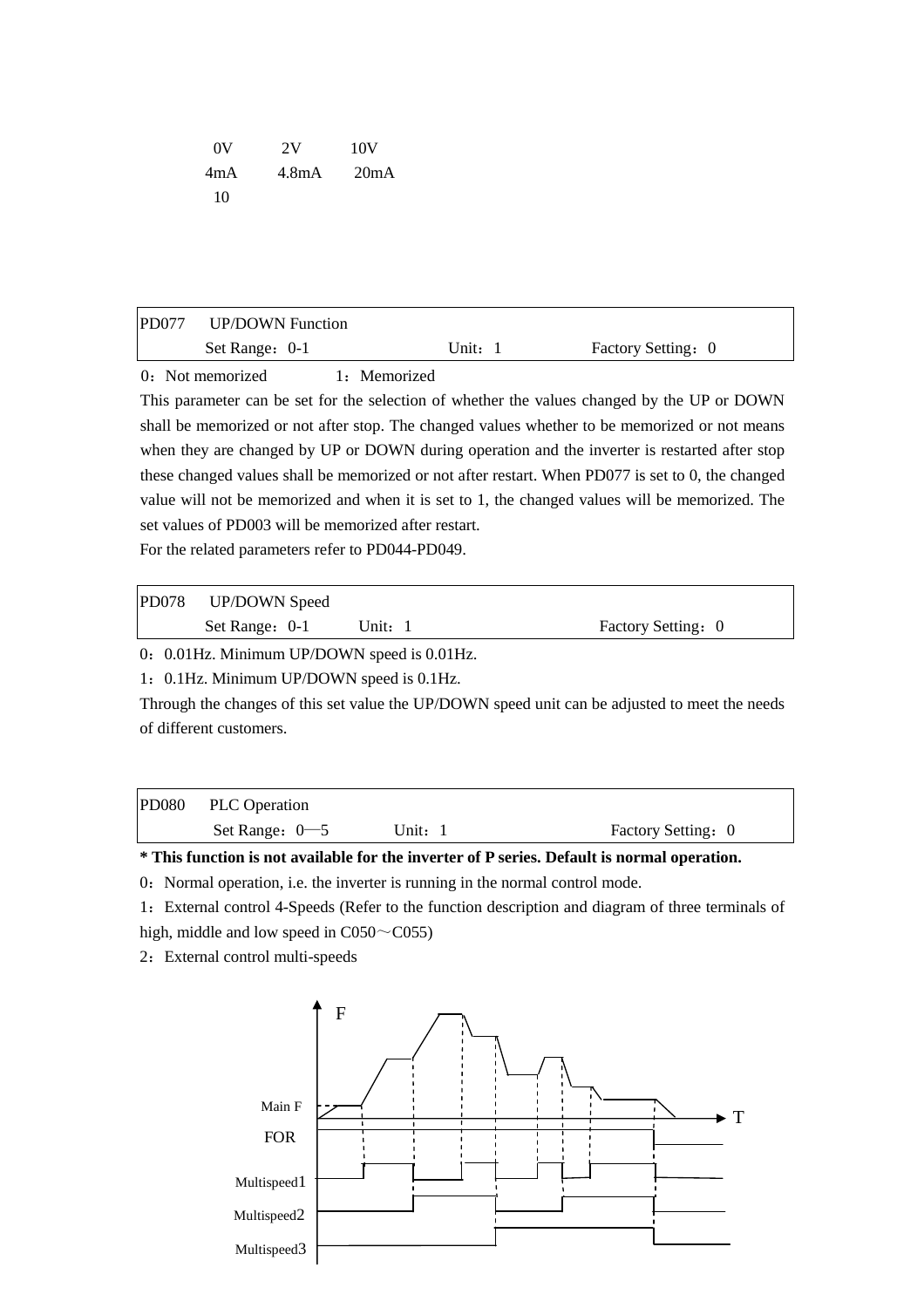|               | <b>Multi-function Terminals</b> |               | Results                                                                     |
|---------------|---------------------------------|---------------|-----------------------------------------------------------------------------|
| Multi-speed 1 | Multi-speed 2                   | Multi-speed 3 |                                                                             |
| <b>OFF</b>    | <b>OFF</b>                      | <b>OFF</b>    | Main frequency and frequencies are determined<br>by PD003 or potentiometer. |
| <b>ON</b>     | <b>OFF</b>                      | <b>OFF</b>    | Multi-speed 1 and frequency are determined by<br>PD086.                     |
| <b>OFF</b>    | ON                              | <b>OFF</b>    | Multi-speed 2 and frequency are determined by<br>PD087.                     |
| <b>ON</b>     | <b>ON</b>                       | <b>OFF</b>    | Multi-speed 3 and frequency are determined by<br>PD088.                     |
| <b>OFF</b>    | <b>OFF</b>                      | <b>ON</b>     | Multi-speed 4 and frequency are determined by<br>PD089.                     |
| <b>ON</b>     | <b>OFF</b>                      | <b>ON</b>     | Multi-speed 5 and frequency are determined by<br>PD090.                     |
| <b>OFF</b>    | <b>ON</b>                       | <b>ON</b>     | Multi-speed 6 and frequency are determined by<br>PD091.                     |
| <b>ON</b>     | 0N                              | <b>ON</b>     | Multi-speed 7 and frequency are determined by<br>PD092.                     |

Note:

- ① It is only valid to realize the external control 8-Speeds operation when Multi-inputs are set for Multi-speed 1, 2, 3 and PD080 is set to 2.
- ② Multi-speed 1, 2, 3 can be used to make up 7-Speeds and 8-Speeds adding the main frequency .
- ③ The frequencies of Speed Step 1 ~ Step 7 are determined by PD086~PD092.
- ④ Each ramp time is determined by the external multi-function terminal.

⑤ The directions of each program operation are determined by the external multi-function terminals.

⑥ The main frequency can be set in two ways. One method is to set it through PD003 and another is to set it through the potentiometer. When PD002 is set to 1 the frequency of Main Frequency is set by the potentiometer. For the related parameters refer to PD003, PD002 and PD086~PD092.

#### 3: Disturbance (Traverse function)

This is a special parameter in the chemical fiber and printing and dying industries to realize the traverse function. Except the commands of stop, external faults and emergency stop all other commands are not accepted at running.

![](_page_38_Figure_10.jpeg)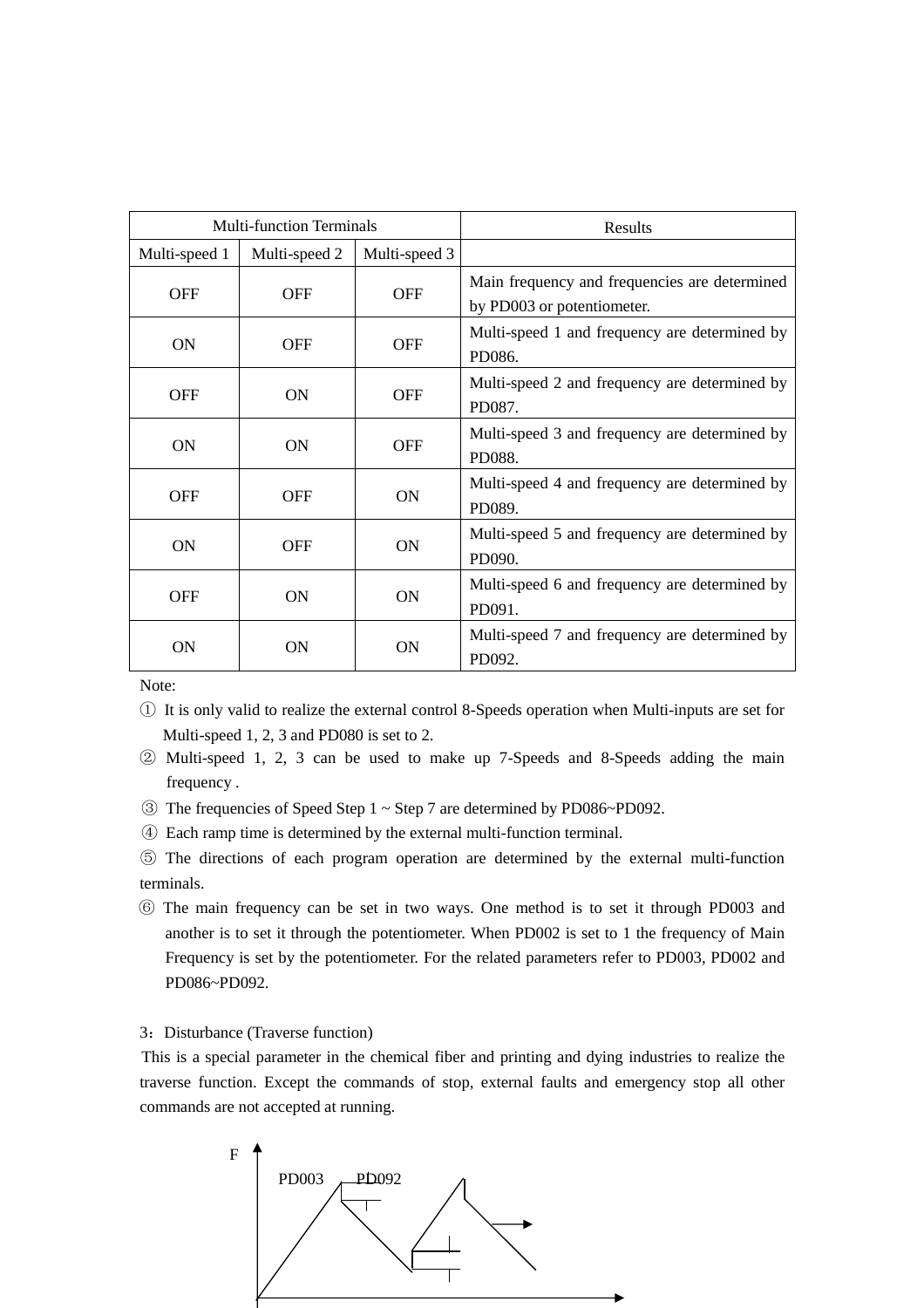#### PD101

#### PD102

# PD092

PD086

Note:

- ① The frequency at each inflection point is determined by PD003 and PD086.
- ② Skip Frequency is determined by PD092.
- ③ Running Time is determined by Timer PD101 and PD102.
- ④ The related parameters: PD003, PD086~PD102.
- 4: Internal control Multi-speeds

![](_page_39_Figure_10.jpeg)

T

Note:

- ① Main speed and 7-speeds composes 8-speeds.
- ② The ramp time of each speed step is set by PLC Ramp Time CD079. Refer to the detail descriptions of CD079.
- ③ Running Time is set by Timer PD101~PD108. For the control steps not to be used the timer can be set to 0.
- ④ Running direction of each speed step is determined by CD078.
- ⑤ In the internal control multi-speed operation the running time and direction are determined by the setting of internal parameters. Any switching of external time and FOR/REV rotation is invalid.

#### 5: Drawing

This is a special parameter for the constant speed of unwinding and rewinding. By using this function the linear speed constant in certain accuracy can be realized.

![](_page_39_Figure_20.jpeg)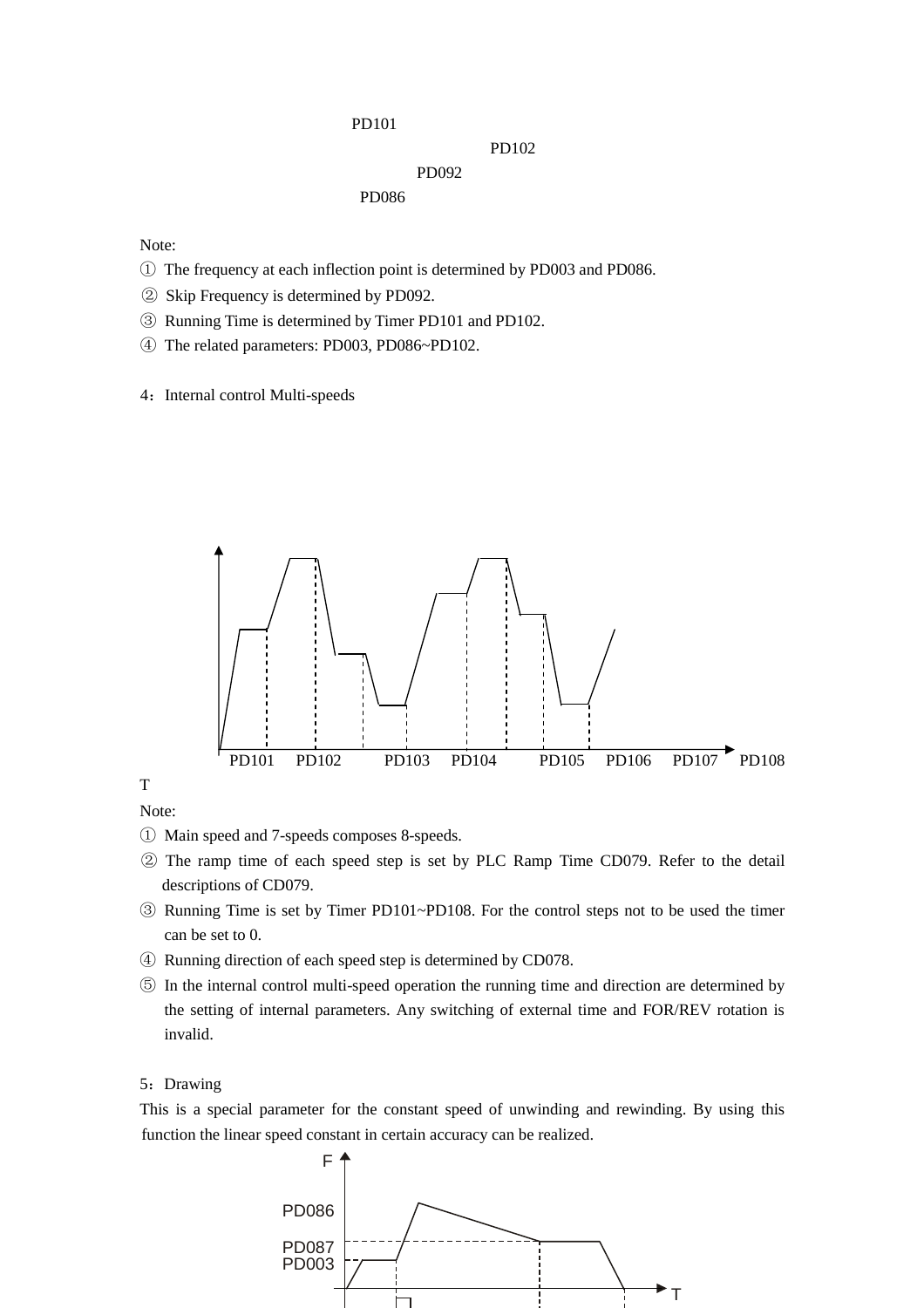#### Note:

- ① Through triggering of the external multi-function terminal the drawing action begins.
- $\odot$  In implementation of the drawing action the actual running time is T=PD101  $\times$  10.
- ③ when the drawing action is finished the inverter will run at the constant seed of PD087 and the corresponding multi-output contact will act at the same time. Until receiving the STOP command the inverter will stop running and the multi-output contact will reset.

| PD081 Auto PLC   |       |                    |
|------------------|-------|--------------------|
| Set Range: $0-3$ | Unit: | Factory Setting: 0 |

# **\* This function is not available for the inverter of P series.**

- 0: Stop after the program runs one cycle.
- 1:Cycling running.
- 2: Stop after it runs one cycle automatically (STOP for intervention).
- 3: Auto running and cycling (STOP for intervention)

This parameter setting is only valid when PD080 is set to 4. For relevant parameters refer to PD003, PD080 and CD078~PD108.

#### **Explanation:**

#### **1. Stop after the program runs one cycle.**

When the command of auto program operation is given, the inverter will run with each set value of internal parameters. It will run for one cycle and then stop automatically. The inverter will not restart and run until it receives another command of operation.

# **2. Cycling run.**

When the command of operation is given, the inverter will run in sequence with the frequency of every speed step and running time set by each of the internal parameters and will recycle. During the cycling run, except the commands of stop, external faults and emergency stop, all other commands will not be accepted.

# **3. Stop after it runs one cycle automatically**(**STOP for intervention**)

![](_page_40_Figure_17.jpeg)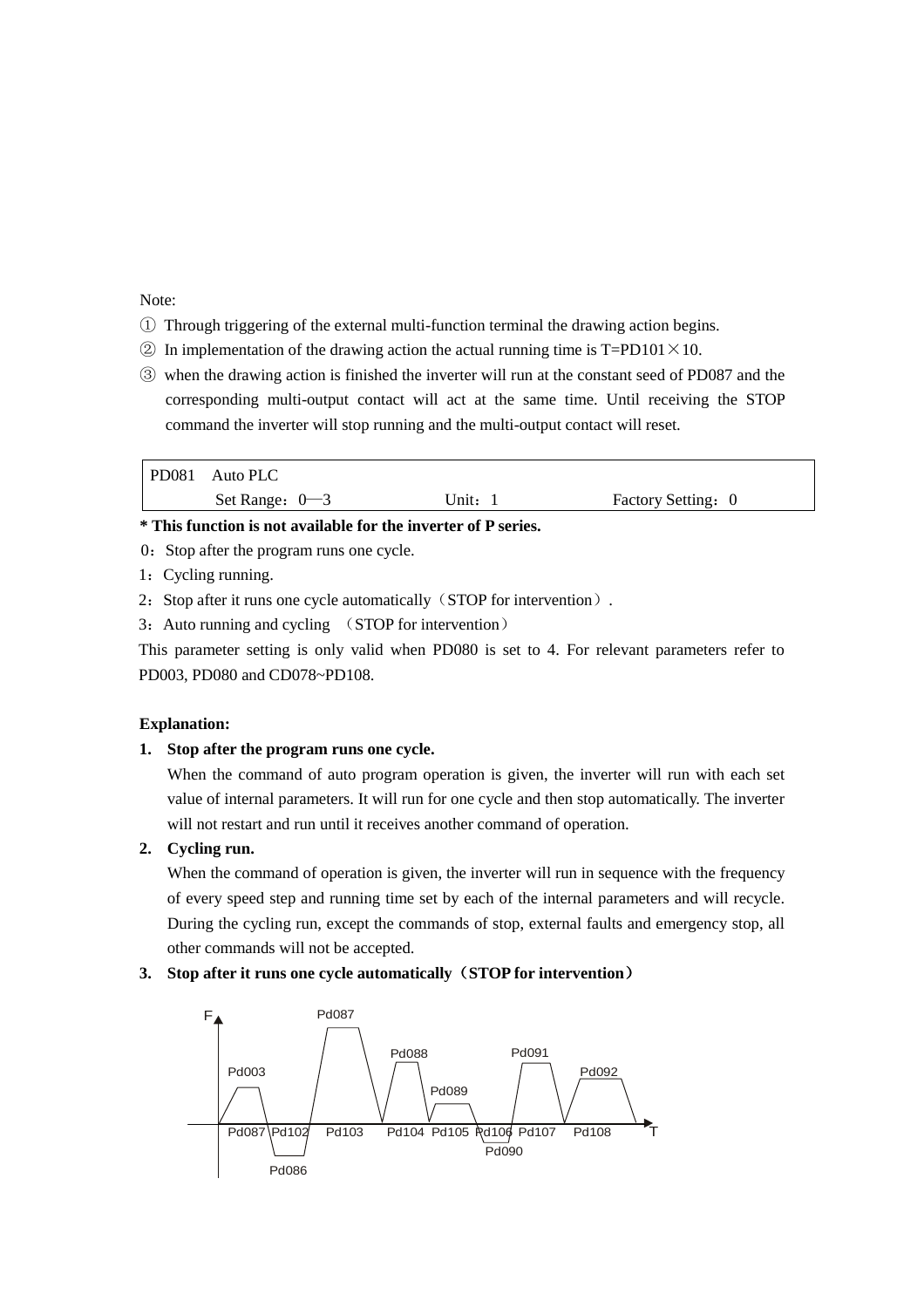Note:

① When the command of auto program operation is given the inverter will run with each parameters. But it will stop first and then restart at changing of each step and will stop automatically after running for one cycle. The inverter will not restart and run until it receives another command of operation.

- $\textcircled{2}$  The frequencies of each speed step are set by PD003 and PD086 $\sim$ PD092.
- $\circled{3}$  The running times of each speed step are set by PD101 $\sim$ PD108.
- ④ The running direction is set by P082

| PD082 PLC Running Direction |           |                    |
|-----------------------------|-----------|--------------------|
| Set Range: $0-255$          | Unit: $1$ | Factory Setting: 0 |

This parameter is only valid when PD080 is set to 4. This parameter setting determine the running direction of each frequency of PD086~PD092 and PD003 in the program operation. The setting method is as follows:

The rotation direction is set first in the binary 8 bits mode, and then converted to a decimal value for the setting of this parameter. For instance:

![](_page_41_Figure_8.jpeg)

The parameter value 01001010 is converted to a decimal value:

 $1 \times 2^6 + 1 \times 2^3 + 1 \times 2^1 = 64 + 8 + 2 = 74$ 

Then PD082=74

| PD084 PLC Ramp Time    |          |                    |
|------------------------|----------|--------------------|
| Set Range: $0\n-65535$ | Unit: 1S | Factory Setting: 0 |

This parameter is only valid when PD080 is set to 4.

This parameter is set to determine the ramp time values for Step 1~4 of the internal control multi-speed. The setting method is as follows:

① Determine each Ramp Time in the binary 2 bit mode

|  | 3it0 | Ramp Time                |
|--|------|--------------------------|
|  |      | Ramp Time 1 PD014, PD015 |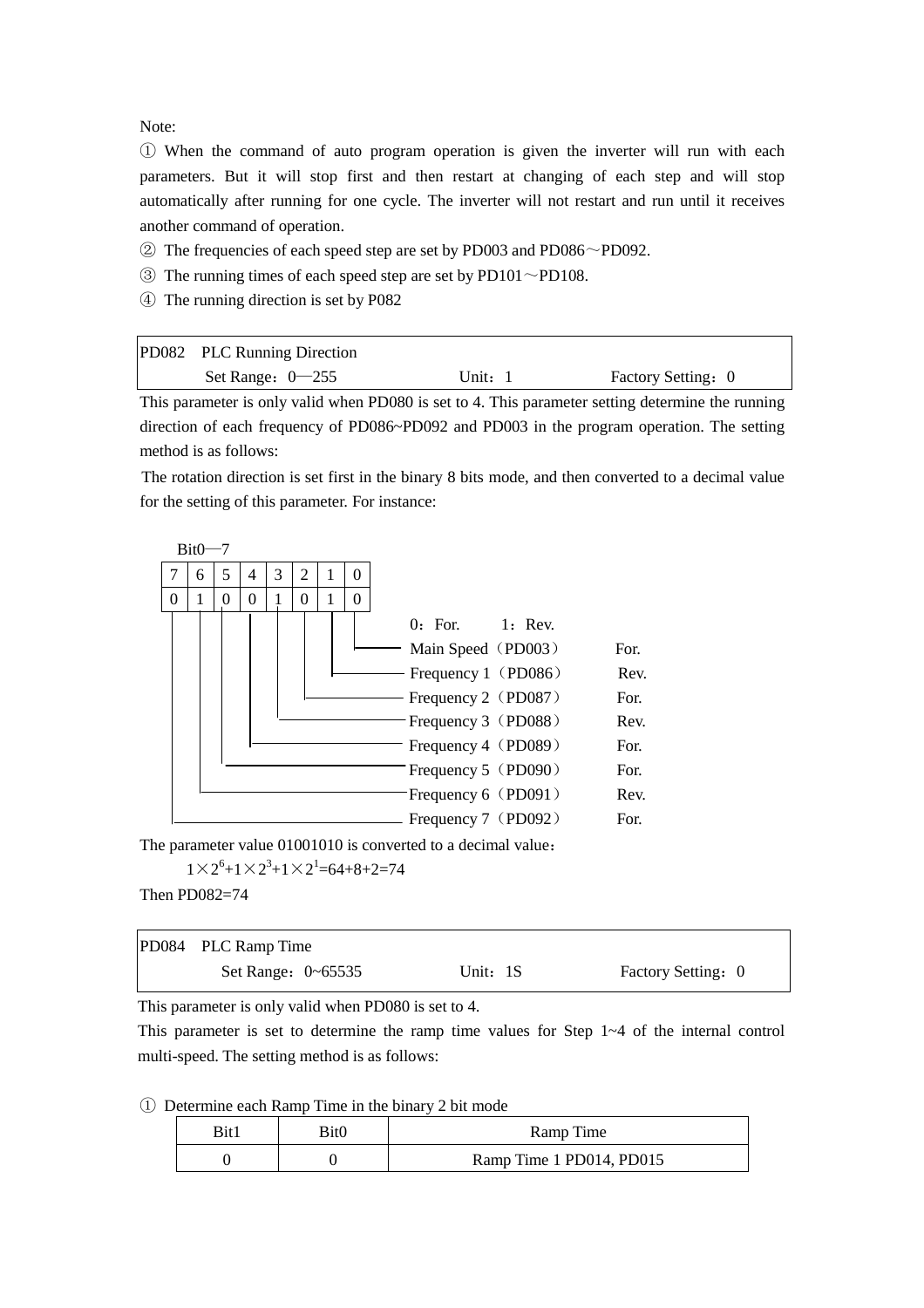|  | Ramp Time 2 PD016, PD017 |
|--|--------------------------|
|  | Ramp Time 3 PD018, PD019 |
|  | Ramp Time 4 PD020, PD021 |

② Determine the Ramp time of each speed step in the binary 16 bit mode

| Step 8 | Step <sup>1</sup> | - | Step 6 | Step 5 |   |    | Step 4 | Step 3 |   | Step 2 |   | Step |  |
|--------|-------------------|---|--------|--------|---|----|--------|--------|---|--------|---|------|--|
| tŏ     |                   |   | το     | ື      |   | t4 |        |        | ື |        | ີ | . .  |  |
|        |                   |   | υ      | ν      | v | υ  |        |        | U |        |   |      |  |

t1 Select Ramp Time 4

| t2 Select Ramp Time 1 |                    |                       |                                                                          |                                          |
|-----------------------|--------------------|-----------------------|--------------------------------------------------------------------------|------------------------------------------|
| t3 Select Ramp Time 3 | The setting value: |                       |                                                                          |                                          |
| t4 Select Ramp Time 2 |                    |                       | $1 \times 2^{0} + 1 \times 2^{1} + 1 \times 2^{5} + 1 \times 2^{6} = 99$ |                                          |
| t5 Select Ramp Time 1 |                    | So PD084 is set to 99 |                                                                          |                                          |
| t6 Select Ramp Time 1 |                    |                       | Attach: $2^{0}=1$ $2^{1}=2$ $2^{2}=4$ $2^{3}=8$                          |                                          |
| t7 Select Ramp Time 1 |                    |                       |                                                                          | $2^4$ =16 $2^5$ =32 $2^6$ =64 $2^7$ =128 |
| t8 Select Ramp Time 1 |                    |                       |                                                                          |                                          |

| PD086        | Frequency 2                    | <b>Factory Setting</b> | $15**$ |
|--------------|--------------------------------|------------------------|--------|
| <b>PD087</b> | Frequency 3                    | <b>Factory Setting</b> | 20     |
| <b>PD088</b> | Frequency 4                    | <b>Factory Setting</b> | 25     |
| PD089        | Frequency 5                    | <b>Factory Setting</b> | 30     |
| PD090        | Frequency 6                    | <b>Factory Setting</b> | 35     |
| PD091        | Frequency 7                    | <b>Factory Setting</b> | 40     |
| PD092        | Frequency 8                    | <b>Factory Setting</b> | 0.5    |
|              | Set Range: 0.00 			— 400.00 Hz | Unit: $0.01$ Hz        |        |

This parameter is set in combination of the multi-inputls to select 4-speeds of external control, multi-speeds of external control or multi-speeds of internal control. For the relevant parameters refer to the description of PD080 and PD101~PD108.

| <b>PD101</b> | Timer 1                    |              | <b>Factory Setting</b> | $10.0**$ |
|--------------|----------------------------|--------------|------------------------|----------|
| PD102        | Timer 2                    |              | <b>Factory Setting</b> | 10.0     |
| PD103        | Timer 3                    |              | <b>Factory Setting</b> | 0.0      |
| PD104        | Timer 4                    |              | <b>Factory Setting</b> | 0.0      |
| PD105        | Timer 5                    |              | <b>Factory Setting</b> | 0.0      |
| PD106        | Timer 6                    |              | <b>Factory Setting</b> | 0.0      |
| <b>PD107</b> | Timer 7                    |              | <b>Factory Setting</b> | 0.0      |
| <b>PD108</b> | Timer 8                    |              | <b>Factory Setting</b> | 0.0      |
|              | Set Range: 0.0<br>–6500.0S | Unit: $0.1S$ |                        |          |

This parameter is set for the internal control multi-speeds and the running time of drawing function. For the relevant parameter refer to PD080 and PD086~PD102.

| PD117 | <b>AutoPLC Memory Function</b> |                    |
|-------|--------------------------------|--------------------|
|       | Set Range: $0-1$               | Factory Setting: 0 |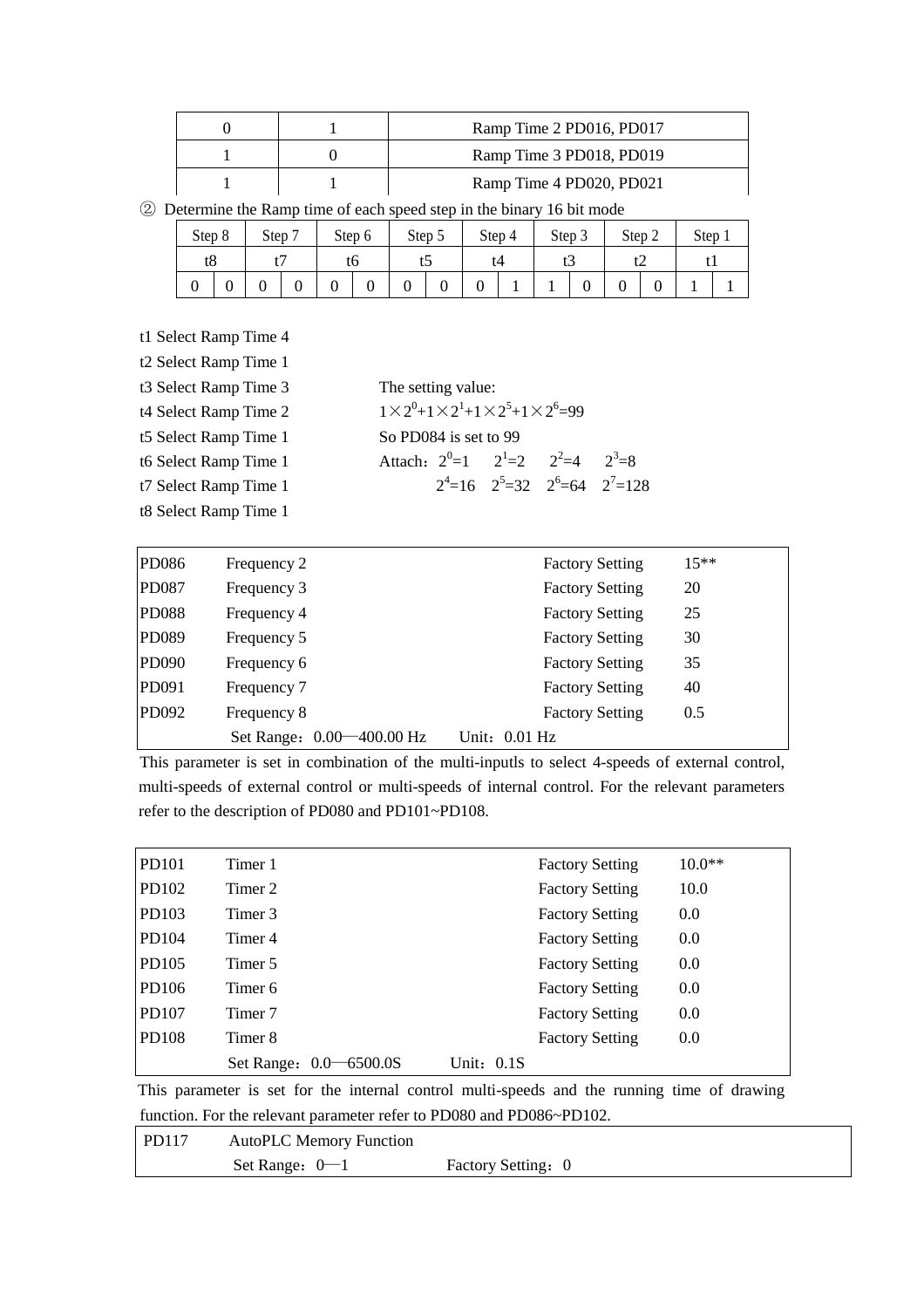#### 0: Not memorized

#### 1:Memorized

This parameter is set to determine whether the inverter is to realize the suspending function in AutoPLC mode. In case of PD117=1 it can memorize the status in which the inverter is running and will memorize it at stop or fail. It will continue to run when returning to normal. In case of PD117=0 it will not memorize. For specific applications refer to Example Application 10 in Appendix 1.

| PD118 | <b>Over-voltage Stall Prevention</b> |         |                    |
|-------|--------------------------------------|---------|--------------------|
|       | Set Range: $0-1$                     | Unit: 1 | Factory Setting: 1 |
|       |                                      |         |                    |

# 0: Over-voltage stall prevention invalid

1:Over-voltage stall prevention valid.

When the inverter is in deceleration, due to the effect of load inertia, the motor will produce a return energy to the inverter and cause the DC voltage of the inverter to increase. So when the function of over-voltage stall prevention is started, if the DC voltage of the inverter becomes too high, the inverter will stop decelerating till the voltage at DC decreases below the set value, then the inverter will go on to decelerate and the ramp-down time will be extended automatically.

| PD119 | Stall Prevention Level at Ramp-up |             |                      |
|-------|-----------------------------------|-------------|----------------------|
|       | Set Range: $0-200\%$              | Unit: $1\%$ | Factory Setting: 150 |

When the inverter is in ramp-up, due to overload or too short ramp-up time, the output current of the inverter will go up quickly and exceed the set standard level. When this happens, the inverter will stop accelerating. When the current returns under its set value, the inverter will go on to accelerate.

![](_page_43_Figure_9.jpeg)

100% current is the rated current of the motor. When this parameter is set to 0, the stall prevention function is invalid.

| <b>PD120</b> | <b>Stall Prevention Level at Constant Speed</b> |             |                    |
|--------------|-------------------------------------------------|-------------|--------------------|
|              | Set Range: $0-200\%$                            | Unit: $1\%$ | Factory Setting: 0 |

When the inverter is running at constant speed, due to load fluctuation and other reasons, the current will increase. When the current exceeds its set standard value, the inverter will lower the output frequency. When the output current returns to its normal range, the inverter will accelerate again to its set frequency.

![](_page_43_Figure_13.jpeg)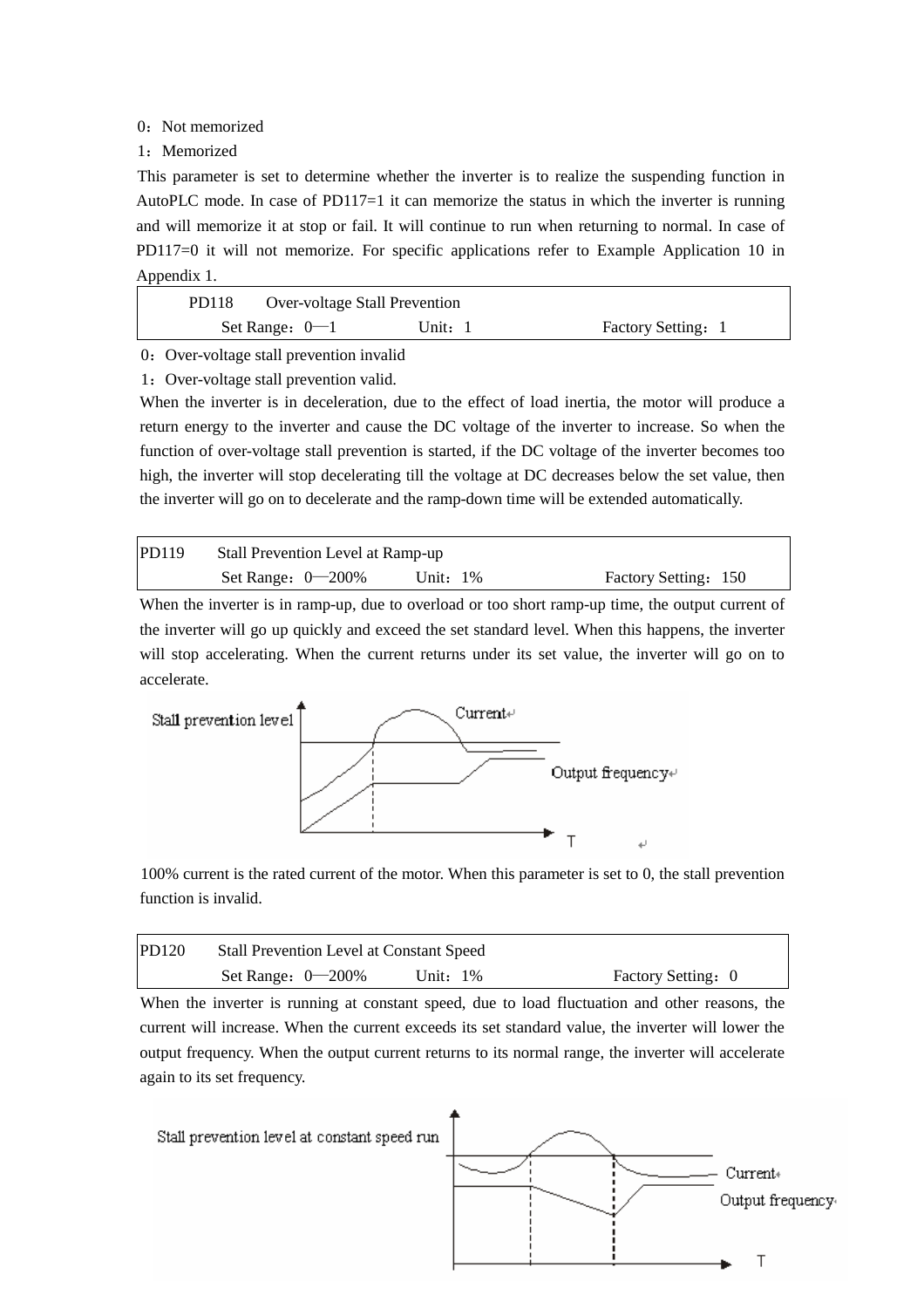100% current is the Rated Current of the motor. When this parameter is set to 0 the stall prevention function is invalid.

PD121 Decel. Time for Stall Prevention at Constant Speed Factory Setting: 5.0

When the inverter is used for the loads of kinds of fan and pump PD120 can be set to 120. When the current of the inverter is greater than 120% the output frequency will decrease and the current will also decrease accordingly. After the current returns to normal the frequency will return to normal slowly, so as to achieve the stall prevention function. The decreasing speed of the frequency is determined by PD121. For the Related parameters refer to CD 122.

![](_page_44_Figure_3.jpeg)

![](_page_44_Figure_4.jpeg)

100% current is the rated current of the motor.

| PD123 Over-torque Detect Mode |       |                    |  |
|-------------------------------|-------|--------------------|--|
| Set Range: $0-3$              | Unit: | Factory Setting: 0 |  |

0:When reaching the frequency it starts to detect over-torque and when over-torque is detected it continues to run.

1:When reaching the frequency it starts to detect over-torque and when over-torque is detected it stop running.

2: It detects over-torque during running and when over-torque is detected it continues to run.

3: It detects over-torque during running and when over-torque is detected it stop running.

| PD124 | Over-torque Detect Level |          |                    |
|-------|--------------------------|----------|--------------------|
|       | Set Range: $0-200\%$     | Unit: 1% | Factory Setting: 0 |

When the output current exceeds the over-torque detection level and also exceeds half of the set time of over-torque detection (factory setting: 1.0s), the over-torque detection will indicate, and the corresponding multi-function alarm contact will act. When it exceeds the set time, the inverter will turn to self-protection. When this parameter is set to 0, the over-torque detection will be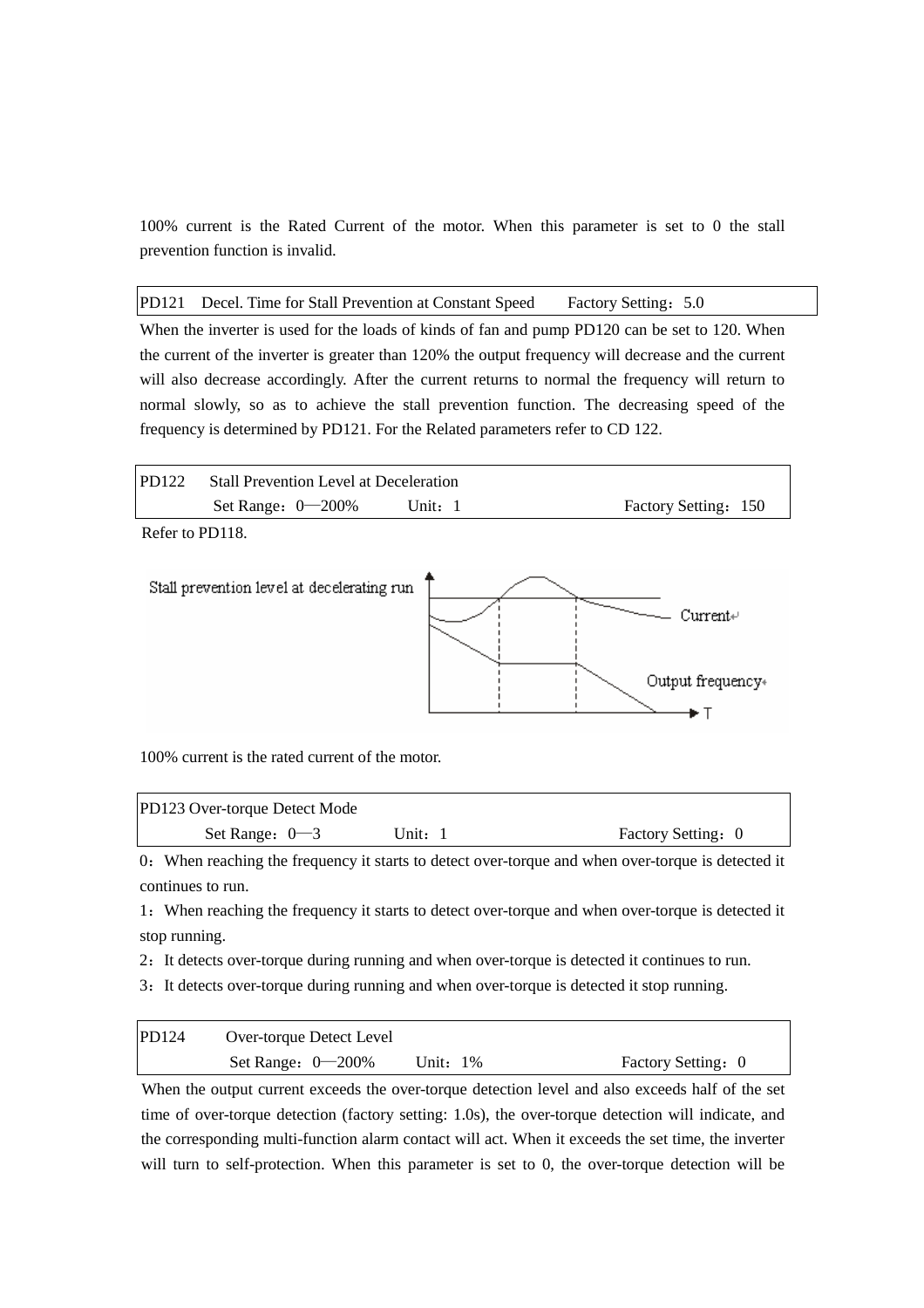invalid

| PD125 | Over-torque Detect Time |              |                                                                                                 |
|-------|-------------------------|--------------|-------------------------------------------------------------------------------------------------|
|       | Set Range: $0.1-20.0s$  | Unit: $0.1s$ | Factory Setting: 1.0                                                                            |
|       |                         |              | When the inverter detects that the output current has exceeded the motor current set value, the |

inverter begins to calculate the over-torque time. When the over-torque time has exceeded half of the set detect time, the corresponding multi-function output contact will act, and produce the over-torque alarm, while the inverter will keep running. When the over-torque time has exceeded the set detect time (set by PD125), the inverter will turn to self-protection, display the fault information and stop output..

For the related parameters refer to PD124.

| $*PD130$ | Number of Auxiliary Pump |         |                    |
|----------|--------------------------|---------|--------------------|
|          | Set Range: $0-2$         | Unit: 1 | Factory Setting: 0 |

#### **\* This function is not available for the inverter of J series.**

This parameter is set for the number of auxiliary pump. The start or stop of the auxiliary pumps is controlled by using the multi-output contacts and Auxiliary Pump 1 or Auxiliary Pump 2 is controlled through the peripheral control circuit.

| $\blacktriangleright$ PD131 | Continuous Running Time of Auxiliary Pumps |         |                     |
|-----------------------------|--------------------------------------------|---------|---------------------|
|                             | Set Range: $1-9000$ (min)                  | Unit: 1 | Factory Setting: 60 |

### **\* This function is not available for the inverter of J series.**

In case of two pumps with only one pump in duty, in order to ensure each pump to work evenly, it will be switched to another pump when its running time reaches the set value of PD131.

| $*PD132$ | Interlocking Time of Auxiliary Pump |         |                     |
|----------|-------------------------------------|---------|---------------------|
|          | Set Range: $1 - 250S$               | Unit: 1 | Factory Setting: 5S |

#### **\* This function is not available for the inverter of J series.**

This parameter is set to determine the interlocking time of two auxiliary pumps when switching with each other.

![](_page_45_Figure_13.jpeg)

#### **\* This function is not available for the inverter of J series.**

In the application of water supply with constant pressure, when the master pump is running at the frequency of high speed (set by PD060) due to larger water volume and the high speed running time (PD133) is reached, the corresponding multi-function contacts act and the auxiliary pumps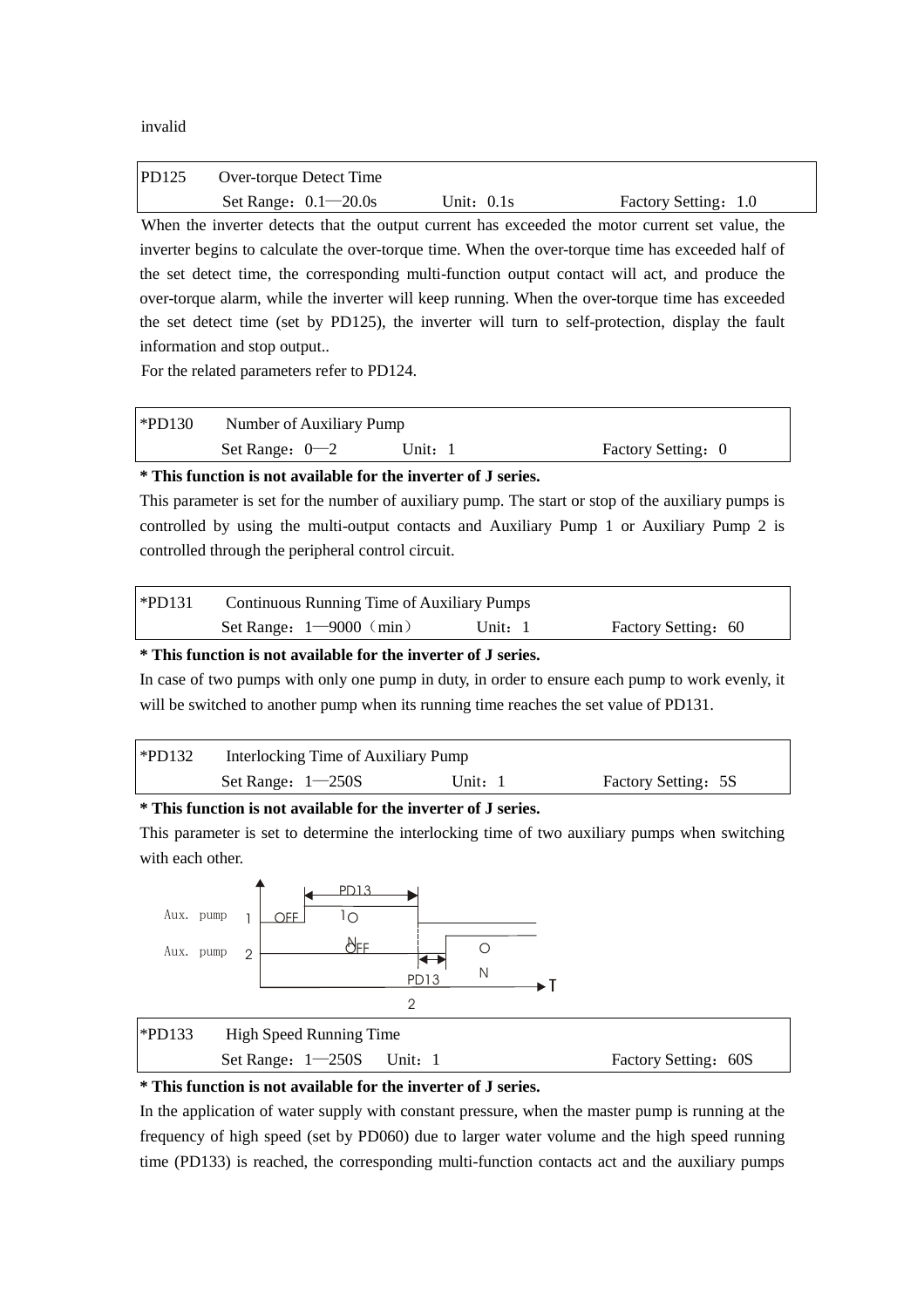| $*PD134$ | Low Speed Running Time |       |                      |
|----------|------------------------|-------|----------------------|
|          | Set Range: $1-250S$    | Unit: | Factory Setting: 60S |

# **\* This function is not available for the inverter of J series.**

In the application of water supply with constant pressure, when the master pump is running at the frequency of low speed (set by PD061) due to smaller water volume and the low speed running time (PD134) is reached, the corresponding multi-function contacts act and the auxiliary pumps stop.

PD133 and PD134 must be used in combination of PD060, PD061 and multi-outputs. Their main function is to increase or decrease the number of auxiliary pump.

![](_page_46_Figure_4.jpeg)

| *PD135 Stopping Voltage Level |         |                      |  |
|-------------------------------|---------|----------------------|--|
| Set Range: $0-150\%$          | Unit: 1 | Factory Setting: 95% |  |

# **\* This function is not available for the inverter of J series.**

This parameter is set for the voltage level of the master pump entering into sleep mode. For details refer to the following description.

| *PD136 Lasting Time of Stopping Voltage Level |         |                      |  |
|-----------------------------------------------|---------|----------------------|--|
| Set Range: $1-250S$                           | Unit: 1 | Factory Setting: 30S |  |

# **\* This function is not available for the inverter of J series.**

This parameter is set for the lasting time under the stopping voltage level before entering into sleep mode. For details refer to the following description.

| *PD137 Wakeup Voltage Level                                              |           |                      |  |  |  |
|--------------------------------------------------------------------------|-----------|----------------------|--|--|--|
| Set Range: $1 - 150\%$                                                   | Unit: $1$ | Factory Setting: 80% |  |  |  |
| * This function is not available for the inverter of J series.           |           |                      |  |  |  |
| This parameter is set for the wakeup voltage level from sleep to wakeup. |           |                      |  |  |  |

| *PD138 Sleep Frequency  |       |                        |
|-------------------------|-------|------------------------|
| Set Range: 0.00 – 400.0 | Unit: | Factory Setting: 20.00 |

# **\* This function is not available for the inverter of J series.**

This parameter is set for the lowest operating frequency entering into sleep mode.

start.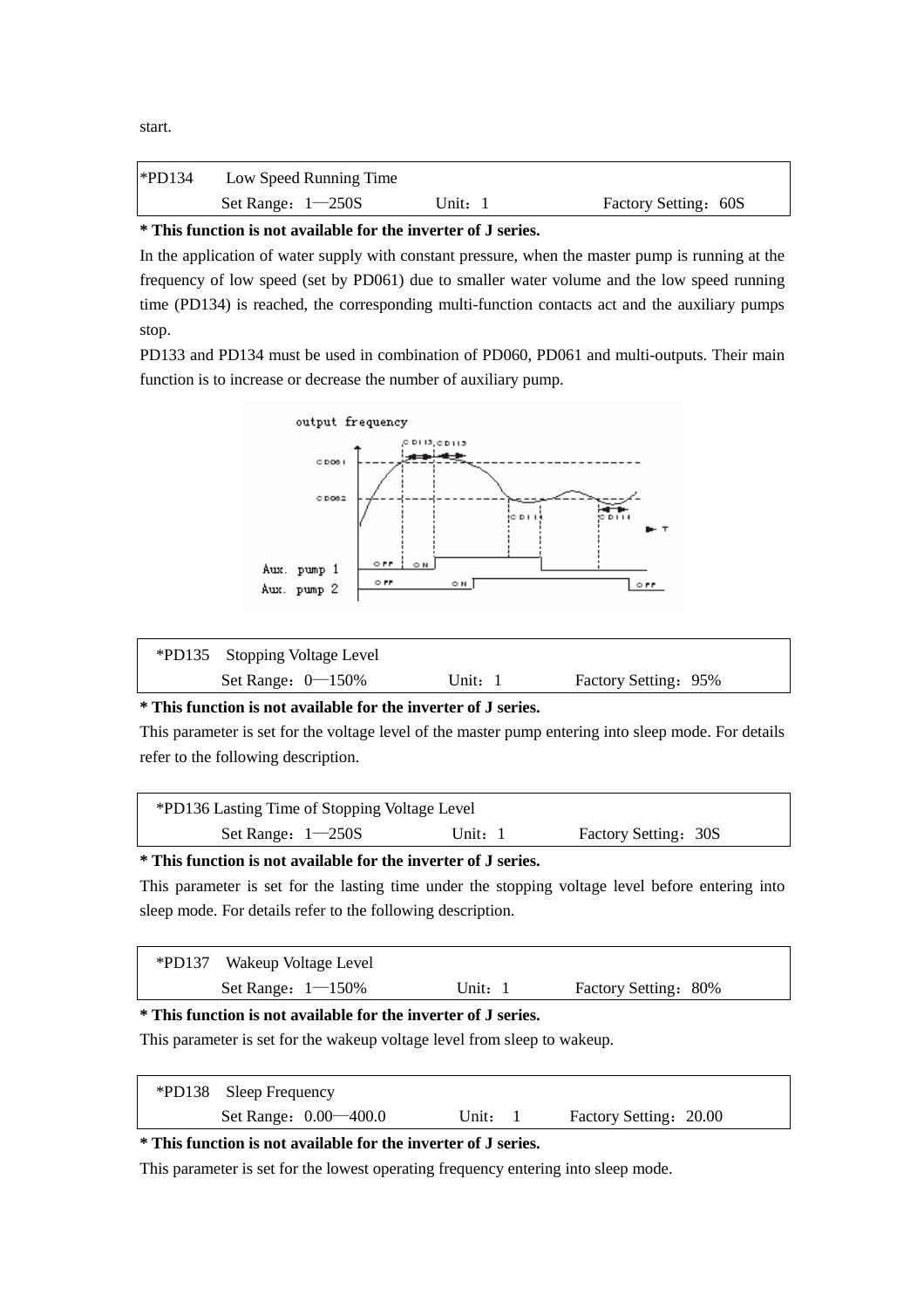| $*PD139$ | Lasting Time of Sleep Frequency |         |                      |  |
|----------|---------------------------------|---------|----------------------|--|
|          | Set Range: $1-250S$             | Unit: 1 | Factory Setting: 20S |  |

**\* This function is not available for the inverter of J series.**

This parameter is set for the lasting time to run at sleep frequency when entering into sleep mode.

![](_page_47_Figure_3.jpeg)

The following is the block diagram of multi pumps operation: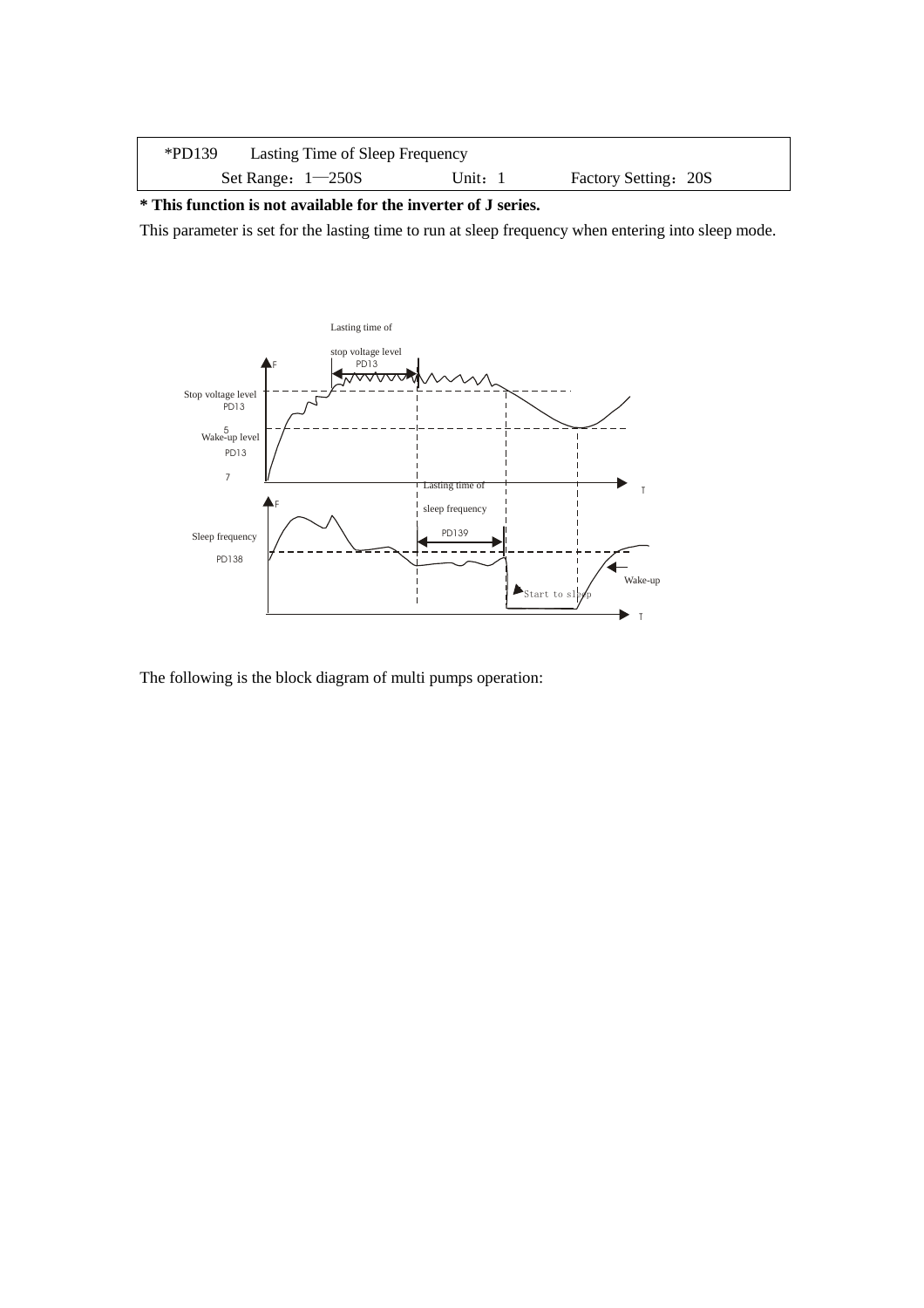![](_page_48_Figure_0.jpeg)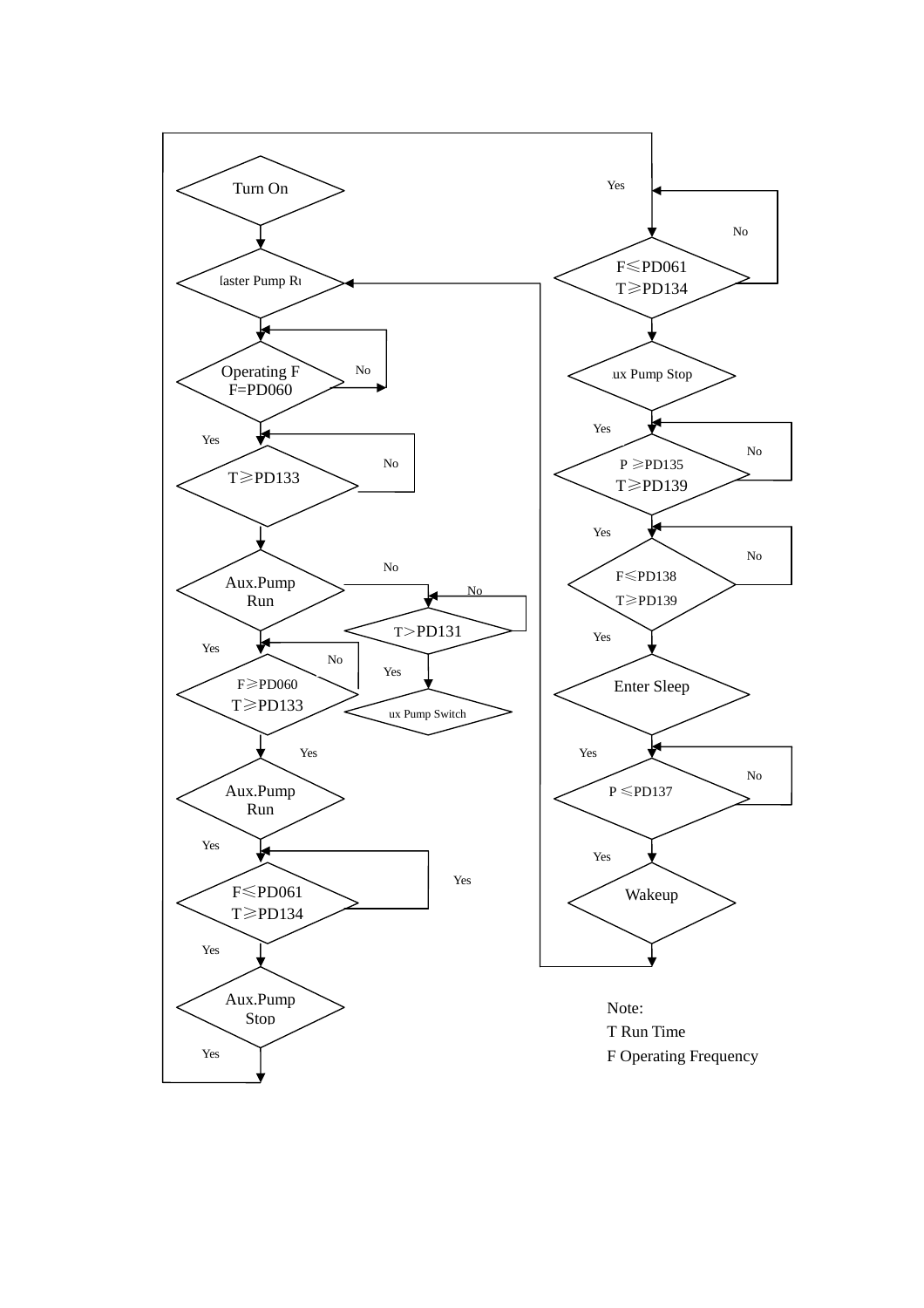| PD141 | Rated Motor Voltage | Unit: $0.1V$ | Factory Setting: * |
|-------|---------------------|--------------|--------------------|
|-------|---------------------|--------------|--------------------|

It is set according to the rated voltage value of the nameplate of the motor. For the inverters of 230V class the factory setting is 220, while for the inverters of 400 V class the factory setting is 380.

| PD142 | Rated Motor Current | Unit: $0.1A$ | Factory Setting: * |  |
|-------|---------------------|--------------|--------------------|--|
|-------|---------------------|--------------|--------------------|--|

It is set according to the rated value of the nameplate of the motor. This parameter can be used to restrict the output current of the inverter to prevent over-current and protect the motor. If the current of the motor has exceeded this value the inverter of AC motor will turn to self-protection.

| PD143 | Motor Pole Number  |         |                     |
|-------|--------------------|---------|---------------------|
|       | Set Range: $02-10$ | Unit: 1 | Factory Setting: 04 |

This parameter is set for the number of the motor's pole according to the nameplate of the motor.

| <b>PD144</b> | Rated Motor Revolution |                |                       |
|--------------|------------------------|----------------|-----------------------|
|              | Set Range: $0$ –9999   | Unit: $1r/min$ | Factory Setting: 1440 |
|              |                        |                |                       |

This is set according to the actual revolution of the motor. The displayed value is the same as this set value. It can be used as a monitoring parameter, which is convenient to the user. This set value corresponds to the revolution at 50Hz.

| PD145 | <b>Auto Torque Compensation</b>                  |                 |      |                       |   |
|-------|--------------------------------------------------|-----------------|------|-----------------------|---|
|       | Set Range: 0.1-10.0 %                            | Unit: 0.1%      |      | Factory Setting: 2.0% |   |
|       | This parameter can be set for the auto output of |                 |      |                       |   |
|       | extra voltage when the inverter is running to    |                 |      |                       |   |
|       | achieve higher torque, which can compensate      |                 | 100% |                       |   |
|       | for the under-torque at lower frequency. The     |                 |      |                       |   |
|       | torque compensation should not be too big and    |                 |      |                       |   |
|       | it should be set slowly from low to high         |                 |      |                       |   |
|       | according to the actual situation.               | Torgue Compens. | ∧    |                       | F |
|       | Insufficient compensation will result in the     |                 |      |                       |   |

under-torque of the motor at lower frequency. And over compensation will lead to too bigger torque, which will produce a shock to the machine and even result in a trip of the inverter under serious situation.

| PD146 | Motor No-load Current |       |                     |
|-------|-----------------------|-------|---------------------|
|       | Set Range: $0$ —99    | Unit: | Factory Setting: 40 |

The setting of motor no-load current will affect the value of slip compensation. The current is 100% of the rated current of the motor.

| PD147 | Motor Slip Compensation |           |                      |
|-------|-------------------------|-----------|----------------------|
|       | Set Range: $0.0 - 10.0$ | Unit: 0.1 | Factory Setting: 0.0 |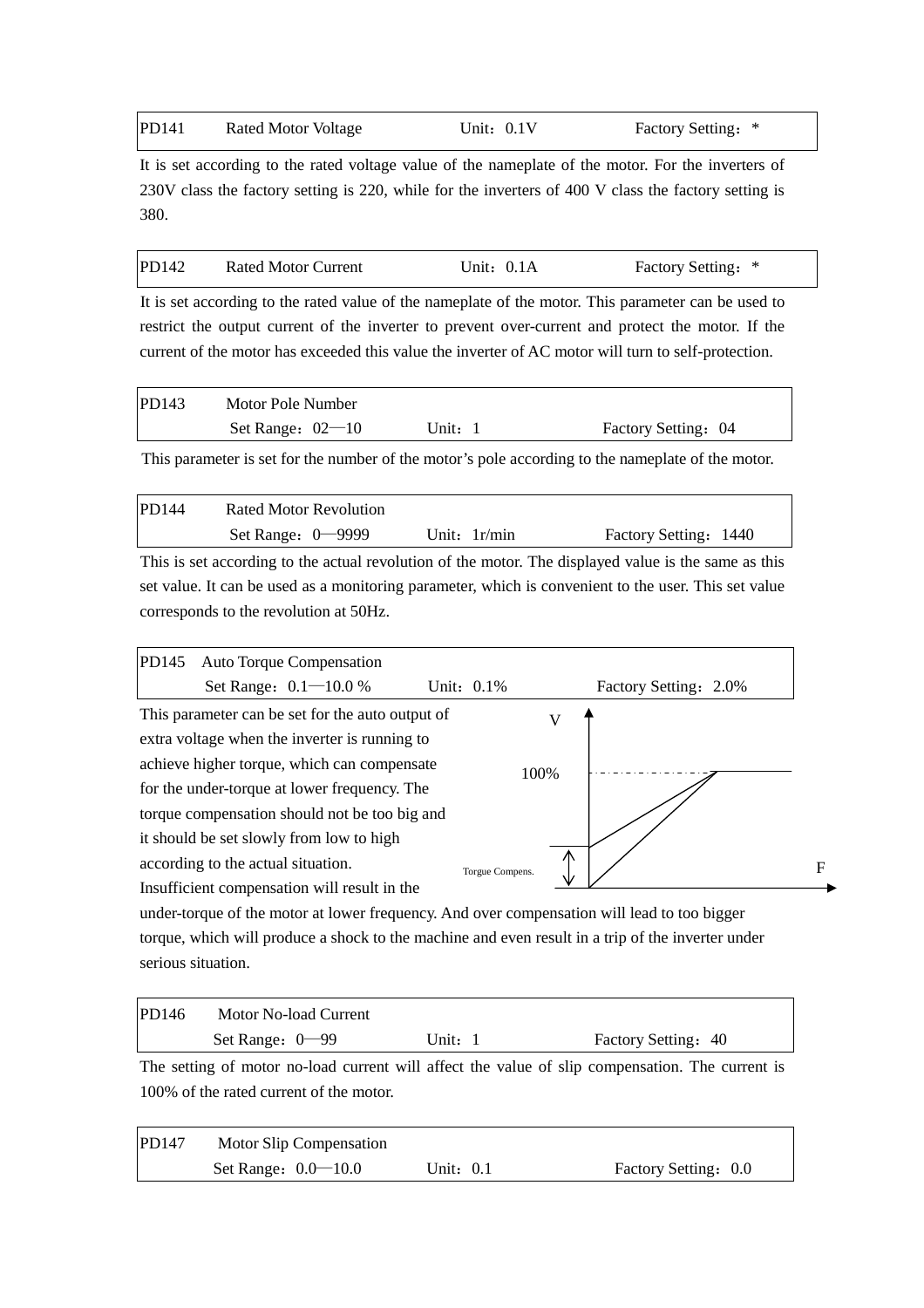When the inverter drives the motor the slip becomes bigger due to the increase of load. This parameter can be set for slip compensation to decrease the slip and make the running speed of the motor closer to the synchronous revolution.

| PD150 | <b>Auto Voltage Regulation</b> |       |                    |
|-------|--------------------------------|-------|--------------------|
|       | Set Range: $0-1$               | Unit: | Factory Setting: 1 |

0: Invalid

1: Valid

When the input power is not stable and if the voltage is too high the operation of the motor with the power exceeding the rated voltage will cause increase of the temperature of the motor, damage of its insulation and unstable output torque. This auto voltage regulation can automatically stabilize the output voltage within the rated voltage range of the motor under the condition of unstable output power supply

When this function is set to invalid the output voltage will fluctuate.

| PD151     | <b>Auto Energy Saving</b> |             |                    |
|-----------|---------------------------|-------------|--------------------|
|           | Set Range: $0-10\%$       | Unit: $1\%$ | Factory Setting: 0 |
| $- - - -$ |                           | .           |                    |

When it is set to zero this function is invalid. When Auto energy saving function is started the inverter will run at the full voltage during ramp-up or -down. During the operation at constant speed the inverter can automatically calculate the optimum voltage value according to the power of load and supply power to the load to achieve the goal of energy saving.

Output Voltage

![](_page_50_Figure_9.jpeg)

Auto energy saving can reduce the normal output voltage by max 30%. For the load with frequent changes or closing to full load, this function is not suitable.

#### PD152 Fault Restart Time Factory Setting: 1.0 s

When the inverter is set for fault restart and if it has a fault trip with the time exceeding the set value of PD152 the inverter will restart. When using this function pay more attention to the safety.

| PD153                                                                                  | Restart after Instantaneous Stop |           |                    |  |
|----------------------------------------------------------------------------------------|----------------------------------|-----------|--------------------|--|
|                                                                                        | Set Range: $0-1$                 | Unit: $1$ | Factory Setting: 0 |  |
| 0. Invalid, i.e. the inverter will not restart after an instantaneous power breakdown. |                                  |           |                    |  |

1:Start by frequency track. Refer to PD032.

| PD154 | Allowable Power-Breakdown Time |  |
|-------|--------------------------------|--|
|-------|--------------------------------|--|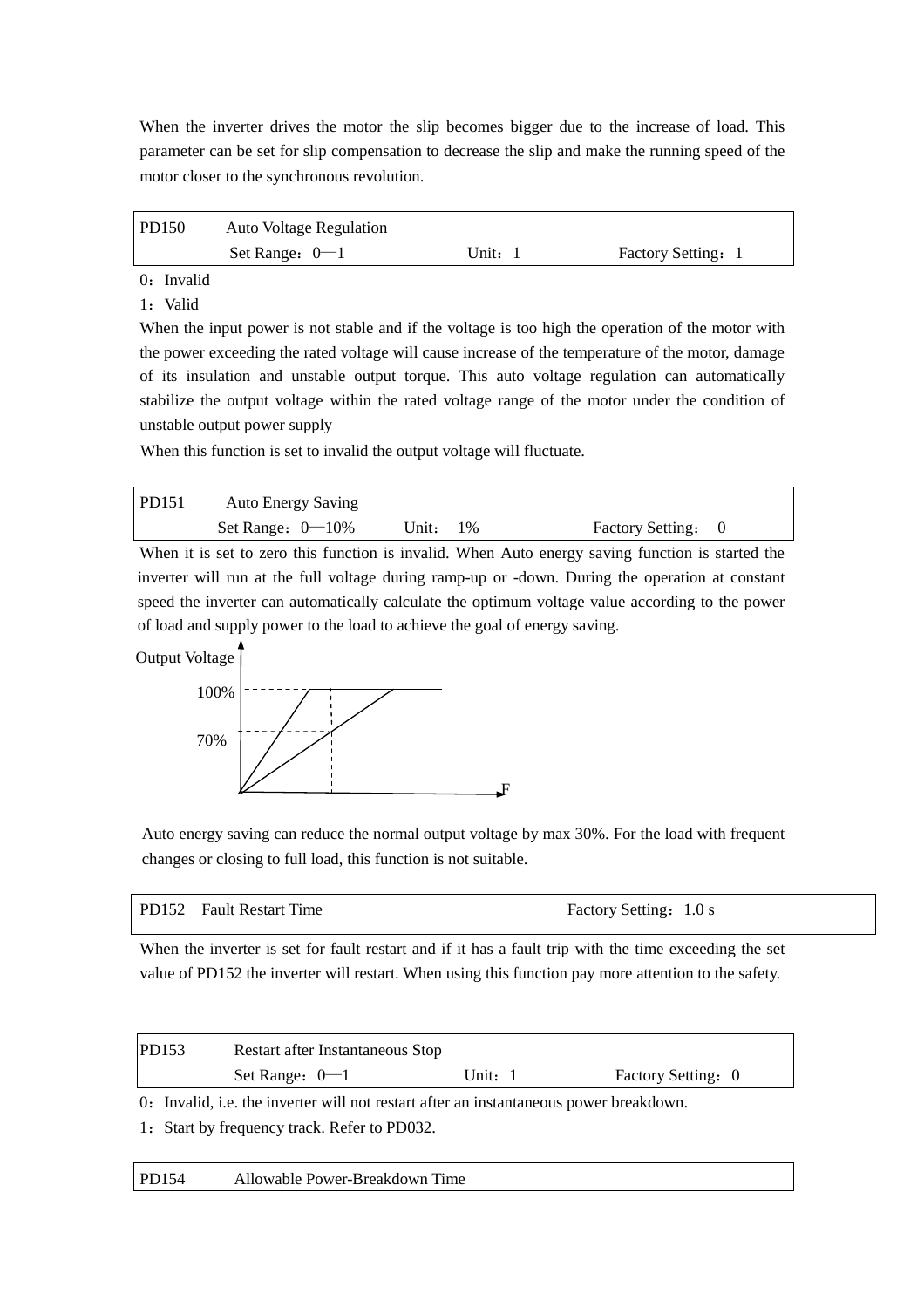Set Range:  $0.1 - 5.0$ S Unit:  $0.1$ S Factory Setting: 0.5

This parameter is set for the maximum allowable power failure time. If exceeding the set time the inverter will continue to stop output after power on. To restart the inverter it needs to follow the general starting procedures.

| <b>PD155</b> | Number of Abnormal Restart |       |                     |
|--------------|----------------------------|-------|---------------------|
|              | Set Range: $00-10$         | Unit: | Factory Setting: 00 |

After the abnormal conditions (such as over-current and over-voltage) happens the inverter will automatically reset and restart. If the starting mode is set to normal mode it will start according to the normal procedures. If it is set to start by frequency track it will start in the frequency track mode. After starting it will restore the set number again if there is no more abnormality happened within 60 seconds. If there is still any error and it reaches the set number the inverter will stop output. It can only be started after reset. When PD155 is set to zero the inverter will not carry out the functions of automatic reset and restart.

| $*PD156$ | Proportional Constant (P) |               | $**$                  |
|----------|---------------------------|---------------|-----------------------|
|          | Set Range: 0.0~1000.0%    | Unit: $0.1\%$ | Factory Setting: 100% |

**\* This function is not available for the inverter of J series.**

This proportional constant is set for the error value gain. In case of  $I=0$ ,  $D=0$ , it is only for proportional control.

| $*PD157$ | Integral Time $(I)$    |              | $***$                 |  |
|----------|------------------------|--------------|-----------------------|--|
|          | Set Range: 0.1~3600.0s | Unit: $0.1s$ | Factory Setting: 5.0s |  |

**\* This function is not available for the inverter of J series.**

The integral time (I) is set for the responding speed for PID. The larger the I value is set the slower the responding speed will be. To the contrary, if the responding speed is quick but the integral time value is set too small, it will cause oscillation.

| $*PD158$ | Differential Time (D)  |               | $**$               |  |
|----------|------------------------|---------------|--------------------|--|
|          | Set Range: 0.01~10.00s | Unit: $0.01s$ | Factory Setting: 0 |  |

# **\* This function is not available for the inverter of J series.**

This differential time (D) is set for the depression operation of PID. The larger the D value is, the more obvious the depression operation will be. When D is set to zero, this function is invalid.

| $*PD159$ | <b>Target Value</b>         |          | $**$               |  |
|----------|-----------------------------|----------|--------------------|--|
|          | Set Range: $0 \sim 100.0\%$ | Unit: 1% | Factory Setting: * |  |

## **\* This function is not available for the inverter of J series.**

This target value can be set through external voltage signal or the digital operator.100% target value is corresponding to the analog frequency at +10V.

PID closed-loop control is usually used in the process control with physical quantity not changing fast, such as the controls of pressure and temperature, etc. The feedback signal is usually taken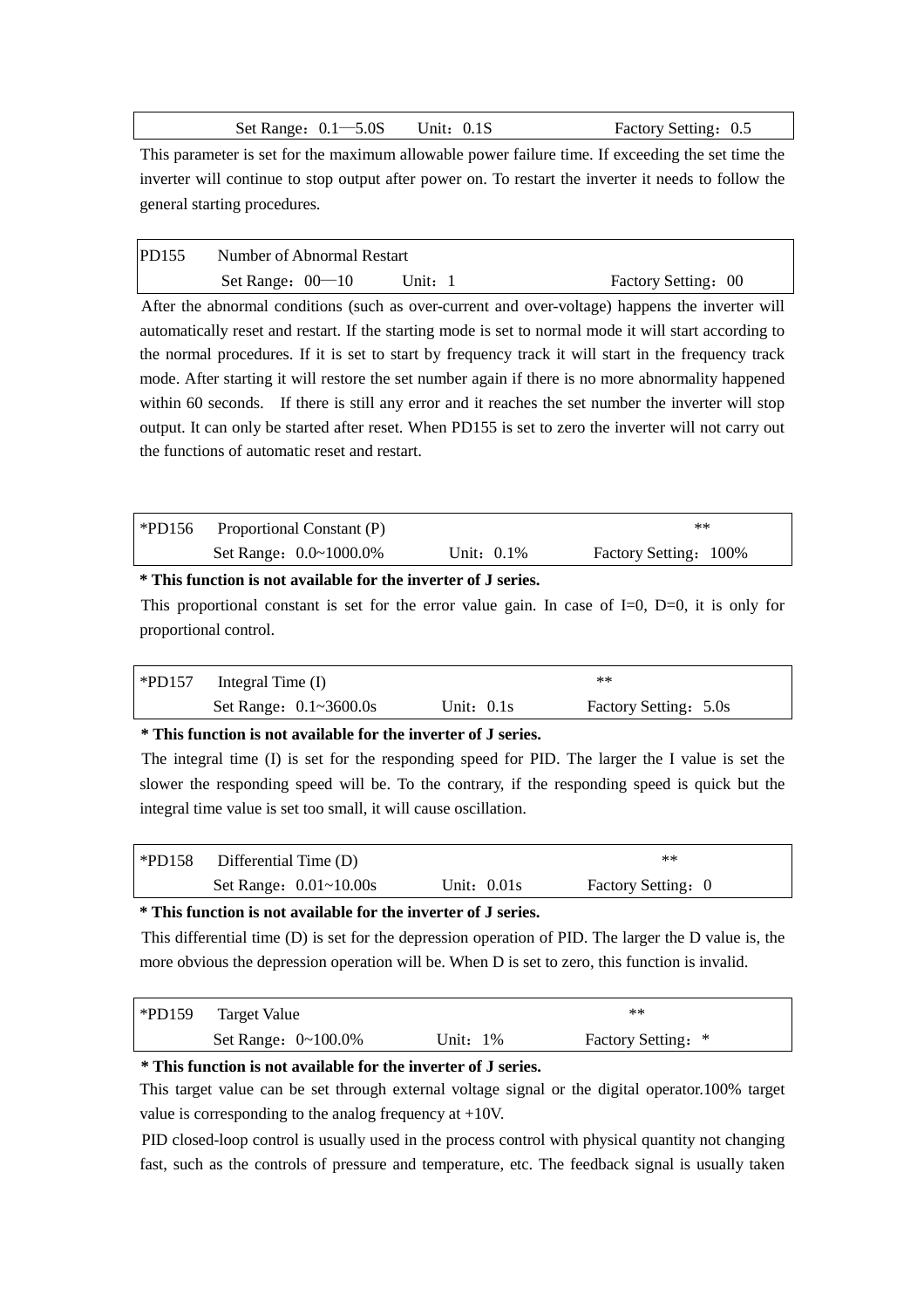from temperature transmitter, or pressure transmitter, etc. Under PID control, the feedback signal input path is the analog current signal of 4-20mA.

PID closed-loop control is valid when Multi-input PID is started.

PID Control Block Diagram:

![](_page_52_Figure_3.jpeg)

General operating methods of PID control:

(1)Choose the correct transmitter (with the output specification of standard current signal 4-20mA).

 $(2)$  Set the right target value.

(3)If the output does not have oscillation, increase the proportional constant (P).

- $(4)$  If the output does not have oscillation, decrease the integral time (Ti).
- $(5)$  If the output do not have oscillation, increase the differential time (Td).
- (6) Concrete applications can be referred to the example application descriptions in Appendix 1.

![](_page_52_Figure_11.jpeg)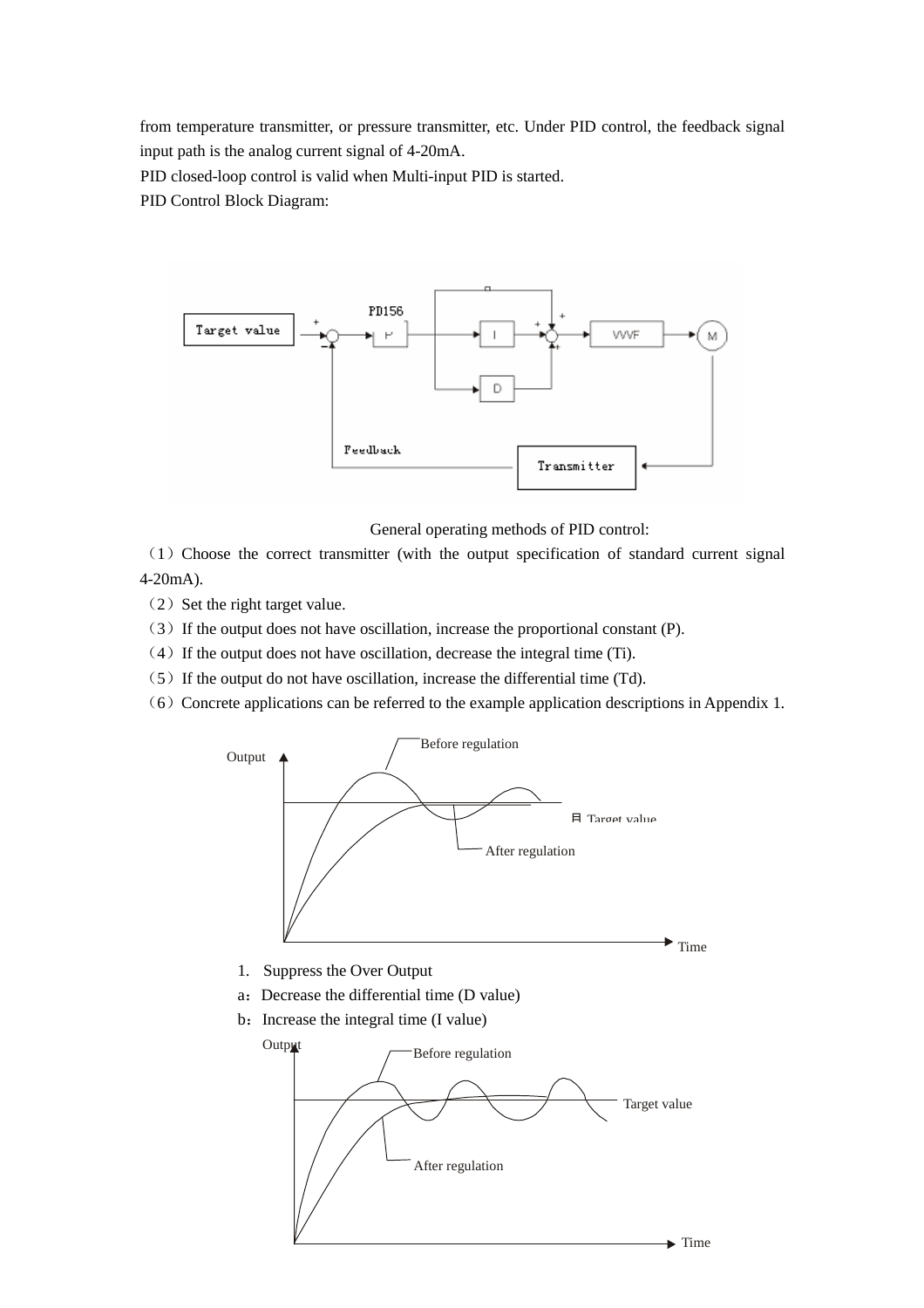- 2. Suppress the oscillation
- a:Decrease the differential time (D value) or set it to zero.
- b: Decrease Proportional Constant (P value)

| $\blacktriangleright$ PD160 | <b>PID Target Value</b> |       | $**$               |  |
|-----------------------------|-------------------------|-------|--------------------|--|
|                             | Set Range: $0-1$        | Unit: | Factory Setting: 0 |  |

## **\* This function is not available for the inverter of J series.**

The target value can be set through the selection of the panel or external analog. The external analog is 0~10V signal or given by the potentiometer.

When PD160=0, the target value of PID is the value set by PD159.

When PD160=1, the target value of PID is the value of the external analog 0-10V (corresponding to 0-100%), the setting of PD159 is invalid.

| *PD161 | PID Upper Limit      |       | $***$                 |
|--------|----------------------|-------|-----------------------|
|        | Set Range: $0-100\%$ | Unit: | Factory Setting: 100% |

# **\* This function is not available for the inverter of J series.**

When PID feedback value is more than the set value of PD161 the corresponding multi-output will act and the inverter will not stop.

| $*PD162$ | PID Lower Limit      |       | $***$               |
|----------|----------------------|-------|---------------------|
|          | Set Range: $0-100\%$ | Unit: | Factory Setting: 0% |

## **\* This function is not available for the inverter of J series.**

When PID feedback value is less than the set value of PD162 the corresponding multi-output will act and the inverter will not stop.

| PD163 | <b>Communication Addresses</b> |       |                     |
|-------|--------------------------------|-------|---------------------|
|       | Set Range: $00-250$            | Unit: | Factory Setting: 00 |

When the inverter is set for RS-485 Communication interface control, each of the inverters will be set for its individual identification number through PD163.

00:No communication function.

 $01 \approx 250$ : Address for the inverters

| PD164       | <b>Communication Baud Rate</b> |              |                    |
|-------------|--------------------------------|--------------|--------------------|
|             | Set Range:                     | Unit:        | Factory Setting: 1 |
| 0: 4800 b/s | 1: 9600 b/s                    | 2: 19200 b/s | 3: 34800 b/s       |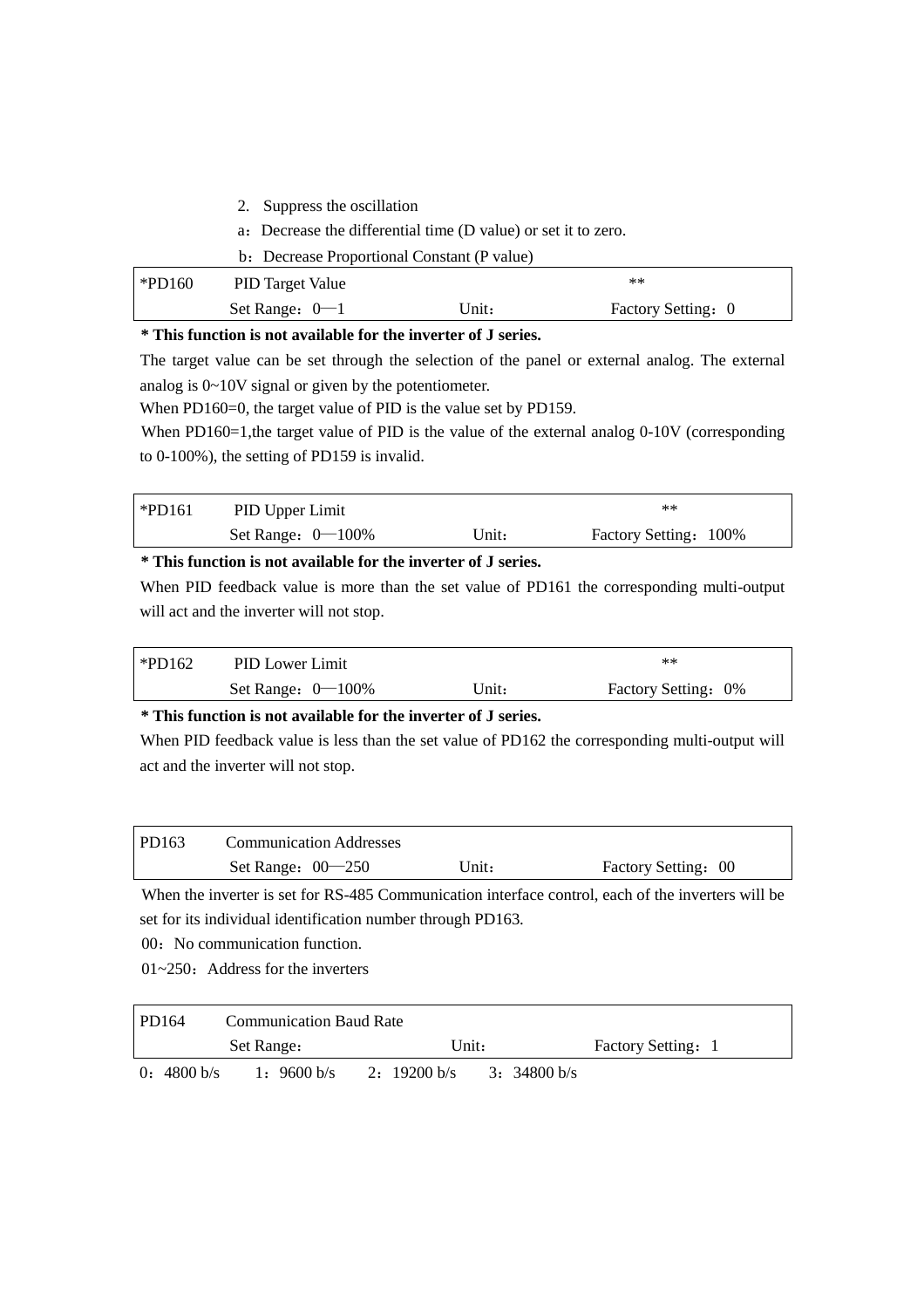| <b>PD165</b>     |            | <b>Communication Data Method</b> |       |                    |
|------------------|------------|----------------------------------|-------|--------------------|
|                  | Set Range: |                                  | Unit: | Factory Setting: 0 |
| 0: 8N1 For ASCII |            | 1: 8E1 For ASCII                 |       | 2: $8O1$ For ASCII |
| 3: 8N1 For RTU   |            | 4: 8E1 For RTU                   |       | 5: 801 For RTU     |

# **MODBUS Communication Protocol**

When using the RS485 communication interface, each of the inverters must be set for its own address so that the computer can use this individual address to carry out the control.

- 1: The communication protocol has two kinds of control mode:
- ⑴ RTU (Remote Terminal Unit) mode
- (2) ASCII (American Standard Code for information interchange) mode Information of codes:

RTU mode: Each of 8-bit data is composed of two 4-bit (hexadecimal), for example: 64H ASCII mode: Each of 8-bit data is composed of two ASC II byte, for example:

One 1-bit data 64H (hexadecimal) is composed of ASC II byte "64", included "6" (36H) and "4"(34H).

| <b>B</b> yte |     |  |                               |  |  |
|--------------|-----|--|-------------------------------|--|--|
| ASCII        | 30H |  | $31H$ 32H 33H 34H 35H 36H 37H |  |  |
| code         |     |  |                               |  |  |

| Byte         | a | B                                       |  |     |
|--------------|---|-----------------------------------------|--|-----|
| <b>ASCII</b> |   | 38H   39H   41H   42H   43H   44H   45H |  | 46H |
| Code         |   |                                         |  |     |

2: Communication Data Method

⑴ 8N1 For ASCII PD165=0

![](_page_54_Figure_12.jpeg)

![](_page_54_Figure_13.jpeg)

![](_page_54_Figure_14.jpeg)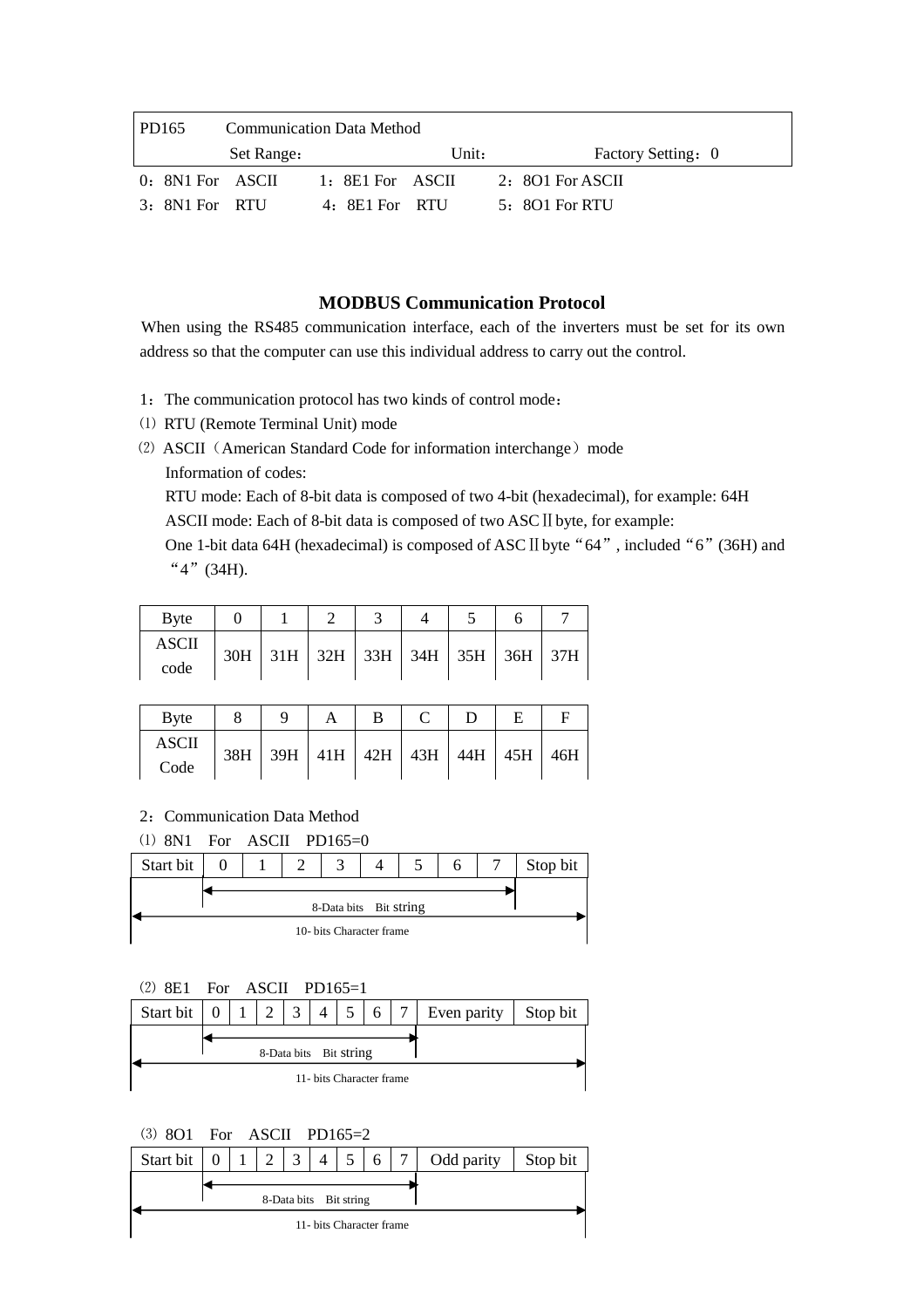![](_page_55_Figure_0.jpeg)

![](_page_55_Figure_1.jpeg)

- 3: Communication Document Formats
- 3.1 ASCII Mode

Communication Document Forms

| STX<br>$``$ . " |             |             |      | <b>DATA</b>       |            | <b>END</b>          |
|-----------------|-------------|-------------|------|-------------------|------------|---------------------|
| 3AH             | <b>ADDR</b> | <b>FUNC</b> | I EN | $(n-1)$<br>000    | <b>CRC</b> | CR (0DH)<br>IF(0AH) |
|                 |             |             |      | DATA <sub>0</sub> |            |                     |

- (1) STX: Starting unit ": " (3AH)
- ⑵ ADDR communication address,8-bit data is composed of

two ASCⅡ byte.

00: Broadcast mode is MODBUS

 $01~250$ : Address of the corresponding inverters.

- (3) FUNC: Function code 8-bit data is composed of two ASC II byte.
	- 01: FUNC READ, Read the data of function code
	- 02: FUNC WRIT, write the data of function code
	- 03: Write control data
	- 04: Read control status data
	- 05: Write inverter frequency data
	- 06: Reserved
	- 07: Reserved
	- 08: Loop test
	- a: Read function code data

Format:

ADDR 01 LEN FUNC Data

ADDR=0 means no answer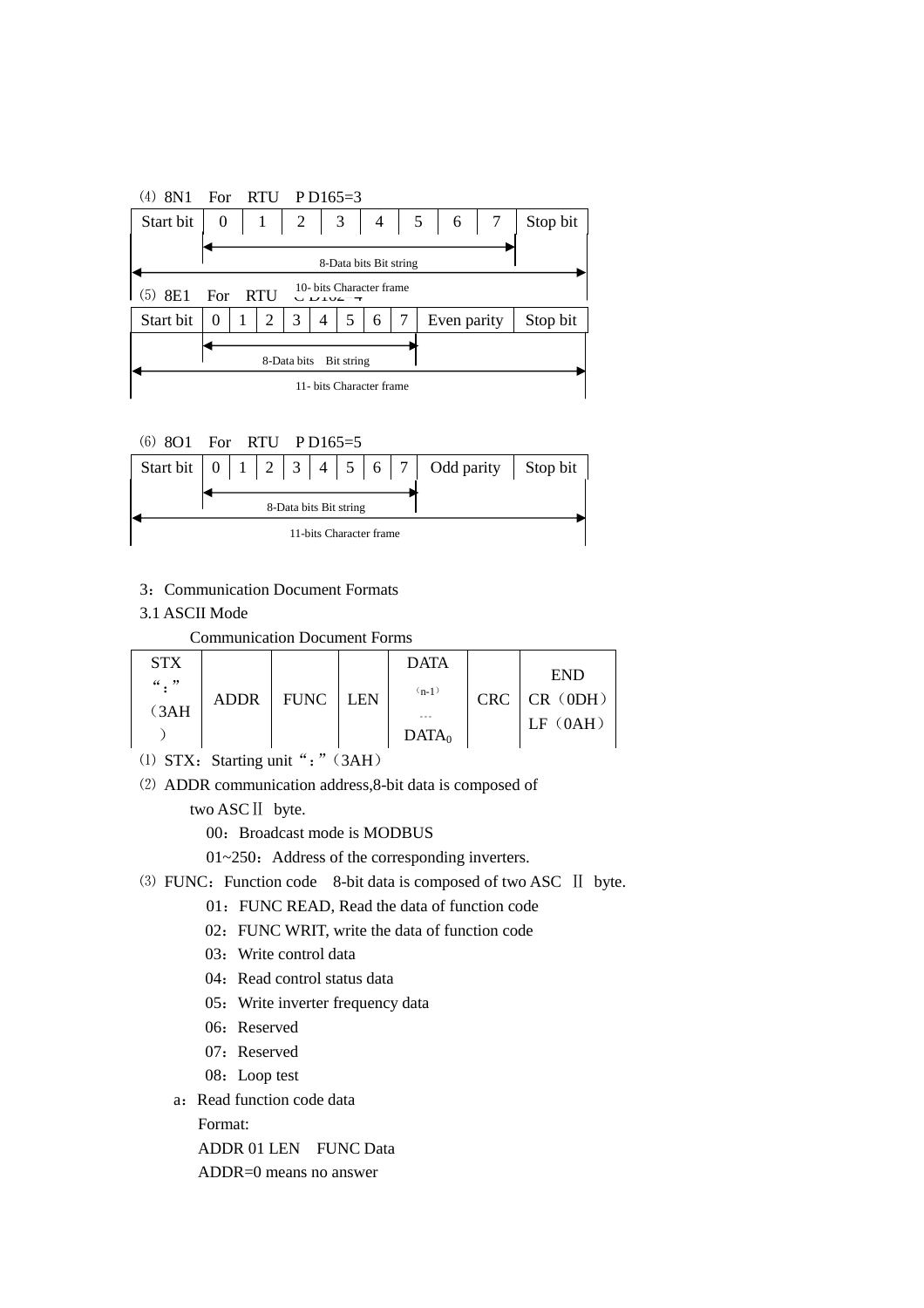ADDR $\neq$ 0 means a reply from inverter of this address

When inverter reply normal, the format as follows:

ADDR 01 LEN FUNC Data

If DATA is one word, the LEN=3, If DATA is one byte, the LEN=2.

When inverter has no this function code or reply no effect, the format as follows:

ADDR 81H 01 FUNC

b:Write function code data

Format:

ADDR 02 LEN FUNC Data

ADDR=0 for broadcast, it write to all inverter, but no reply.

ADDR $\neq 0$ , set data and reply from inverter of this address.

When the setting is incorrect or the inverter does not have this function, the format returned is as follows:

ADDR 81H 01 FUNC

c: Control commands

Format:

ADDR 03 LEN CNTR

ADDR=0 for broadcast, it write to all inverter, but no reply

ADDR $\neq$ 0, reply and return.

**CNTR** 

| jogr | jogi | og | $\mathbf{r}/\mathbf{f}$ | stop | rev | tor | run |
|------|------|----|-------------------------|------|-----|-----|-----|

When the setting is correct it will return to present control status.

Format: ADDR 03 LEN CNST

**CNST** 

| Track start   Braking $\vert r/f \vert$ jogging   running $\vert r/f \vert$ jog   1 |  |  |  | run |
|-------------------------------------------------------------------------------------|--|--|--|-----|

When the check is not correct.

ADDR 83H 01 CNST

d: Read status value

Format:

ADDR 04 01 CFG

ADDR=0, no reply

ADDR $\neq$ 0, reply.

CFG=0~7, reply single data

 $0: Set F \quad 1: Out F \quad 2: Out A \quad 3: RoTT$ 

4:DCV 5:ACV 6:Cont 7:Tmp

For example: read agreed frequency

Send:01 04 03 00 CRC

Return:01 04 03 13 88 CRC

In which, 13 88 are data

13 for high order, while 88 for low order.

(4) LEN: data length, It means the length of  $D_{(n-1)} \cdots D_0$ . Length set: when one word, LEN=3, when one byte or  $\leq 1$  byte, LEN=2.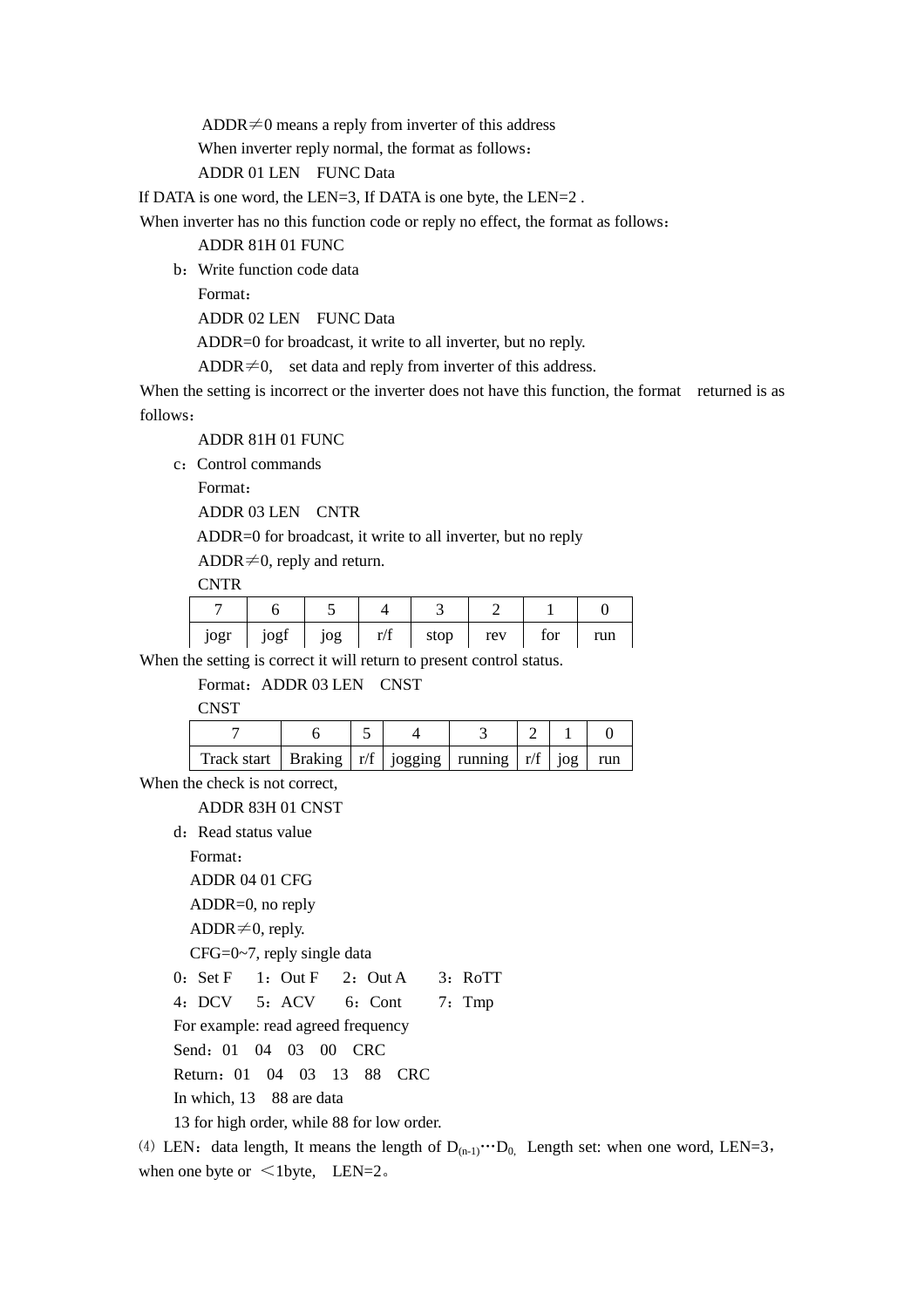⑸ DATA:<Data characters> data content. 2n ASCII compose n bytes, it have fifty ASCⅡ at most.

(6) LRC: longitudinal redundancy check

ASCII mode: Get LRC methods is that add ADDR to the last data, if the result is more than 256,then the result subtract 256 until the result is less then 256 (if the result is 128H, take 28H), then 100H subtract the result get LRC.

⑺ For example: write 30.00Hz to inverter of 01(write to PD003)

| STX    | ADDR. | <b>FUNC</b> | <b>LEN</b> | <b>DATA</b>                                                             | <b>LRC</b> | <b>END</b>      |
|--------|-------|-------------|------------|-------------------------------------------------------------------------|------------|-----------------|
| 66, 99 |       |             |            | $\mid$ "0" $\mid$ "0" "0" $\mid$ "B" "B" "8"                            |            | " $CR$ " $IF$ " |
|        |       |             |            | 3AH 30H 31H 30H 32H 30H 33H 30H 30H 30H 30H 42H 42H 38H 33H 37H 0DH 0AH |            |                 |

Calculate LRC: 01H+02H+03H+00H+0BH+B8H=C9H

C9H subtracted from 100H: 37H

So the sent data is following: 3AH 30H 31H 30H 32H 30H 33H 30H 30H 30H 42H 42H 38H 33H 37H 0DH 0AH

3.2 RTU Mode

| Quiet                 | <b>ADDR</b> | <b>FUNC</b> | LEN | $D_{(n-1)} \sim D_{(0)}$ | CRC | Quiet            |
|-----------------------|-------------|-------------|-----|--------------------------|-----|------------------|
| $\sim$ 50 $\text{ms}$ |             |             |     |                          |     | 50 <sub>ms</sub> |

- ⑴ Quiet: the time of no data is more than 50 ms
- (2) ADDR: Communication address, 8-bit data

(3) FUNC: Function code, 8-bit data, refer to 3.1-3

- (4) LEN: Data length, the length of D<sub>(n-1)</sub> $\neg$ D<sub>0</sub>
- (5) DATA: data content, n\*8-bit
- ⑹ LRC:Longitudinal Redundancy Check

RTU mode: get CRC (cyclical Redundancy Check).

The CRC calculation method is following:

⑴ make a 16-bit register and set value 0FFFFH(call CRC register)

⑵ done first byte of data Exclusive OR with low byte of 16-bit CRC register and save the result to CRC register

⑶ done 1 bit right shift with CRC register and fill zero to left bit, then check low bit of CRC register.

⑷ if the low bit is zero, then do repeat setp3, else CRC register do Exclusive OR with 0A001H.

⑸ done repeat step 3 and 4,until CRC register done right shift 8 times, then the byte is fully done. ⑹done repeat step 2 to 5 for the next byte of data, until process completely all data. The last data of CRC register is CRC value. When send CRC value in command data, low bytes must change the sequence with high bytes, i.e. low bytes will be sent first.

⑺ Example 1: Write 30.00Hz to inverter of 01

| ADDR |     | .EN | DATA        | $\mathbb{R}C$<br>$\cup$ |
|------|-----|-----|-------------|-------------------------|
| 1H   | 02H | 03H | 00H 0BH B8H | ∩∩ப                     |

Sent data: 01H 02H 03H 00H 0BH B8H 7FH 0CH

⑻ Example 2:

The following is that get CRC value with C language. The function has two parameters: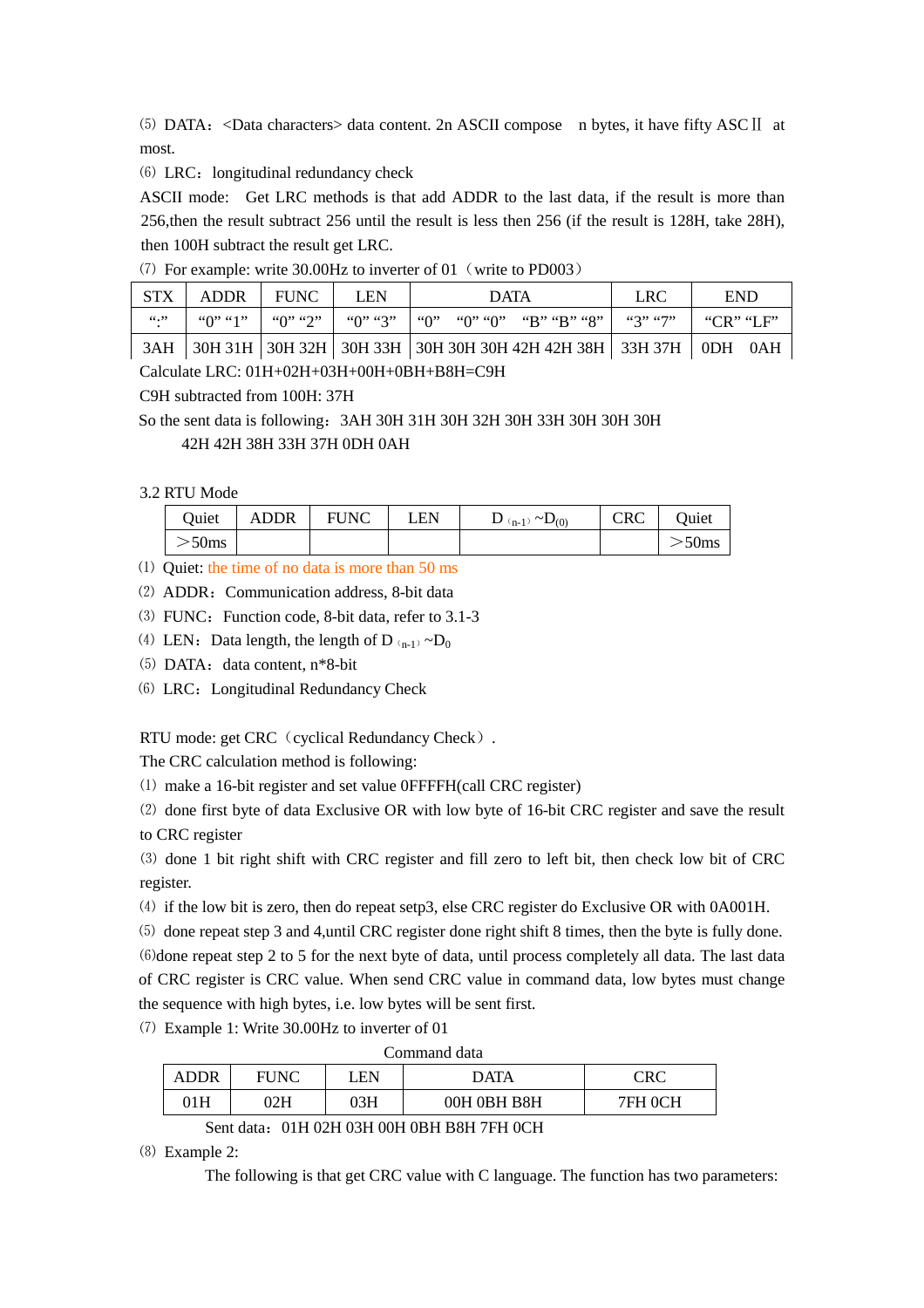```
Unsigned char data \leftarrow the point of data buffer
   Unsigned char length \leftarrow number of data buffer
    This function will send back the CRC value with unsigned integer format. 
    Unsigned int crc_chk (unsigned char data, unsigned char length) 
    { 
    int j; 
    unsigned int reg_crc=0xffff; 
    while (length--){ 
    reg_crc^=*data=++; 
   for(j=0; j<8; j++=\if(reg_crc&0×01){/*LSB(b0)=1*/
            reg_crc=(reg_crc>>1)^0xa001; 
            }else{ 
           reg_crc=reg_crc>>1; 
         } 
} 
     } 
      return reg_crc; 
     }
```

| PD170                                                                                               | Display Items                                                                                 |                  |                   |                    |
|-----------------------------------------------------------------------------------------------------|-----------------------------------------------------------------------------------------------|------------------|-------------------|--------------------|
|                                                                                                     | Set Range:                                                                                    | $0 - 5$          | Unit: 1           | Factory Setting: 0 |
|                                                                                                     | This parameter is only valid when Bit 2 is set to 1 in PD171. For the details refer to PD171. |                  |                   |                    |
|                                                                                                     | 0: Inverter Temperature                                                                       |                  |                   |                    |
| <b>Counter Value</b><br>1:                                                                          |                                                                                               |                  |                   |                    |
| 2: PID Target Value                                                                                 |                                                                                               |                  |                   |                    |
| <b>PID Feedback Value</b><br>3:                                                                     |                                                                                               |                  |                   |                    |
| Present running time of power up (Unit: Hour)<br>4:                                                 |                                                                                               |                  |                   |                    |
| 5: Total running time of power up (Unit: Hour)                                                      |                                                                                               |                  |                   |                    |
| PD171                                                                                               | Display Items Open                                                                            |                  |                   |                    |
|                                                                                                     | Set Range: $0 - 7$                                                                            |                  | Unit: 1           | Factory Setting: 0 |
| This parameter is set for selection of displaying of DC voltage, AC voltage and other items so that |                                                                                               |                  |                   |                    |
| the customer can monitor and view them in sequence through the switch key.                          |                                                                                               |                  |                   |                    |
| It can be is set first in the binary 3 bits mode, and then converted to a decimal value.            |                                                                                               |                  |                   |                    |
|                                                                                                     | Bit2<br>Bit1                                                                                  | Bit <sub>0</sub> | $0:$ Invalid      | 1: Valid           |
|                                                                                                     |                                                                                               |                  |                   |                    |
|                                                                                                     |                                                                                               |                  | DC Voltage        |                    |
|                                                                                                     |                                                                                               |                  | <b>AC</b> Voltage |                    |

 $\overrightarrow{S}$  Select to display items of PD170.

In the contents displayed the factory setting is to show output frequency, set frequency, output 1current and output revolution through the switch key. If it is necessary to view and monitor other items they can be set through PD170 and PD171.